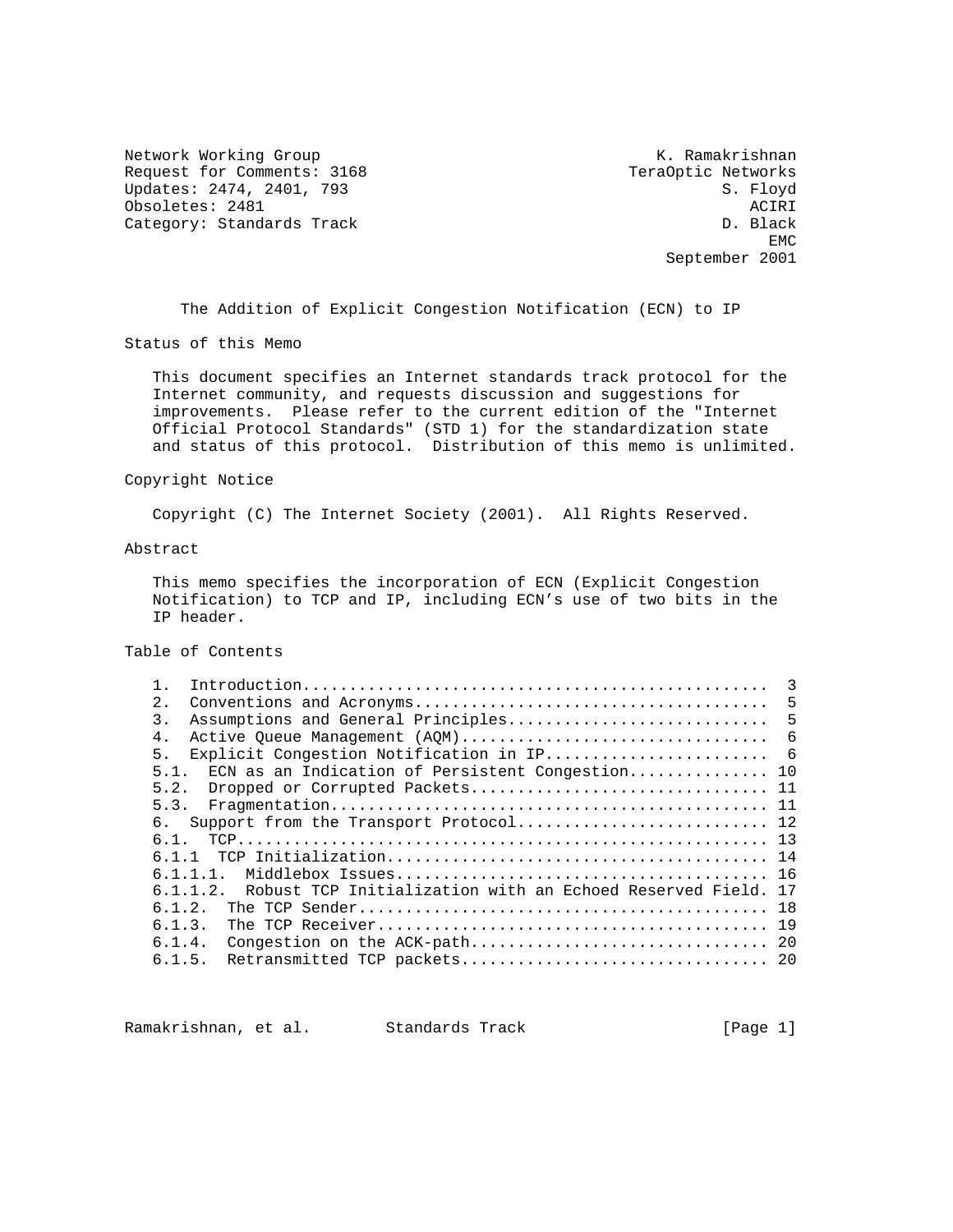| 7.                                                                 |    |
|--------------------------------------------------------------------|----|
| 8.                                                                 |    |
| Complications Introduced by Split Paths 25<br>8.1.                 |    |
|                                                                    |    |
| 9.1.                                                               |    |
| 9.1.1. The Limited-functionality and Full-functionality Options 27 |    |
| 9.1.2. Changes to the ECN Field within an IP Tunnel 28             |    |
|                                                                    |    |
| 9.2.1. Negotiation between Tunnel Endpoints 31                     |    |
| ECN Tunnel Security Association Database Field 32<br>9.2.1.1.      |    |
| 9.2.1.2. ECN Tunnel Security Association Attribute 32              |    |
| 9.2.1.3. Changes to IPsec Tunnel Header Processing 33              |    |
| 9.2.2. Changes to the ECN Field within an IPsec Tunnel 35          |    |
| 9.2.3.                                                             |    |
| IP packets encapsulated in non-IP Packet Headers 36<br>9.3.        |    |
|                                                                    |    |
| Issues Raised by Monitoring and Policing Devices 36<br>10.         |    |
| 11.                                                                |    |
| 11.1. Related Work Evaluating ECN 37                               |    |
|                                                                    |    |
| The Incremental Deployment of ECT(1) in Routers 38<br>11.2.1.      |    |
| Summary of changes required in IP and TCP 38<br>12.                |    |
| 13.                                                                |    |
| 14.                                                                |    |
| 15.                                                                |    |
| 16.                                                                |    |
| IPv4 Header Checksum Recalculation 45<br>17.                       |    |
| 18.<br>Possible Changes to the ECN Field in the Network            | 45 |
| 18.1. Possible Changes to the IP Header 46                         |    |
| Erasing the Congestion Indication 46<br>18.1.1.                    |    |
| 18.1.2. Falsely Reporting Congestion 47                            |    |
|                                                                    |    |
| Falsely Indicating ECN-Capability 47<br>18.1.4.                    |    |
| Information carried in the Transport Header<br>18.2.               | 48 |
| 18.3.                                                              |    |
| 19. Implications of Subverting End-to-End Congestion Control 50    |    |
| 19.1.<br>Implications for the Network and for Competing Flows 50   |    |
| 19.2.                                                              |    |
| 19.3.<br>Non-ECN-Based Methods of Subverting End-to-end Congestion |    |
|                                                                    |    |
| The Motivation for the ECT Codepoints 54<br>$20$ .                 |    |
| 20.1.<br>The Motivation for an ECT Codepoint                       | 54 |
| 20.2.<br>The Motivation for two ECT Codepoints                     | 55 |
| Why use Two Bits in the IP Header?<br>21.                          | 57 |
| Historical Definitions for the IPv4 TOS Octet<br>22.               | 58 |
| 23.                                                                | 60 |
| IPv4 TOS Byte and IPv6 Traffic Class Octet 60<br>23.1.             |    |
| 23.2.                                                              |    |
|                                                                    |    |

Ramakrishnan, et al. Standards Track (Page 2)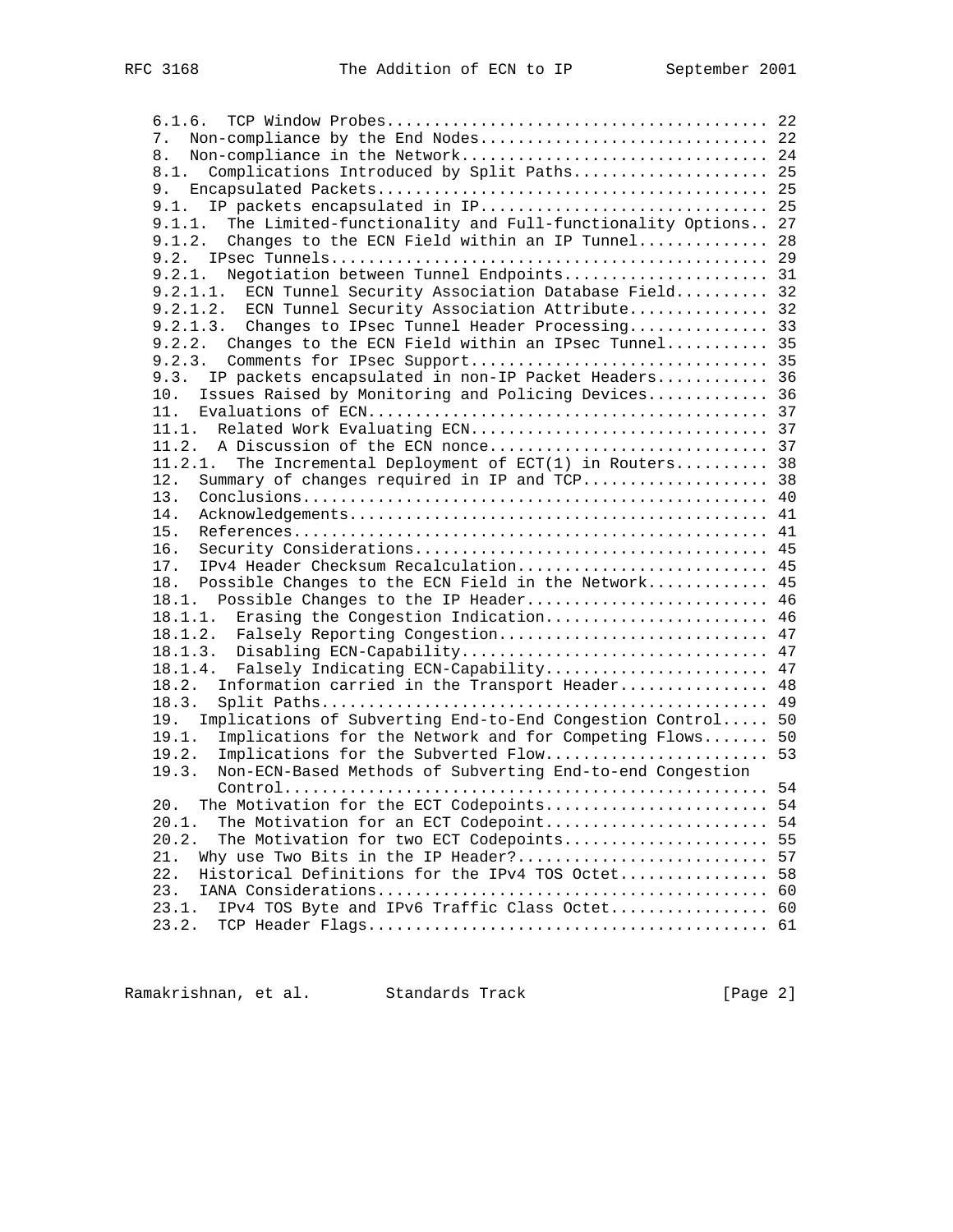|  | 23.3. IPSEC Security Association Attributes 62 |  |
|--|------------------------------------------------|--|
|  |                                                |  |
|  |                                                |  |

## 1. Introduction

 We begin by describing TCP's use of packet drops as an indication of congestion. Next we explain that with the addition of active queue management (e.g., RED) to the Internet infrastructure, where routers detect congestion before the queue overflows, routers are no longer limited to packet drops as an indication of congestion. Routers can instead set the Congestion Experienced (CE) codepoint in the IP header of packets from ECN-capable transports. We describe when the CE codepoint is to be set in routers, and describe modifications needed to TCP to make it ECN-capable. Modifications to other transport protocols (e.g., unreliable unicast or multicast, reliable multicast, other reliable unicast transport protocols) could be considered as those protocols are developed and advance through the standards process. We also describe in this document the issues involving the use of ECN within IP tunnels, and within IPsec tunnels in particular.

 One of the guiding principles for this document is that, to the extent possible, the mechanisms specified here be incrementally deployable. One challenge to the principle of incremental deployment has been the prior existence of some IP tunnels that were not compatible with the use of ECN. As ECN becomes deployed, non compatible IP tunnels will have to be upgraded to conform to this document.

 This document obsoletes RFC 2481, "A Proposal to add Explicit Congestion Notification (ECN) to IP", which defined ECN as an Experimental Protocol for the Internet Community. This document also updates RFC 2474, "Definition of the Differentiated Services Field (DS Field) in the IPv4 and IPv6 Headers", in defining the ECN field in the IP header, RFC 2401, "Security Architecture for the Internet Protocol" to change the handling of IPv4 TOS Byte and IPv6 Traffic Class Octet in tunnel mode header construction to be compatible with the use of ECN, and RFC 793, "Transmission Control Protocol", in defining two new flags in the TCP header.

 TCP's congestion control and avoidance algorithms are based on the notion that the network is a black-box [Jacobson88, Jacobson90]. The network's state of congestion or otherwise is determined by end systems probing for the network state, by gradually increasing the load on the network (by increasing the window of packets that are outstanding in the network) until the network becomes congested and a packet is lost. Treating the network as a "black-box" and treating

Ramakrishnan, et al. Standards Track [Page 3]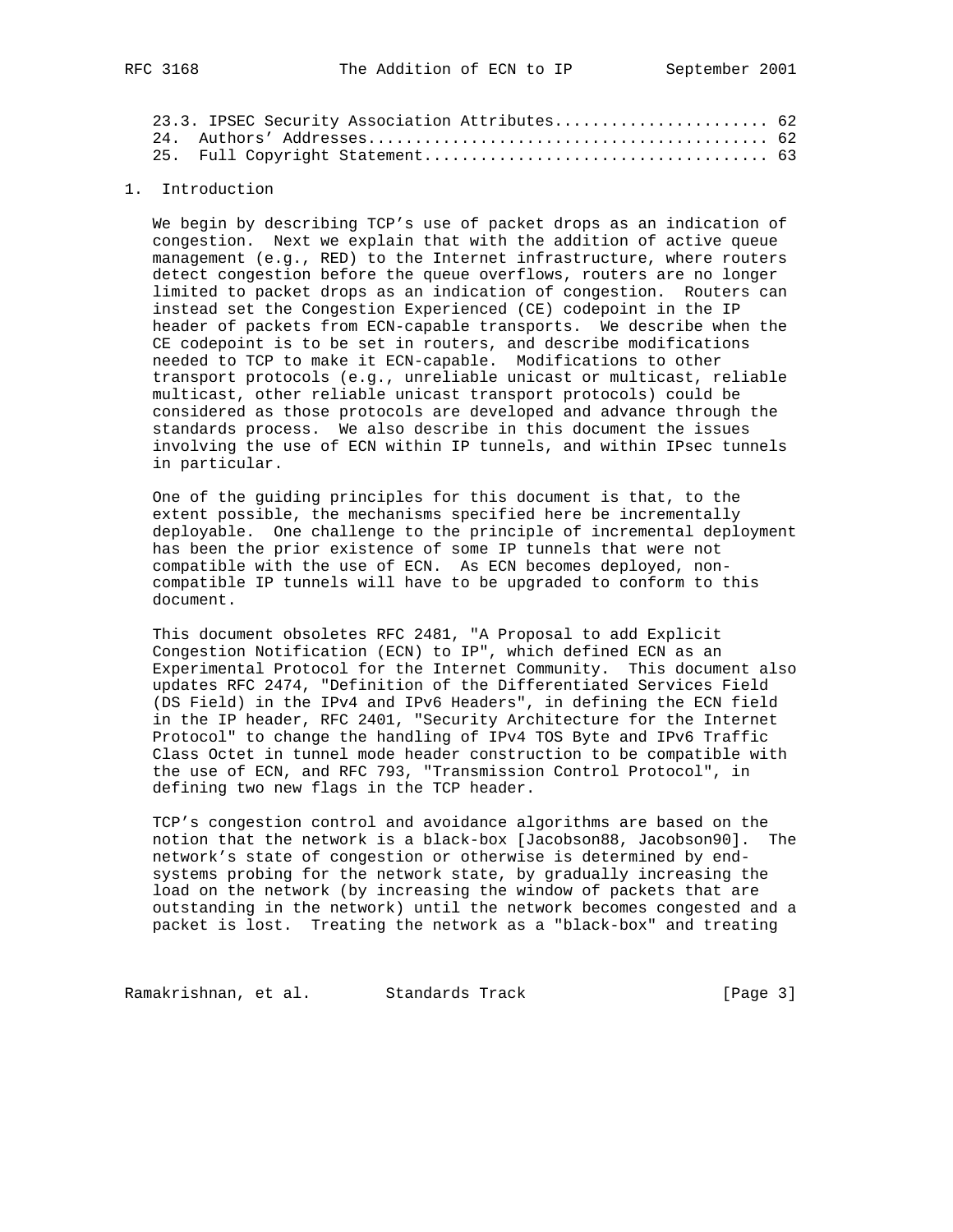loss as an indication of congestion in the network is appropriate for pure best-effort data carried by TCP, with little or no sensitivity to delay or loss of individual packets. In addition, TCP's congestion management algorithms have techniques built-in (such as Fast Retransmit and Fast Recovery) to minimize the impact of losses, from a throughput perspective. However, these mechanisms are not intended to help applications that are in fact sensitive to the delay or loss of one or more individual packets. Interactive traffic such as telnet, web-browsing, and transfer of audio and video data can be sensitive to packet losses (especially when using an unreliable data delivery transport such as UDP) or to the increased latency of the packet caused by the need to retransmit the packet after a loss (with the reliable data delivery semantics provided by TCP).

 Since TCP determines the appropriate congestion window to use by gradually increasing the window size until it experiences a dropped packet, this causes the queues at the bottleneck router to build up. With most packet drop policies at the router that are not sensitive to the load placed by each individual flow (e.g., tail-drop on queue overflow), this means that some of the packets of latency-sensitive flows may be dropped. In addition, such drop policies lead to synchronization of loss across multiple flows.

 Active queue management mechanisms detect congestion before the queue overflows, and provide an indication of this congestion to the end nodes. Thus, active queue management can reduce unnecessary queuing delay for all traffic sharing that queue. The advantages of active queue management are discussed in RFC 2309 [RFC2309]. Active queue management avoids some of the bad properties of dropping on queue overflow, including the undesirable synchronization of loss across multiple flows. More importantly, active queue management means that transport protocols with mechanisms for congestion control (e.g., TCP) do not have to rely on buffer overflow as the only indication of congestion.

 Active queue management mechanisms may use one of several methods for indicating congestion to end-nodes. One is to use packet drops, as is currently done. However, active queue management allows the router to separate policies of queuing or dropping packets from the policies for indicating congestion. Thus, active queue management allows routers to use the Congestion Experienced (CE) codepoint in a packet header as an indication of congestion, instead of relying solely on packet drops. This has the potential of reducing the impact of loss on latency-sensitive flows.

Ramakrishnan, et al. Standards Track [Page 4]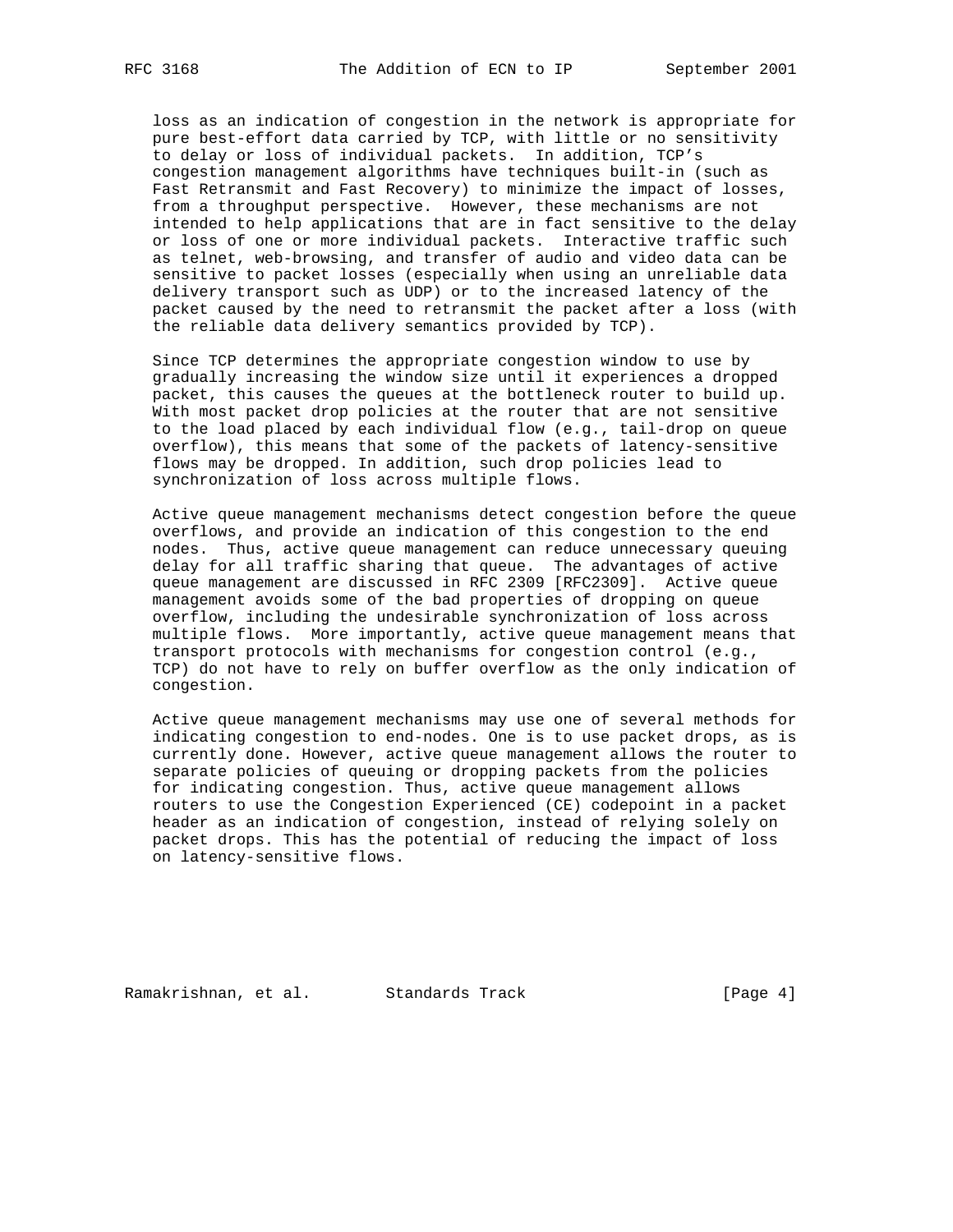There exist some middleboxes (firewalls, load balancers, or intrusion detection systems) in the Internet that either drop a TCP SYN packet configured to negotiate ECN, or respond with a RST. This document specifies procedures that TCP implementations may use to provide robust connectivity even in the presence of such equipment.

2. Conventions and Acronyms

 The keywords MUST, MUST NOT, REQUIRED, SHALL, SHALL NOT, SHOULD, SHOULD NOT, RECOMMENDED, MAY, and OPTIONAL, when they appear in this document, are to be interpreted as described in [RFC2119].

3. Assumptions and General Principles

 In this section, we describe some of the important design principles and assumptions that guided the design choices in this proposal.

- \* Because ECN is likely to be adopted gradually, accommodating migration is essential. Some routers may still only drop packets to indicate congestion, and some end-systems may not be ECN capable. The most viable strategy is one that accommodates incremental deployment without having to resort to "islands" of ECN-capable and non-ECN-capable environments.
- \* New mechanisms for congestion control and avoidance need to co exist and cooperate with existing mechanisms for congestion control. In particular, new mechanisms have to co-exist with TCP's current methods of adapting to congestion and with routers' current practice of dropping packets in periods of congestion.
- \* Congestion may persist over different time-scales. The time scales that we are concerned with are congestion events that may last longer than a round-trip time.
- \* The number of packets in an individual flow (e.g., TCP connection or an exchange using UDP) may range from a small number of packets to quite a large number. We are interested in managing the congestion caused by flows that send enough packets so that they are still active when network feedback reaches them.
- \* Asymmetric routing is likely to be a normal occurrence in the Internet. The path (sequence of links and routers) followed by data packets may be different from the path followed by the acknowledgment packets in the reverse direction.

Ramakrishnan, et al. Standards Track [Page 5]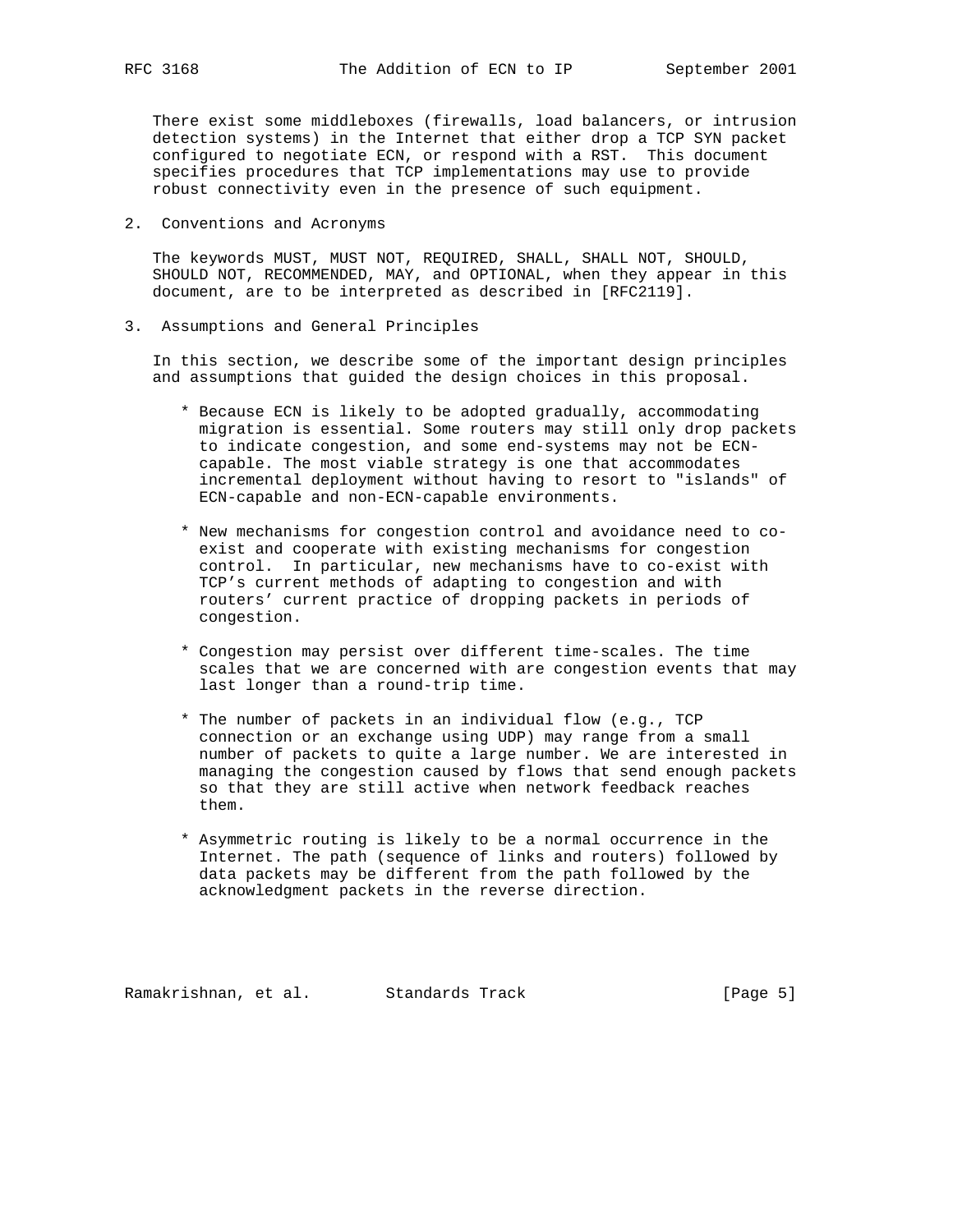- \* Many routers process the "regular" headers in IP packets more efficiently than they process the header information in IP options. This suggests keeping congestion experienced information in the regular headers of an IP packet.
- \* It must be recognized that not all end-systems will cooperate in mechanisms for congestion control. However, new mechanisms shouldn't make it easier for TCP applications to disable TCP congestion control. The benefit of lying about participating in new mechanisms such as ECN-capability should be small.
- 4. Active Queue Management (AQM)

 Random Early Detection (RED) is one mechanism for Active Queue Management (AQM) that has been proposed to detect incipient congestion [FJ93], and is currently being deployed in the Internet [RFC2309]. AQM is meant to be a general mechanism using one of several alternatives for congestion indication, but in the absence of ECN, AQM is restricted to using packet drops as a mechanism for congestion indication. AQM drops packets based on the average queue length exceeding a threshold, rather than only when the queue overflows. However, because AQM may drop packets before the queue actually overflows, AQM is not always forced by memory limitations to discard the packet.

 AQM can set a Congestion Experienced (CE) codepoint in the packet header instead of dropping the packet, when such a field is provided in the IP header and understood by the transport protocol. The use of the CE codepoint with ECN allows the receiver(s) to receive the packet, avoiding the potential for excessive delays due to retransmissions after packet losses. We use the term 'CE packet' to denote a packet that has the CE codepoint set.

5. Explicit Congestion Notification in IP

 This document specifies that the Internet provide a congestion indication for incipient congestion (as in RED and earlier work [RJ90]) where the notification can sometimes be through marking packets rather than dropping them. This uses an ECN field in the IP header with two bits, making four ECN codepoints, '00' to '11'. The ECN-Capable Transport (ECT) codepoints '10' and '01' are set by the data sender to indicate that the end-points of the transport protocol are ECN-capable; we call them  $ECT(0)$  and  $ECT(1)$  respectively. The phrase "the ECT codepoint" in this documents refers to either of the two ECT codepoints. Routers treat the ECT(0) and ECT(1) codepoints as equivalent. Senders are free to use either the ECT(0) or the ECT(1) codepoint to indicate ECT, on a packet-by-packet basis.

Ramakrishnan, et al. Standards Track (Page 6)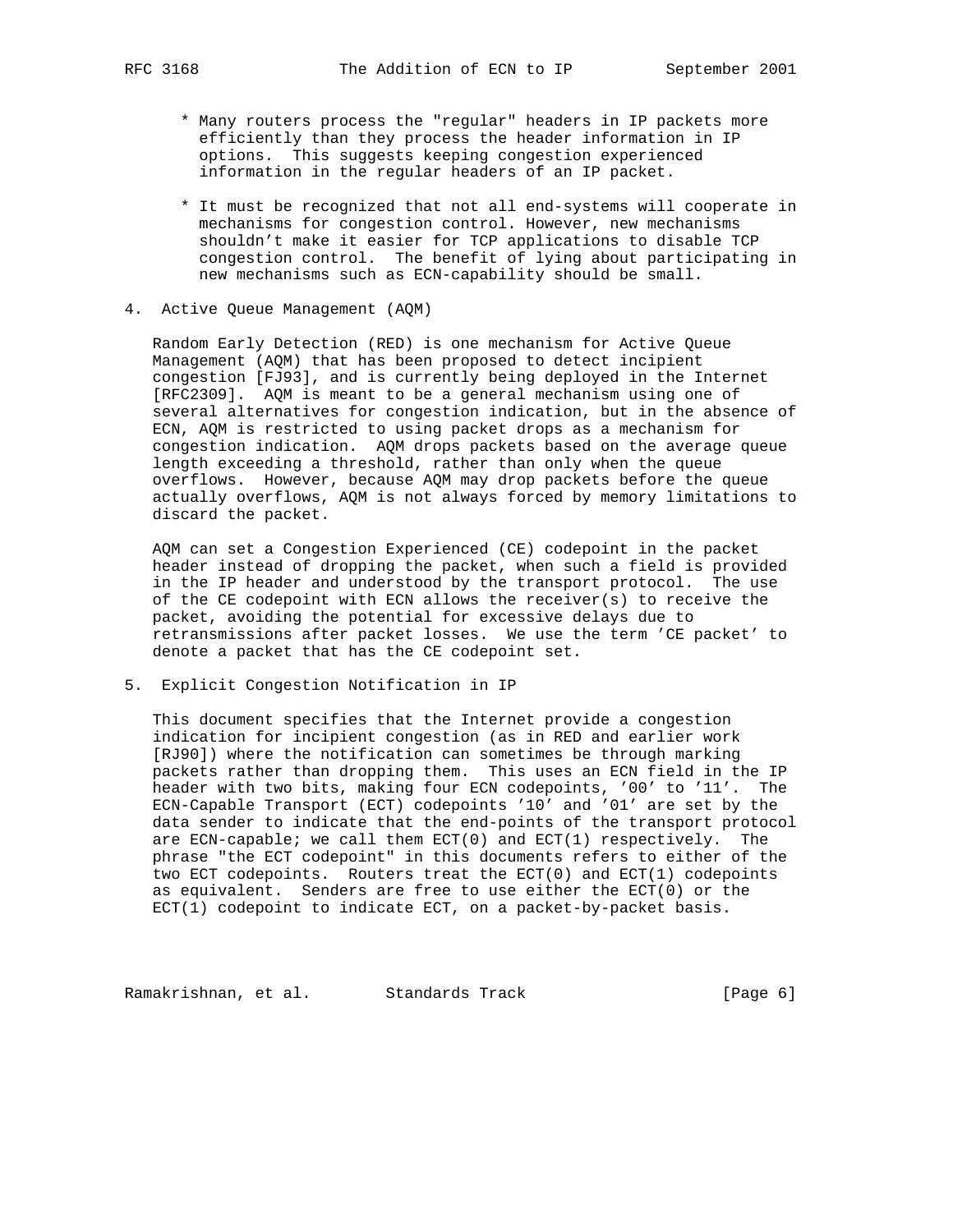The use of both the two codepoints for ECT, ECT(0) and ECT(1), is motivated primarily by the desire to allow mechanisms for the data sender to verify that network elements are not erasing the CE codepoint, and that data receivers are properly reporting to the sender the receipt of packets with the CE codepoint set, as required by the transport protocol. Guidelines for the senders and receivers to differentiate between the ECT(0) and ECT(1) codepoints will be addressed in separate documents, for each transport protocol. In particular, this document does not address mechanisms for TCP end nodes to differentiate between the ECT(0) and ECT(1) codepoints. Protocols and senders that only require a single ECT codepoint SHOULD use ECT(0).

 The not-ECT codepoint '00' indicates a packet that is not using ECN. The CE codepoint '11' is set by a router to indicate congestion to the end nodes. Routers that have a packet arriving at a full queue drop the packet, just as they do in the absence of ECN.

|     | +-----+-----+<br>ECN FIELD<br>+-----+-----+ |                                             |  |  |  |  |
|-----|---------------------------------------------|---------------------------------------------|--|--|--|--|
| ECT | CE                                          | [Obsolete] RFC 2481 names for the ECN bits. |  |  |  |  |
|     |                                             | Not-ECT                                     |  |  |  |  |
|     |                                             | ECT(1)                                      |  |  |  |  |
|     |                                             | ECT(0)                                      |  |  |  |  |
|     |                                             | CΈ.                                         |  |  |  |  |

Figure 1: The ECN Field in IP.

 The use of two ECT codepoints essentially gives a one-bit ECN nonce in packet headers, and routers necessarily "erase" the nonce when they set the CE codepoint [SCWA99]. For example, routers that erased the CE codepoint would face additional difficulty in reconstructing the original nonce, and thus repeated erasure of the CE codepoint would be more likely to be detected by the end-nodes. The ECN nonce also can address the problem of misbehaving transport receivers lying to the transport sender about whether or not the CE codepoint was set in a packet. The motivations for the use of two ECT codepoints is discussed in more detail in Section 20, along with some discussion of alternate possibilities for the fourth ECT codepoint (that is, the codepoint '01'). Backwards compatibility with earlier ECN implementations that do not understand the ECT(1) codepoint is discussed in Section 11.

 In RFC 2481 [RFC2481], the ECN field was divided into the ECN-Capable Transport (ECT) bit and the CE bit. The ECN field with only the ECN-Capable Transport (ECT) bit set in RFC 2481 corresponds to the ECT(0) codepoint in this document, and the ECN field with both the

Ramakrishnan, et al. Standards Track [Page 7]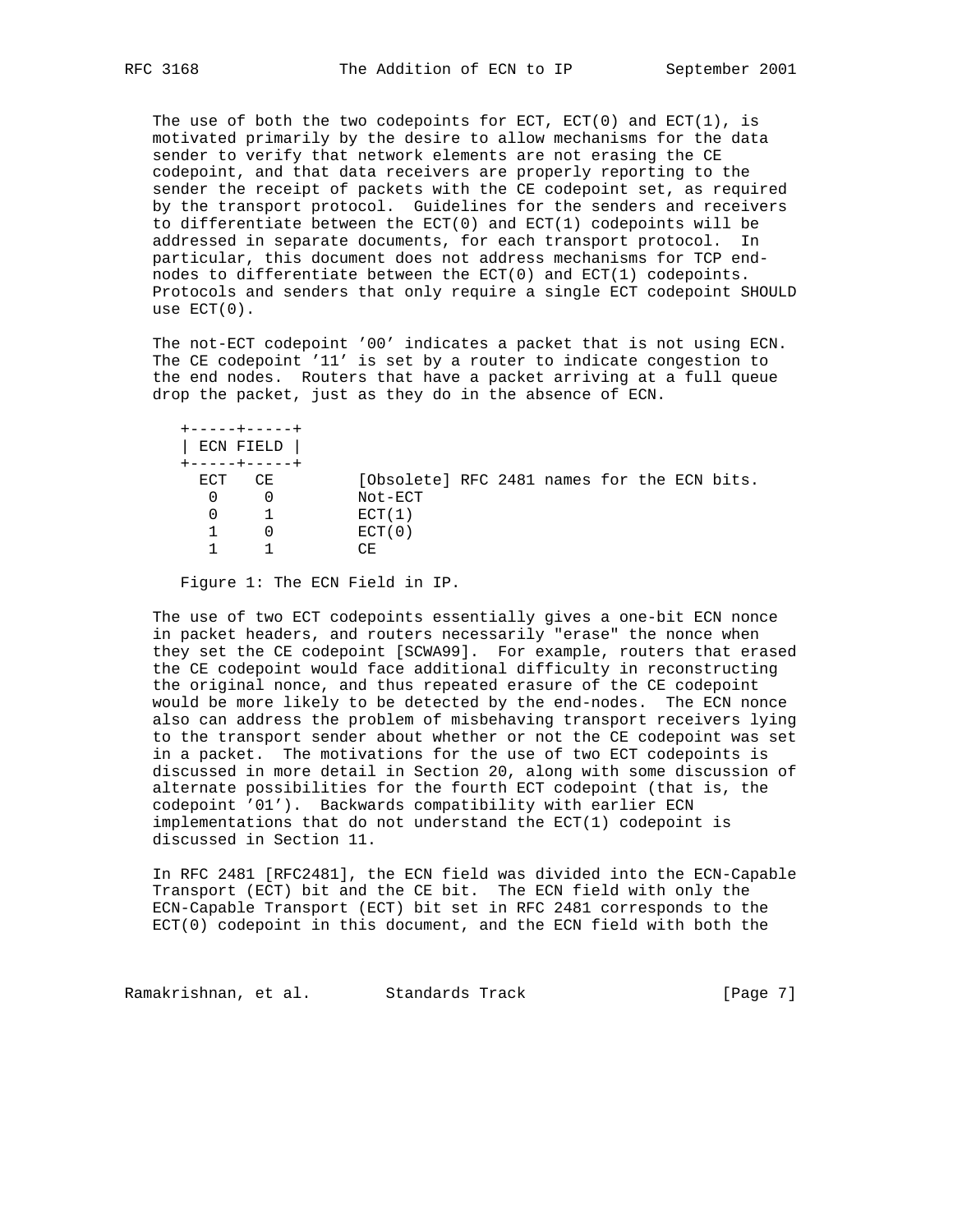ECT and CE bit in RFC 2481 corresponds to the CE codepoint in this document. The '01' codepoint was left undefined in RFC 2481, and this is the reason for recommending the use of  $ECT(0)$  when only a single ECT codepoint is needed.

 0 1 2 3 4 5 6 7 +-----+-----+-----+-----+-----+-----+-----+-----+ | DS FIELD, DSCP | ECN FIELD | +-----+-----+-----+-----+-----+-----+-----+-----+

 DSCP: differentiated services codepoint ECN: Explicit Congestion Notification

Figure 2: The Differentiated Services and ECN Fields in IP.

 Bits 6 and 7 in the IPv4 TOS octet are designated as the ECN field. The IPv4 TOS octet corresponds to the Traffic Class octet in IPv6, and the ECN field is defined identically in both cases. The definitions for the IPv4 TOS octet [RFC791] and the IPv6 Traffic Class octet have been superseded by the six-bit DS (Differentiated Services) Field [RFC2474, RFC2780]. Bits 6 and 7 are listed in [RFC2474] as Currently Unused, and are specified in RFC 2780 as approved for experimental use for ECN. Section 22 gives a brief history of the TOS octet.

 Because of the unstable history of the TOS octet, the use of the ECN field as specified in this document cannot be guaranteed to be backwards compatible with those past uses of these two bits that pre-date ECN. The potential dangers of this lack of backwards compatibility are discussed in Section 22.

 Upon the receipt by an ECN-Capable transport of a single CE packet, the congestion control algorithms followed at the end-systems MUST be essentially the same as the congestion control response to a \*single\* dropped packet. For example, for ECN-Capable TCP the source TCP is required to halve its congestion window for any window of data containing either a packet drop or an ECN indication.

 One reason for requiring that the congestion-control response to the CE packet be essentially the same as the response to a dropped packet is to accommodate the incremental deployment of ECN in both end systems and in routers. Some routers may drop ECN-Capable packets (e.g., using the same AQM policies for congestion detection) while other routers set the CE codepoint, for equivalent levels of congestion. Similarly, a router might drop a non-ECN-Capable packet but set the CE codepoint in an ECN-Capable packet, for equivalent

Ramakrishnan, et al. Standards Track [Page 8]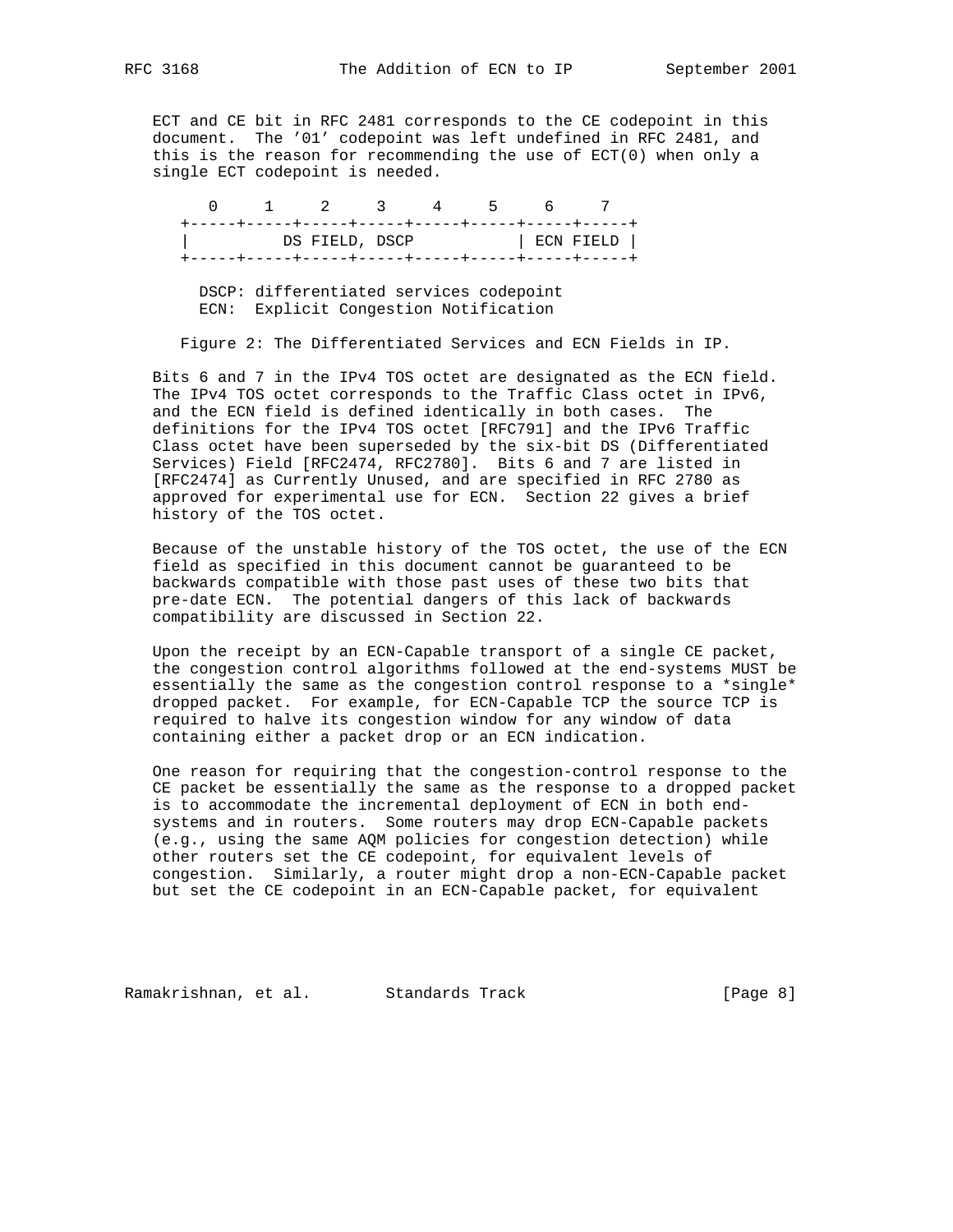levels of congestion. If there were different congestion control responses to a CE codepoint than to a packet drop, this could result in unfair treatment for different flows.

 An additional goal is that the end-systems should react to congestion at most once per window of data (i.e., at most once per round-trip time), to avoid reacting multiple times to multiple indications of congestion within a round-trip time.

 For a router, the CE codepoint of an ECN-Capable packet SHOULD only be set if the router would otherwise have dropped the packet as an indication of congestion to the end nodes. When the router's buffer is not yet full and the router is prepared to drop a packet to inform end nodes of incipient congestion, the router should first check to see if the ECT codepoint is set in that packet's IP header. If so, then instead of dropping the packet, the router MAY instead set the CE codepoint in the IP header.

 An environment where all end nodes were ECN-Capable could allow new criteria to be developed for setting the CE codepoint, and new congestion control mechanisms for end-node reaction to CE packets. However, this is a research issue, and as such is not addressed in this document.

When a CE packet (i.e., a packet that has the CE codepoint set) is received by a router, the CE codepoint is left unchanged, and the packet is transmitted as usual. When severe congestion has occurred and the router's queue is full, then the router has no choice but to drop some packet when a new packet arrives. We anticipate that such packet losses will become relatively infrequent when a majority of end-systems become ECN-Capable and participate in TCP or other compatible congestion control mechanisms. In an ECN-Capable environment that is adequately-provisioned, packet losses should occur primarily during transients or in the presence of non cooperating sources.

 The above discussion of when CE may be set instead of dropping a packet applies by default to all Differentiated Services Per-Hop Behaviors (PHBs) [RFC 2475]. Specifications for PHBs MAY provide more specifics on how a compliant implementation is to choose between setting CE and dropping a packet, but this is NOT REQUIRED. A router MUST NOT set CE instead of dropping a packet when the drop that would occur is caused by reasons other than congestion or the desire to indicate incipient congestion to end nodes (e.g., a diffserv edge node may be configured to unconditionally drop certain classes of traffic to prevent them from entering its diffserv domain).

Ramakrishnan, et al. Standards Track [Page 9]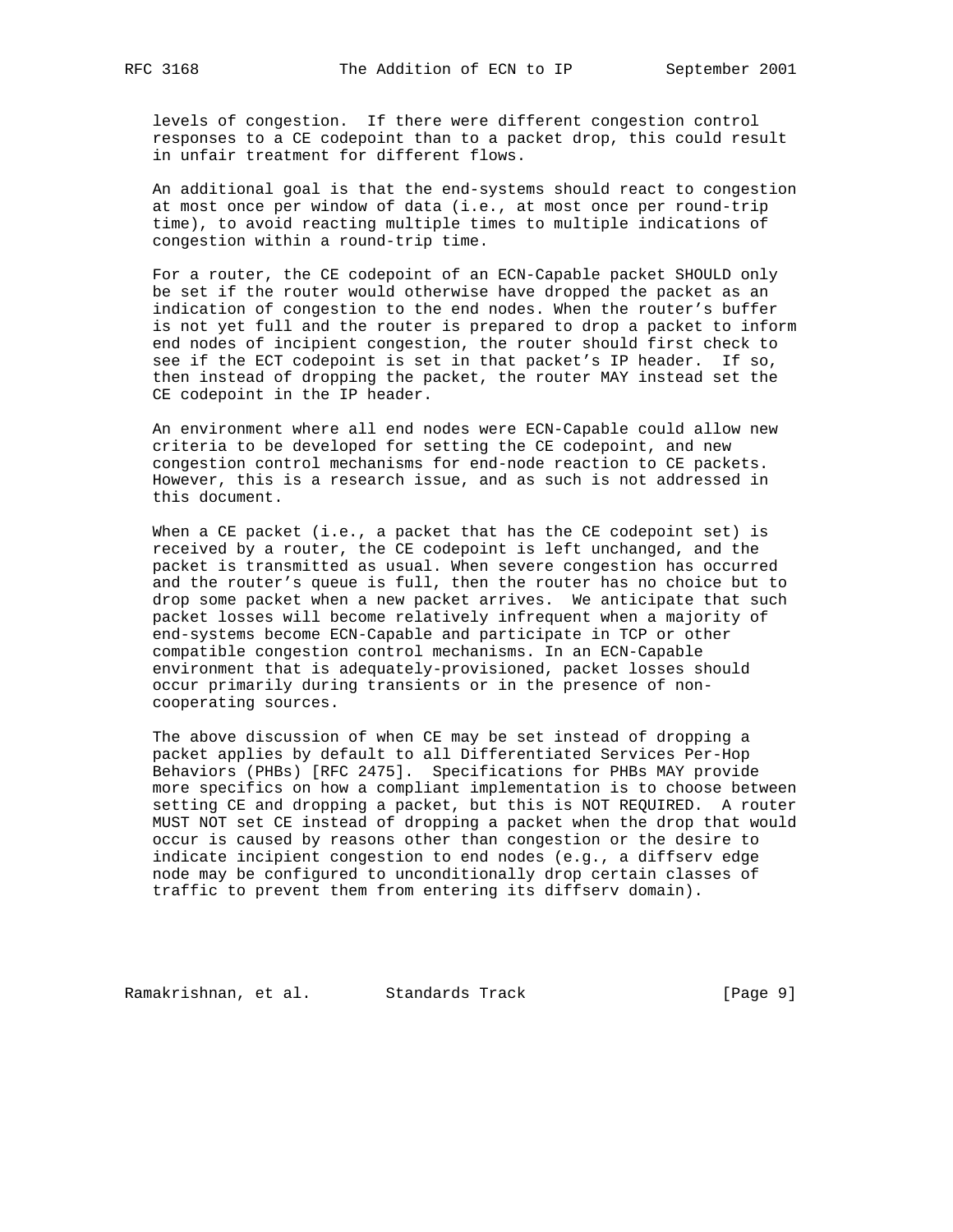We expect that routers will set the CE codepoint in response to incipient congestion as indicated by the average queue size, using the RED algorithms suggested in [FJ93, RFC2309]. To the best of our knowledge, this is the only proposal currently under discussion in the IETF for routers to drop packets proactively, before the buffer overflows. However, this document does not attempt to specify a particular mechanism for active queue management, leaving that endeavor, if needed, to other areas of the IETF. While ECN is inextricably tied up with the need to have a reasonable active queue management mechanism at the router, the reverse does not hold; active queue management mechanisms have been developed and deployed independent of ECN, using packet drops as indications of congestion in the absence of ECN in the IP architecture.

5.1. ECN as an Indication of Persistent Congestion

 We emphasize that a \*single\* packet with the CE codepoint set in an IP packet causes the transport layer to respond, in terms of congestion control, as it would to a packet drop. The instantaneous queue size is likely to see considerable variations even when the router does not experience persistent congestion. As such, it is important that transient congestion at a router, reflected by the instantaneous queue size reaching a threshold much smaller than the capacity of the queue, not trigger a reaction at the transport layer. Therefore, the CE codepoint should not be set by a router based on the instantaneous queue size.

 For example, since the ATM and Frame Relay mechanisms for congestion indication have typically been defined without an associated notion of average queue size as the basis for determining that an intermediate node is congested, we believe that they provide a very noisy signal. The TCP-sender reaction specified in this document for ECN is NOT the appropriate reaction for such a noisy signal of congestion notification. However, if the routers that interface to the ATM network have a way of maintaining the average queue at the interface, and use it to come to a reliable determination that the ATM subnet is congested, they may use the ECN notification that is defined here.

We continue to encourage experiments in techniques at layer 2 (e.g., in ATM switches or Frame Relay switches) to take advantage of ECN. For example, using a scheme such as RED (where packet marking is based on the average queue length exceeding a threshold), layer 2 devices could provide a reasonably reliable indication of congestion. When all the layer 2 devices in a path set that layer's own Congestion Experienced codepoint (e.g., the EFCI bit for ATM, the FECN bit in Frame Relay) in this reliable manner, then the interface router to the layer 2 network could copy the state of that layer 2

Ramakrishnan, et al. Standards Track [Page 10]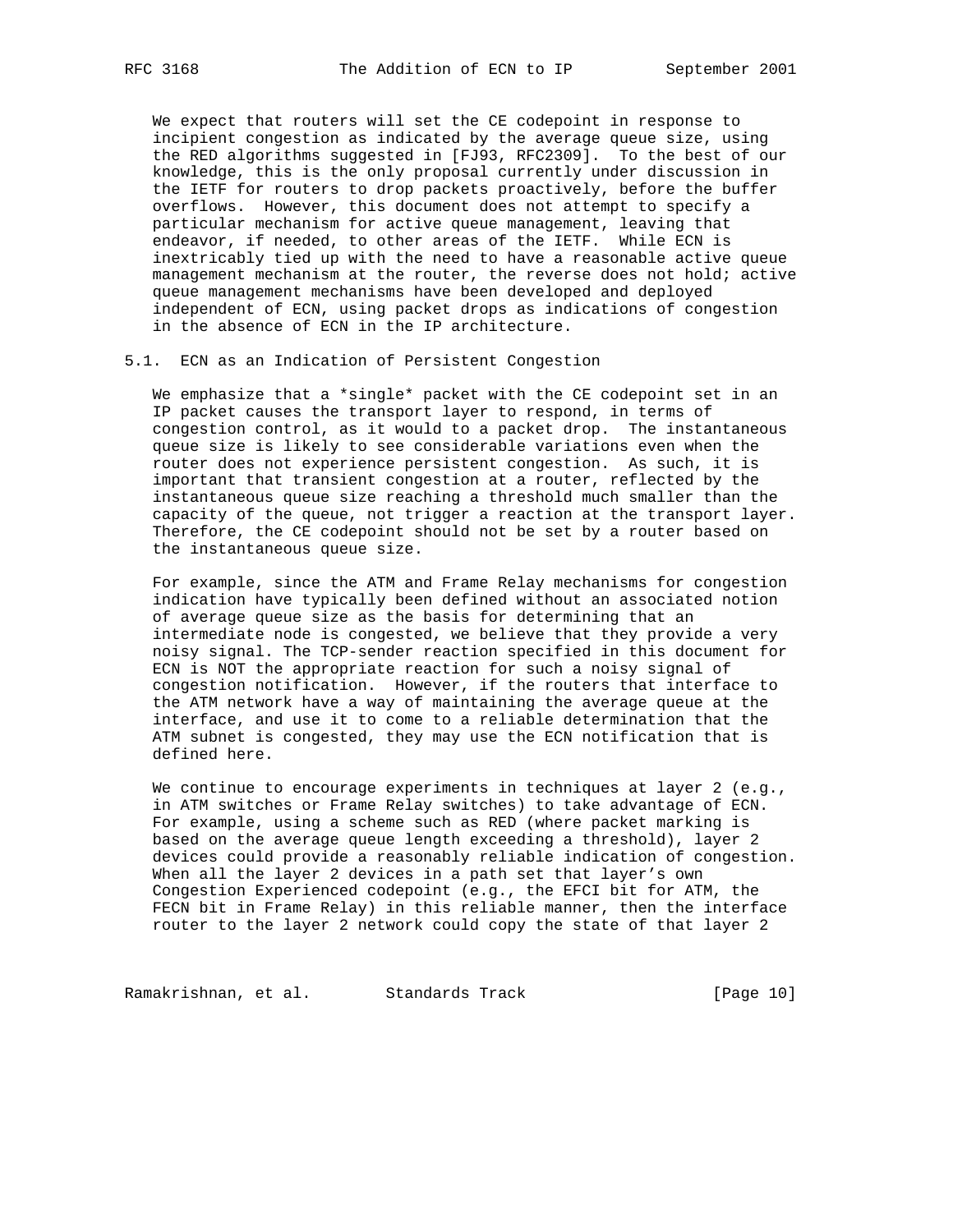Congestion Experienced codepoint into the CE codepoint in the IP header. We recognize that this is not the current practice, nor is it in current standards. However, encouraging experimentation in this manner may provide the information needed to enable evolution of existing layer 2 mechanisms to provide a more reliable means of congestion indication, when they use a single bit for indicating congestion.

#### 5.2. Dropped or Corrupted Packets

 For the proposed use for ECN in this document (that is, for a transport protocol such as TCP for which a dropped data packet is an indication of congestion), end nodes detect dropped data packets, and the congestion response of the end nodes to a dropped data packet is at least as strong as the congestion response to a received CE packet. To ensure the reliable delivery of the congestion indication of the CE codepoint, an ECT codepoint MUST NOT be set in a packet unless the loss of that packet in the network would be detected by the end nodes and interpreted as an indication of congestion.

 Transport protocols such as TCP do not necessarily detect all packet drops, such as the drop of a "pure" ACK packet; for example, TCP does not reduce the arrival rate of subsequent ACK packets in response to an earlier dropped ACK packet. Any proposal for extending ECN- Capability to such packets would have to address issues such as the case of an ACK packet that was marked with the CE codepoint but was later dropped in the network. We believe that this aspect is still the subject of research, so this document specifies that at this time, "pure" ACK packets MUST NOT indicate ECN-Capability.

 Similarly, if a CE packet is dropped later in the network due to corruption (bit errors), the end nodes should still invoke congestion control, just as TCP would today in response to a dropped data packet. This issue of corrupted CE packets would have to be considered in any proposal for the network to distinguish between packets dropped due to corruption, and packets dropped due to congestion or buffer overflow. In particular, the ubiquitous deployment of ECN would not, in and of itself, be a sufficient development to allow end-nodes to interpret packet drops as indications of corruption rather than congestion.

### 5.3. Fragmentation

 ECN-capable packets MAY have the DF (Don't Fragment) bit set. Reassembly of a fragmented packet MUST NOT lose indications of congestion. In other words, if any fragment of an IP packet to be reassembled has the CE codepoint set, then one of two actions MUST be taken:

Ramakrishnan, et al. Standards Track (Page 11)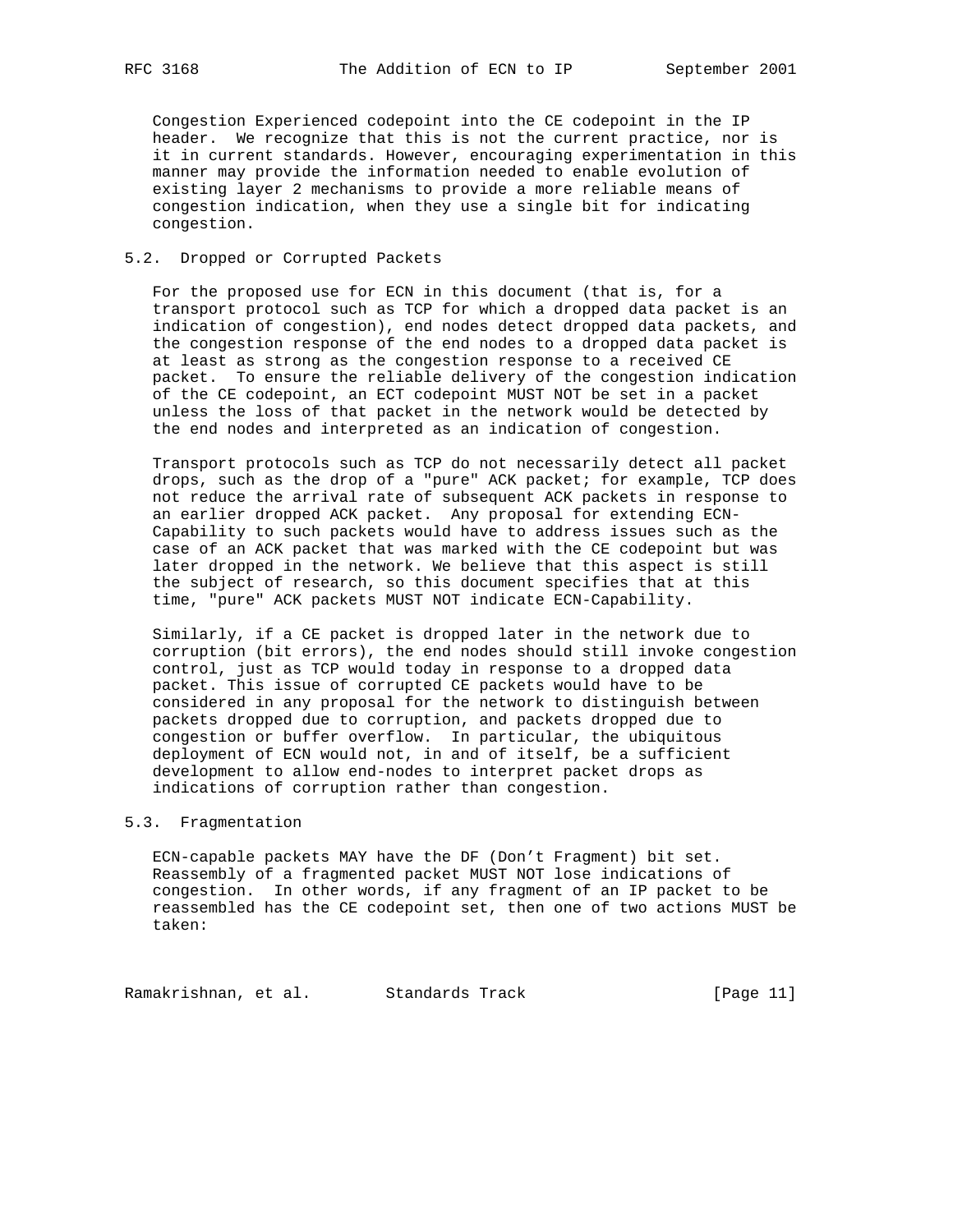- - \* Set the CE codepoint on the reassembled packet. However, this MUST NOT occur if any of the other fragments contributing to this reassembly carries the Not-ECT codepoint.
	- \* The packet is dropped, instead of being reassembled, for any other reason.

 If both actions are applicable, either MAY be chosen. Reassembly of a fragmented packet MUST NOT change the ECN codepoint when all of the fragments carry the same codepoint.

 We would note that because RFC 2481 did not specify reassembly behavior, older ECN implementations conformant with that Experimental RFC do not necessarily perform reassembly correctly, in terms of preserving the CE codepoint in a fragment. The sender could avoid the consequences of this behavior by setting the DF bit in ECN- Capable packets.

 Situations may arise in which the above reassembly specification is insufficiently precise. For example, if there is a malicious or broken entity in the path at or after the fragmentation point, packet fragments could carry a mixture of ECT(0), ECT(1), and/or Not-ECT codepoints. The reassembly specification above does not place requirements on reassembly of fragments in this case. In situations where more precise reassembly behavior would be required, protocol specifications SHOULD instead specify that DF MUST be set in all ECN-capable packets sent by the protocol.

6. Support from the Transport Protocol

 ECN requires support from the transport protocol, in addition to the functionality given by the ECN field in the IP packet header. The transport protocol might require negotiation between the endpoints during setup to determine that all of the endpoints are ECN-capable, so that the sender can set the ECT codepoint in transmitted packets. Second, the transport protocol must be capable of reacting appropriately to the receipt of CE packets. This reaction could be in the form of the data receiver informing the data sender of the received CE packet (e.g., TCP), of the data receiver unsubscribing to a layered multicast group (e.g., RLM [MJV96]), or of some other action that ultimately reduces the arrival rate of that flow on that congested link. CE packets indicate persistent rather than transient congestion (see Section 5.1), and hence reactions to the receipt of CE packets should be those appropriate for persistent congestion.

 This document only addresses the addition of ECN Capability to TCP, leaving issues of ECN in other transport protocols to further research. For TCP, ECN requires three new pieces of functionality:

Ramakrishnan, et al. Standards Track [Page 12]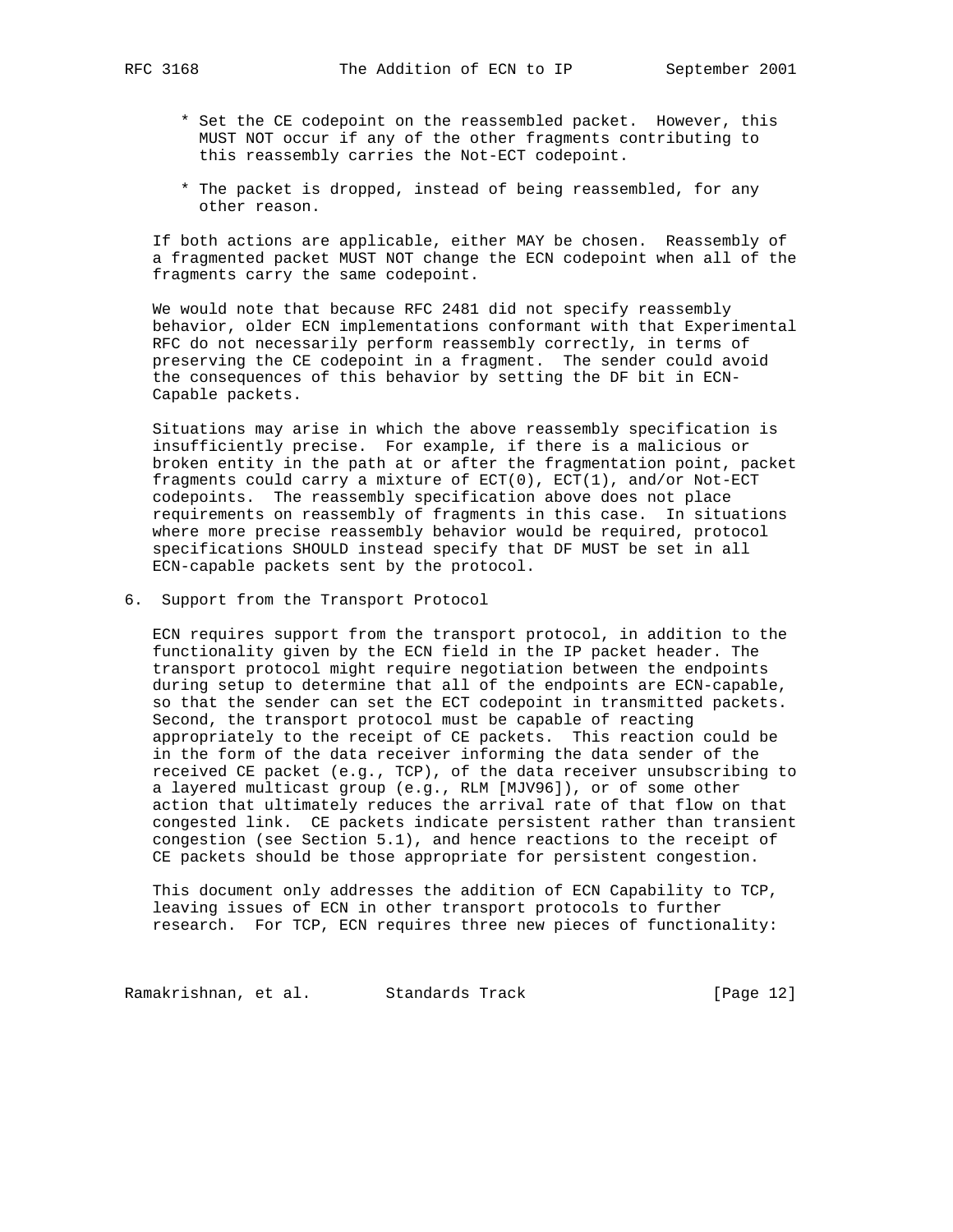negotiation between the endpoints during connection setup to determine if they are both ECN-capable; an ECN-Echo (ECE) flag in the TCP header so that the data receiver can inform the data sender when a CE packet has been received; and a Congestion Window Reduced (CWR) flag in the TCP header so that the data sender can inform the data receiver that the congestion window has been reduced. The support required from other transport protocols is likely to be different, particularly for unreliable or reliable multicast transport protocols, and will have to be determined as other transport protocols are brought to the IETF for standardization.

 In a mild abuse of terminology, in this document we refer to 'TCP packets' instead of 'TCP segments'.

6.1. TCP

 The following sections describe in detail the proposed use of ECN in TCP. This proposal is described in essentially the same form in [Floyd94]. We assume that the source TCP uses the standard congestion control algorithms of Slow-start, Fast Retransmit and Fast Recovery [RFC2581].

 This proposal specifies two new flags in the Reserved field of the TCP header. The TCP mechanism for negotiating ECN-Capability uses the ECN-Echo (ECE) flag in the TCP header. Bit 9 in the Reserved field of the TCP header is designated as the ECN-Echo flag. The location of the 6-bit Reserved field in the TCP header is shown in Figure 4 of RFC 793 [RFC793] (and is reproduced below for completeness). This specification of the ECN Field leaves the Reserved field as a 4-bit field using bits 4-7.

 To enable the TCP receiver to determine when to stop setting the ECN-Echo flag, we introduce a second new flag in the TCP header, the CWR flag. The CWR flag is assigned to Bit 8 in the Reserved field of the TCP header.

|               |  |  |          |                                                                      | 0 1 2 3 4 5 6 7 8 9 10 11 12 13 14 15                                     |  |  |  |  |  |  |  |
|---------------|--|--|----------|----------------------------------------------------------------------|---------------------------------------------------------------------------|--|--|--|--|--|--|--|
|               |  |  |          | +---+---+---+---+---+---+---+---+---+---+---+---+---+---+---+---+--- |                                                                           |  |  |  |  |  |  |  |
| Header Length |  |  | Reserved |                                                                      |                                                                           |  |  |  |  |  |  |  |
|               |  |  |          |                                                                      |                                                                           |  |  |  |  |  |  |  |
|               |  |  |          |                                                                      | +----+---+---+---+---+---+---+---+---+---+---+---+---+---+---+---+---+--- |  |  |  |  |  |  |  |

 Figure 3: The old definition of bytes 13 and 14 of the TCP header.

Ramakrishnan, et al. Standards Track [Page 13]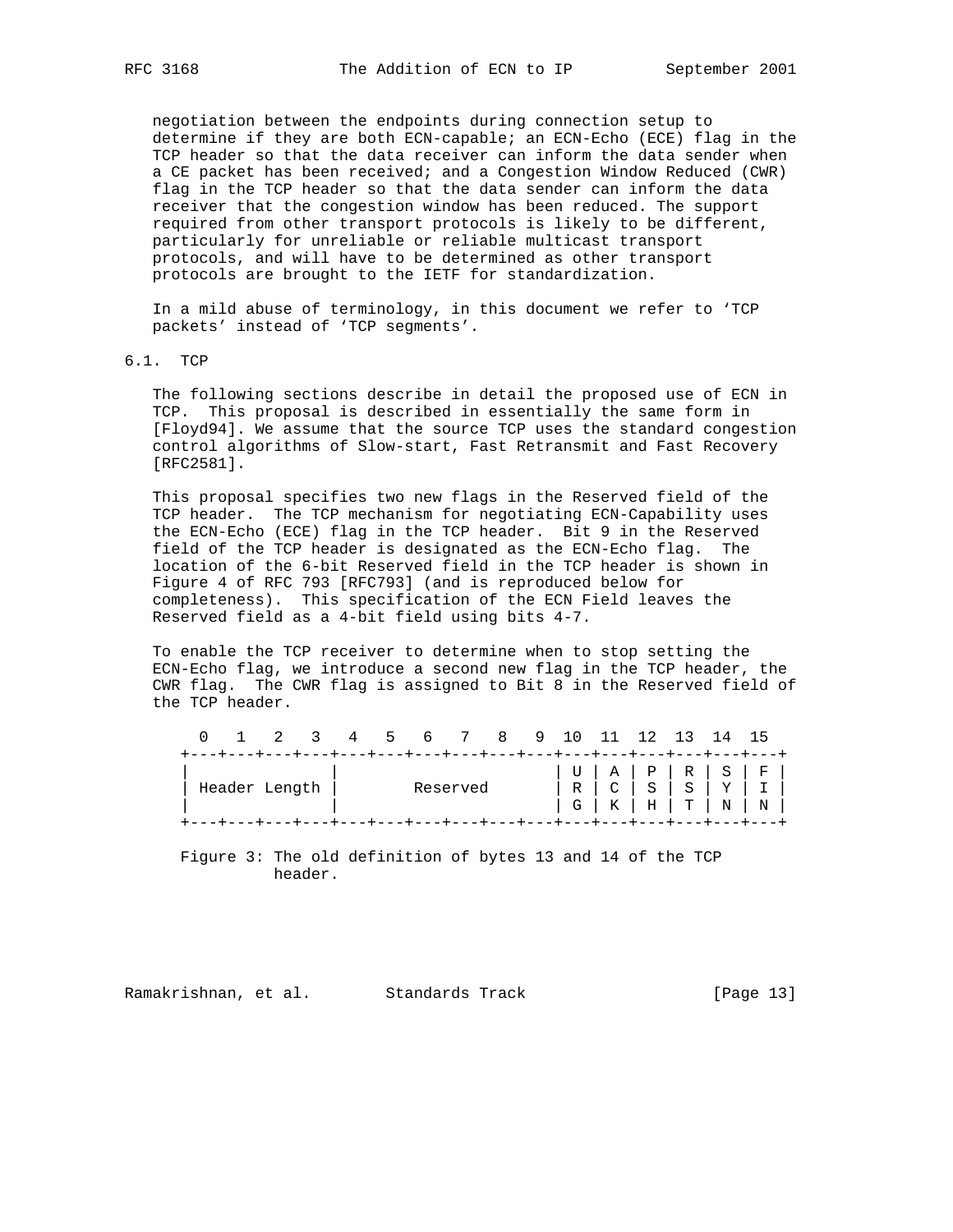|                                                                           |  |  |  |  |  | 0 1 2 3 4 5 6 7 8 9 10 11 12 13 14 15 |  |  |  |  |  |  |
|---------------------------------------------------------------------------|--|--|--|--|--|---------------------------------------|--|--|--|--|--|--|
| +----+---+---+---+---+---+---+---+---+---+---+---+---+---+---+---+---+--- |  |  |  |  |  |                                       |  |  |  |  |  |  |
|                                                                           |  |  |  |  |  |                                       |  |  |  |  |  |  |
| ' Header Length                                                           |  |  |  |  |  |                                       |  |  |  |  |  |  |
|                                                                           |  |  |  |  |  |                                       |  |  |  |  |  |  |
| +---+---+---+---+---+---+---+---+---+---+---+---+---+---+---+---+-        |  |  |  |  |  |                                       |  |  |  |  |  |  |

 Figure 4: The new definition of bytes 13 and 14 of the TCP Header.

 Thus, ECN uses the ECT and CE flags in the IP header (as shown in Figure 1) for signaling between routers and connection endpoints, and uses the ECN-Echo and CWR flags in the TCP header (as shown in Figure 4) for TCP-endpoint to TCP-endpoint signaling. For a TCP connection, a typical sequence of events in an ECN-based reaction to congestion is as follows:

- \* An ECT codepoint is set in packets transmitted by the sender to indicate that ECN is supported by the transport entities for these packets.
- \* An ECN-capable router detects impending congestion and detects that an ECT codepoint is set in the packet it is about to drop. Instead of dropping the packet, the router chooses to set the CE codepoint in the IP header and forwards the packet.
- \* The receiver receives the packet with the CE codepoint set, and sets the ECN-Echo flag in its next TCP ACK sent to the sender.
- \* The sender receives the TCP ACK with ECN-Echo set, and reacts to the congestion as if a packet had been dropped.
- \* The sender sets the CWR flag in the TCP header of the next packet sent to the receiver to acknowledge its receipt of and reaction to the ECN-Echo flag.

 The negotiation for using ECN by the TCP transport entities and the use of the ECN-Echo and CWR flags is described in more detail in the sections below.

### 6.1.1 TCP Initialization

 In the TCP connection setup phase, the source and destination TCPs exchange information about their willingness to use ECN. Subsequent to the completion of this negotiation, the TCP sender sets an ECT codepoint in the IP header of data packets to indicate to the network that the transport is capable and willing to participate in ECN for this packet. This indicates to the routers that they may mark this

Ramakrishnan, et al. Standards Track (Page 14)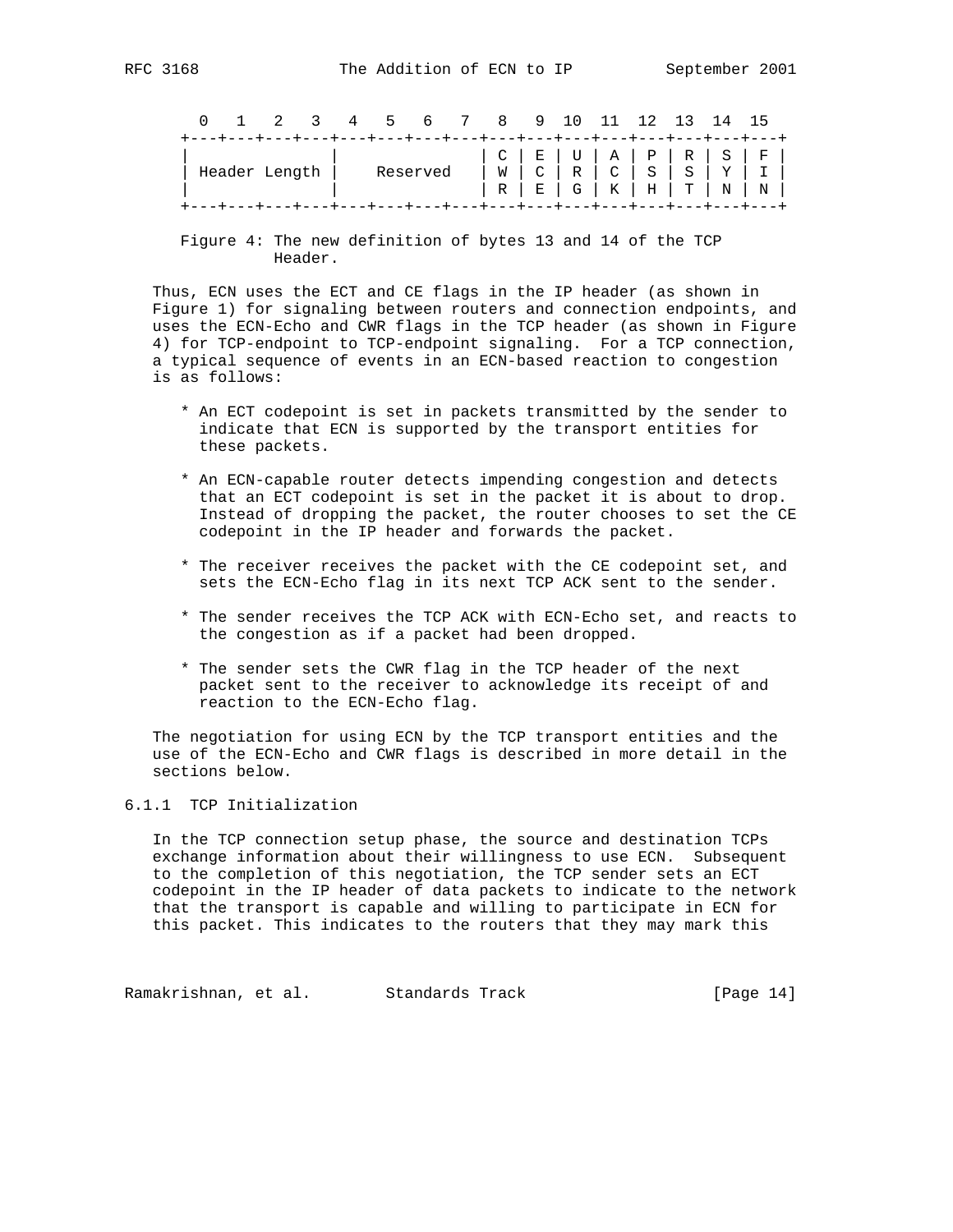packet with the CE codepoint, if they would like to use that as a method of congestion notification. If the TCP connection does not wish to use ECN notification for a particular packet, the sending TCP sets the ECN codepoint to not-ECT, and the TCP receiver ignores the CE codepoint in the received packet.

 For this discussion, we designate the initiating host as Host A and the responding host as Host B. We call a SYN packet with the ECE and CWR flags set an "ECN-setup SYN packet", and we call a SYN packet with at least one of the ECE and CWR flags not set a "non-ECN-setup SYN packet". Similarly, we call a SYN-ACK packet with only the ECE flag set but the CWR flag not set an "ECN-setup SYN-ACK packet", and we call a SYN-ACK packet with any other configuration of the ECE and CWR flags a "non-ECN-setup SYN-ACK packet".

 Before a TCP connection can use ECN, Host A sends an ECN-setup SYN packet, and Host B sends an ECN-setup SYN-ACK packet. For a SYN packet, the setting of both ECE and CWR in the ECN-setup SYN packet is defined as an indication that the sending TCP is ECN-Capable, rather than as an indication of congestion or of response to congestion. More precisely, an ECN-setup SYN packet indicates that the TCP implementation transmitting the SYN packet will participate in ECN as both a sender and receiver. Specifically, as a receiver, it will respond to incoming data packets that have the CE codepoint set in the IP header by setting ECE in outgoing TCP Acknowledgement (ACK) packets. As a sender, it will respond to incoming packets that have ECE set by reducing the congestion window and setting CWR when appropriate. An ECN-setup SYN packet does not commit the TCP sender to setting the ECT codepoint in any or all of the packets it may transmit. However, the commitment to respond appropriately to incoming packets with the CE codepoint set remains even if the TCP sender in a later transmission, within this TCP connection, sends a SYN packet without ECE and CWR set.

 When Host B sends an ECN-setup SYN-ACK packet, it sets the ECE flag but not the CWR flag. An ECN-setup SYN-ACK packet is defined as an indication that the TCP transmitting the SYN-ACK packet is ECN- Capable. As with the SYN packet, an ECN-setup SYN-ACK packet does not commit the TCP host to setting the ECT codepoint in transmitted packets.

 The following rules apply to the sending of ECN-setup packets within a TCP connection, where a TCP connection is defined by the standard rules for TCP connection establishment and termination.

 \* If a host has received an ECN-setup SYN packet, then it MAY send an ECN-setup SYN-ACK packet. Otherwise, it MUST NOT send an ECN-setup SYN-ACK packet.

Ramakrishnan, et al. Standards Track (Page 15)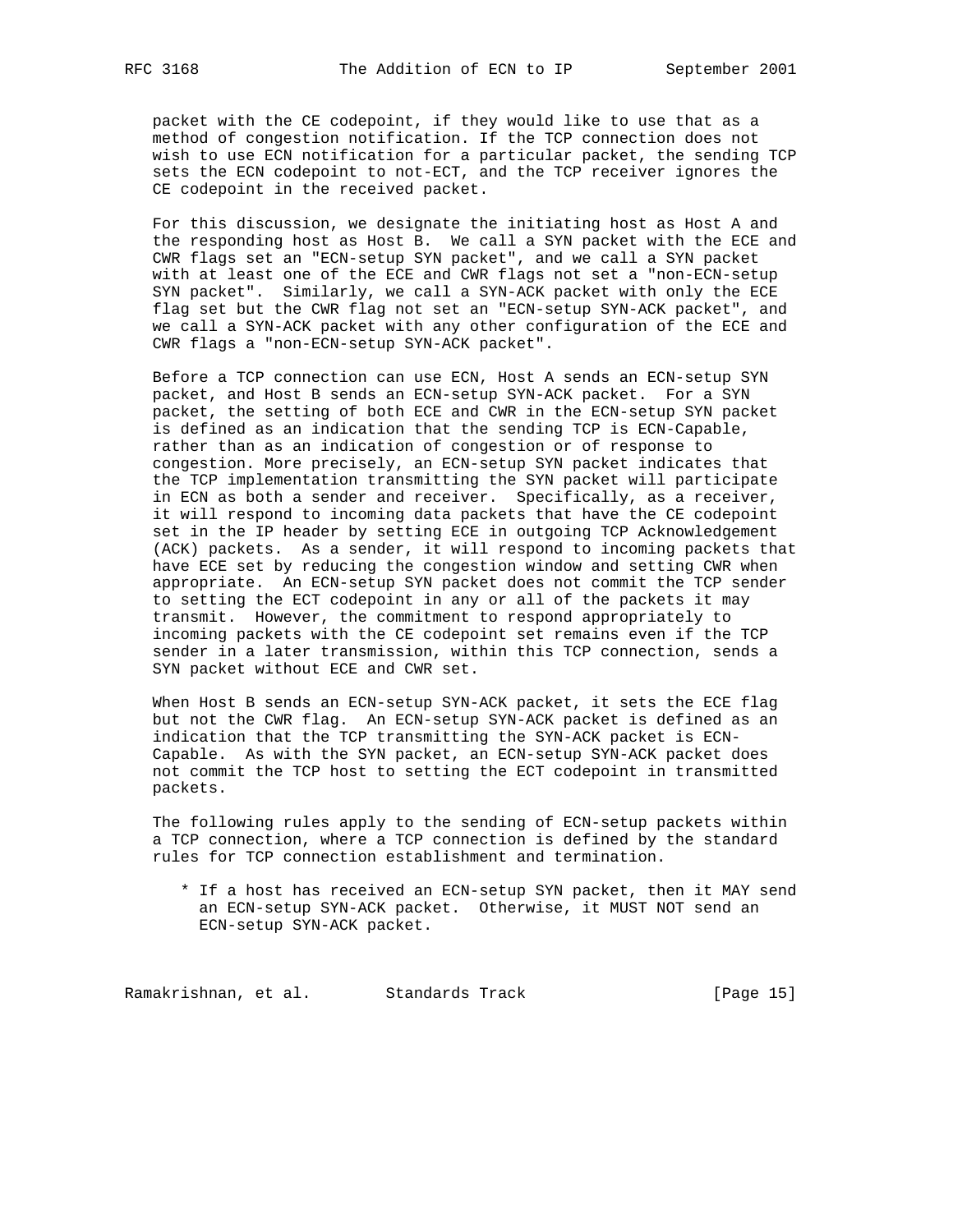- \* A host MUST NOT set ECT on data packets unless it has sent at least one ECN-setup SYN or ECN-setup SYN-ACK packet, and has received at least one ECN-setup SYN or ECN-setup SYN-ACK packet, and has sent no non-ECN-setup SYN or non-ECN-setup SYN-ACK packet. If a host has received at least one non-ECN-setup SYN or non-ECN-setup SYN-ACK packet, then it SHOULD NOT set ECT on data packets.
- \* If a host ever sets the ECT codepoint on a data packet, then that host MUST correctly set/clear the CWR TCP bit on all subsequent packets in the connection.
- \* If a host has sent at least one ECN-setup SYN or ECN-setup SYN- ACK packet, and has received no non-ECN-setup SYN or non-ECN setup SYN-ACK packet, then if that host receives TCP data packets with ECT and CE codepoints set in the IP header, then that host MUST process these packets as specified for an ECN capable connection.
- \* A host that is not willing to use ECN on a TCP connection SHOULD clear both the ECE and CWR flags in all non-ECN-setup SYN and/or SYN-ACK packets that it sends to indicate this unwillingness. Receivers MUST correctly handle all forms of the non-ECN-setup SYN and SYN-ACK packets.
- \* A host MUST NOT set ECT on SYN or SYN-ACK packets.

 A TCP client enters TIME-WAIT state after receiving a FIN-ACK, and transitions to CLOSED state after a timeout. Many TCP implementations create a new TCP connection if they receive an in window SYN packet during TIME-WAIT state. When a TCP host enters TIME-WAIT or CLOSED state, it should ignore any previous state about the negotiation of ECN for that connection.

# 6.1.1.1. Middlebox Issues

 ECN introduces the use of the ECN-Echo and CWR flags in the TCP header (as shown in Figure 3) for initialization. There exist some faulty firewalls, load balancers, and intrusion detection systems in the Internet that either drop an ECN-setup SYN packet or respond with a RST, in the belief that such a packet (with these bits set) is a signature for a port-scanning tool that could be used in a denial of-service attack. Some of the offending equipment has been identified, and a web page [FIXES] contains a list of non-compliant products and the fixes posted by the vendors, where these are available. The TBIT web page [TBIT] lists some of the web servers affected by this faulty equipment. We mention this in this document as a warning to the community of this problem.

Ramakrishnan, et al. Standards Track [Page 16]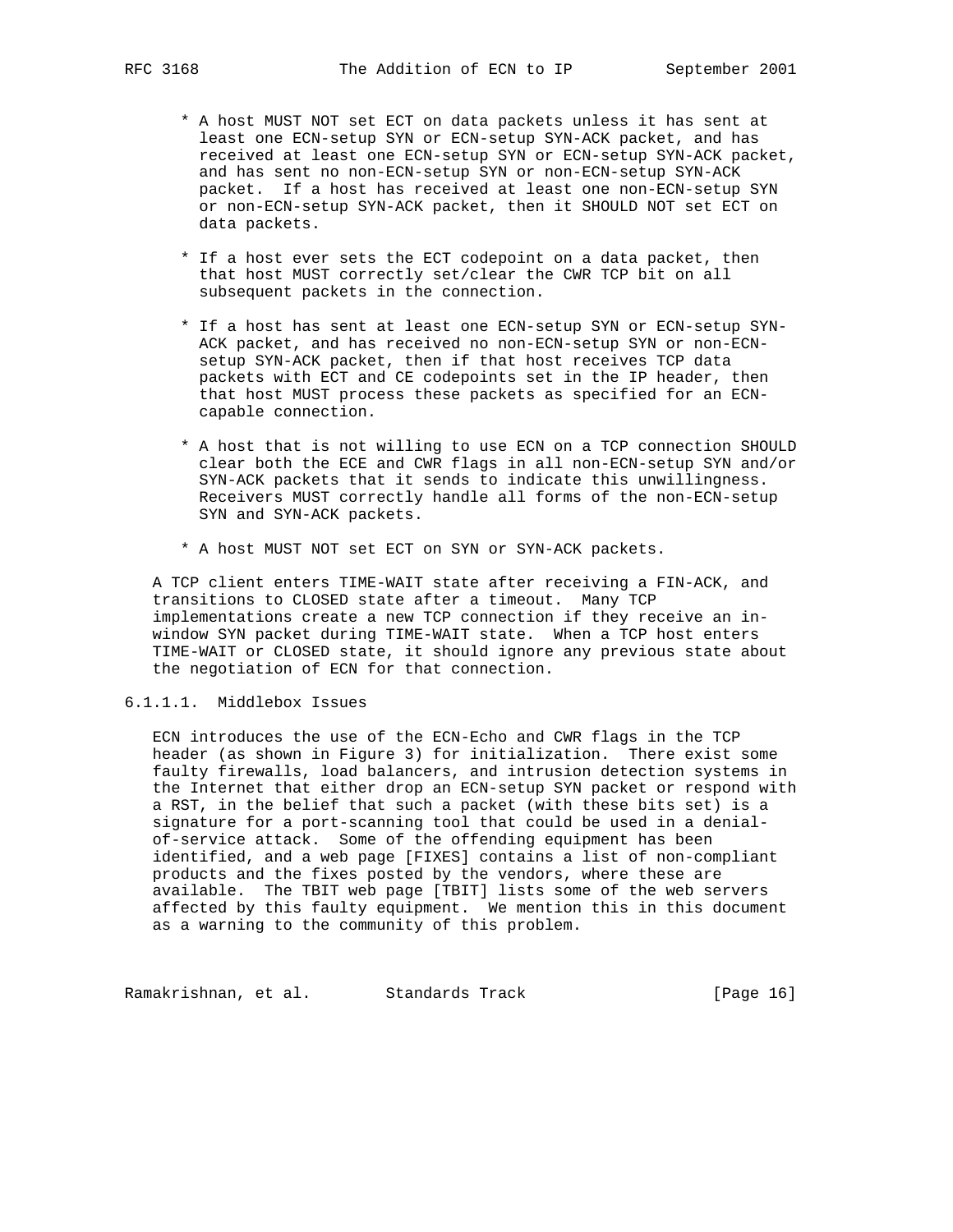To provide robust connectivity even in the presence of such faulty equipment, a host that receives a RST in response to the transmission of an ECN-setup SYN packet MAY resend a SYN with CWR and ECE cleared. This could result in a TCP connection being established without using ECN.

 A host that receives no reply to an ECN-setup SYN within the normal SYN retransmission timeout interval MAY resend the SYN and any subsequent SYN retransmissions with CWR and ECE cleared. To overcome normal packet loss that results in the original SYN being lost, the originating host may retransmit one or more ECN-setup SYN packets before giving up and retransmitting the SYN with the CWR and ECE bits cleared.

 We note that in this case, the following example scenario is possible:

 (1) Host A: Sends an ECN-setup SYN. (2) Host B: Sends an ECN-setup SYN/ACK, packet is dropped or delayed. (3) Host A: Sends a non-ECN-setup SYN. (4) Host B: Sends a non-ECN-setup SYN/ACK.

 We note that in this case, following the procedures above, neither Host A nor Host B may set the ECT bit on data packets. Further, an important consequence of the rules for ECN setup and usage in Section 6.1.1 is that a host is forbidden from using the reception of ECT data packets as an implicit signal that the other host is ECN capable.

6.1.1.2. Robust TCP Initialization with an Echoed Reserved Field

 There is the question of why we chose to have the TCP sending the SYN set two ECN-related flags in the Reserved field of the TCP header for the SYN packet, while the responding TCP sending the SYN-ACK sets only one ECN-related flag in the SYN-ACK packet. This asymmetry is necessary for the robust negotiation of ECN-capability with some deployed TCP implementations. There exists at least one faulty TCP implementation in which TCP receivers set the Reserved field of the TCP header in ACK packets (and hence the SYN-ACK) simply to reflect the Reserved field of the TCP header in the received data packet. Because the TCP SYN packet sets the ECN-Echo and CWR flags to indicate ECN-capability, while the SYN-ACK packet sets only the ECN- Echo flag, the sending TCP correctly interprets a receiver's reflection of its own flags in the Reserved field as an indication that the receiver is not ECN-capable. The sending TCP is not mislead by a faulty TCP implementation sending a SYN-ACK packet that simply reflects the Reserved field of the incoming SYN packet.

Ramakrishnan, et al. Standards Track (Page 17)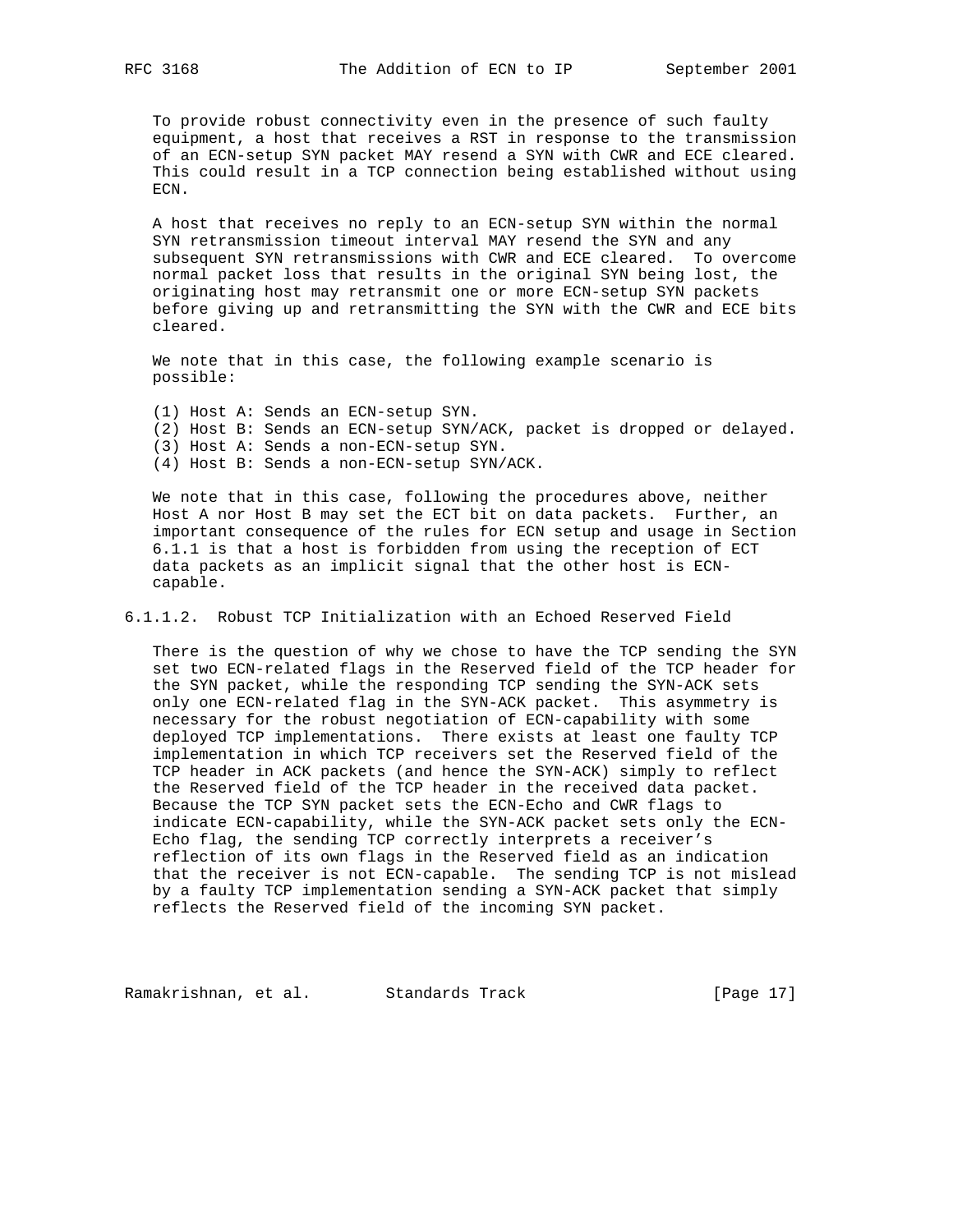## 6.1.2. The TCP Sender

 For a TCP connection using ECN, new data packets are transmitted with an ECT codepoint set in the IP header. When only one ECT codepoint is needed by a sender for all packets sent on a TCP connection, ECT(0) SHOULD be used. If the sender receives an ECN-Echo (ECE) ACK packet (that is, an ACK packet with the ECN-Echo flag set in the TCP header), then the sender knows that congestion was encountered in the network on the path from the sender to the receiver. The indication of congestion should be treated just as a congestion loss in non- ECN-Capable TCP. That is, the TCP source halves the congestion window "cwnd" and reduces the slow start threshold "ssthresh". The sending TCP SHOULD NOT increase the congestion window in response to the receipt of an ECN-Echo ACK packet.

 TCP should not react to congestion indications more than once every window of data (or more loosely, more than once every round-trip time). That is, the TCP sender's congestion window should be reduced only once in response to a series of dropped and/or CE packets from a single window of data. In addition, the TCP source should not decrease the slow-start threshold, ssthresh, if it has been decreased within the last round trip time. However, if any retransmitted packets are dropped, then this is interpreted by the source TCP as a new instance of congestion.

 After the source TCP reduces its congestion window in response to a CE packet, incoming acknowledgments that continue to arrive can "clock out" outgoing packets as allowed by the reduced congestion window. If the congestion window consists of only one MSS (maximum segment size), and the sending TCP receives an ECN-Echo ACK packet, then the sending TCP should in principle still reduce its congestion window in half. However, the value of the congestion window is bounded below by a value of one MSS. If the sending TCP were to continue to send, using a congestion window of 1 MSS, this results in the transmission of one packet per round-trip time. It is necessary to still reduce the sending rate of the TCP sender even further, on receipt of an ECN-Echo packet when the congestion window is one. We use the retransmit timer as a means of reducing the rate further in this circumstance. Therefore, the sending TCP MUST reset the retransmit timer on receiving the ECN-Echo packet when the congestion window is one. The sending TCP will then be able to send a new packet only when the retransmit timer expires.

 When an ECN-Capable TCP sender reduces its congestion window for any reason (because of a retransmit timeout, a Fast Retransmit, or in response to an ECN Notification), the TCP sender sets the CWR flag in the TCP header of the first new data packet sent after the window reduction. If that data packet is dropped in the network, then the

Ramakrishnan, et al. Standards Track (Page 18)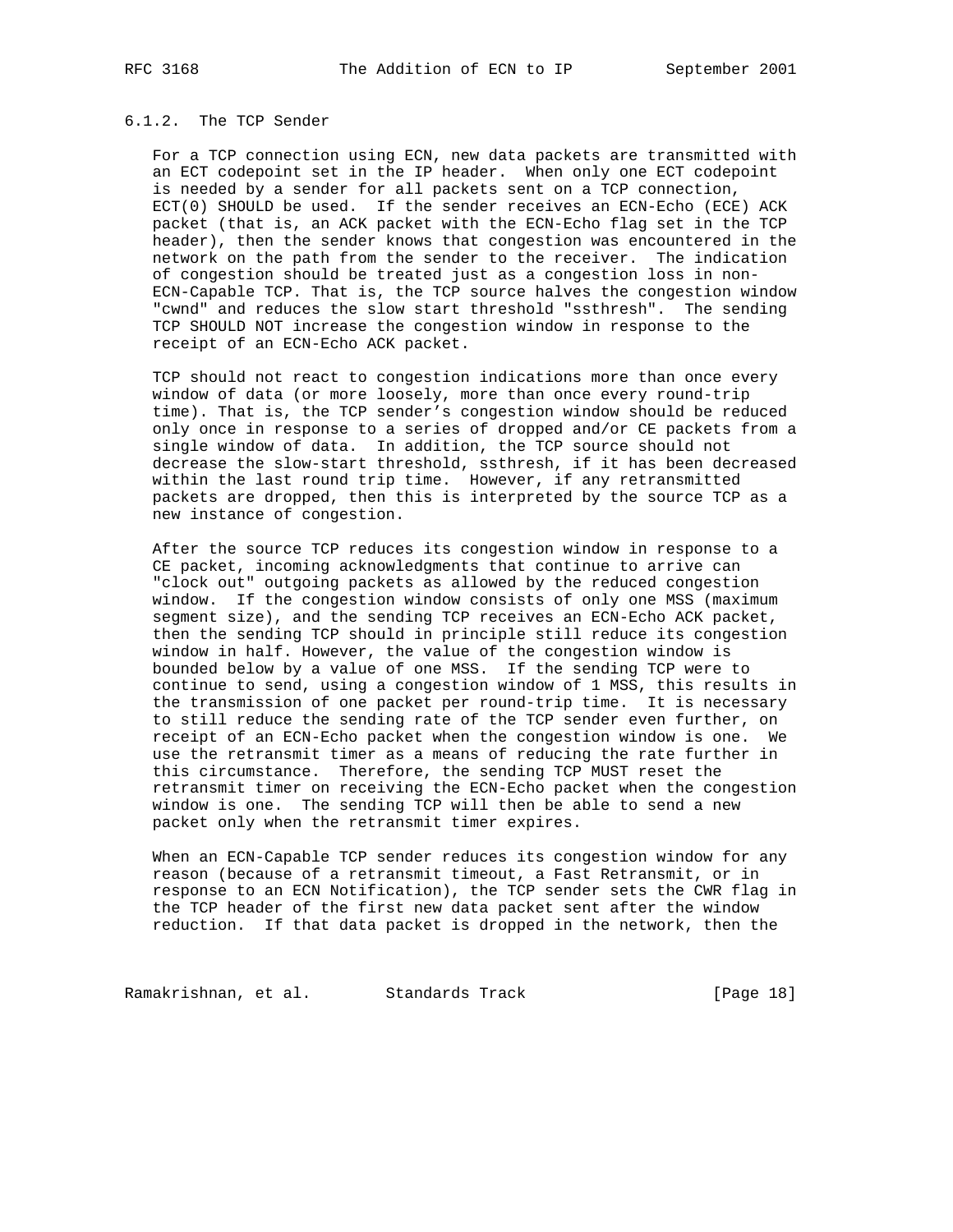sending TCP will have to reduce the congestion window again and retransmit the dropped packet.

 We ensure that the "Congestion Window Reduced" information is reliably delivered to the TCP receiver. This comes about from the fact that if the new data packet carrying the CWR flag is dropped, then the TCP sender will have to again reduce its congestion window, and send another new data packet with the CWR flag set. Thus, the CWR bit in the TCP header SHOULD NOT be set on retransmitted packets.

 When the TCP data sender is ready to set the CWR bit after reducing the congestion window, it SHOULD set the CWR bit only on the first new data packet that it transmits.

 [Floyd94] discusses TCP's response to ECN in more detail. [Floyd98] discusses the validation test in the ns simulator, which illustrates a wide range of ECN scenarios. These scenarios include the following: an ECN followed by another ECN, a Fast Retransmit, or a Retransmit Timeout; a Retransmit Timeout or a Fast Retransmit followed by an ECN; and a congestion window of one packet followed by an ECN.

 TCP follows existing algorithms for sending data packets in response to incoming ACKs, multiple duplicate acknowledgments, or retransmit timeouts [RFC2581]. TCP also follows the normal procedures for increasing the congestion window when it receives ACK packets without the ECN-Echo bit set [RFC2581].

# 6.1.3. The TCP Receiver

 When TCP receives a CE data packet at the destination end-system, the TCP data receiver sets the ECN-Echo flag in the TCP header of the subsequent ACK packet. If there is any ACK withholding implemented, as in current "delayed-ACK" TCP implementations where the TCP receiver can send an ACK for two arriving data packets, then the ECN-Echo flag in the ACK packet will be set to '1' if the CE codepoint is set in any of the data packets being acknowledged. That is, if any of the received data packets are CE packets, then the returning ACK has the ECN-Echo flag set.

 To provide robustness against the possibility of a dropped ACK packet carrying an ECN-Echo flag, the TCP receiver sets the ECN-Echo flag in a series of ACK packets sent subsequently. The TCP receiver uses the CWR flag received from the TCP sender to determine when to stop setting the ECN-Echo flag.

 After a TCP receiver sends an ACK packet with the ECN-Echo bit set, that TCP receiver continues to set the ECN-Echo flag in all the ACK packets it sends (whether they acknowledge CE data packets or non-CE

Ramakrishnan, et al. Standards Track [Page 19]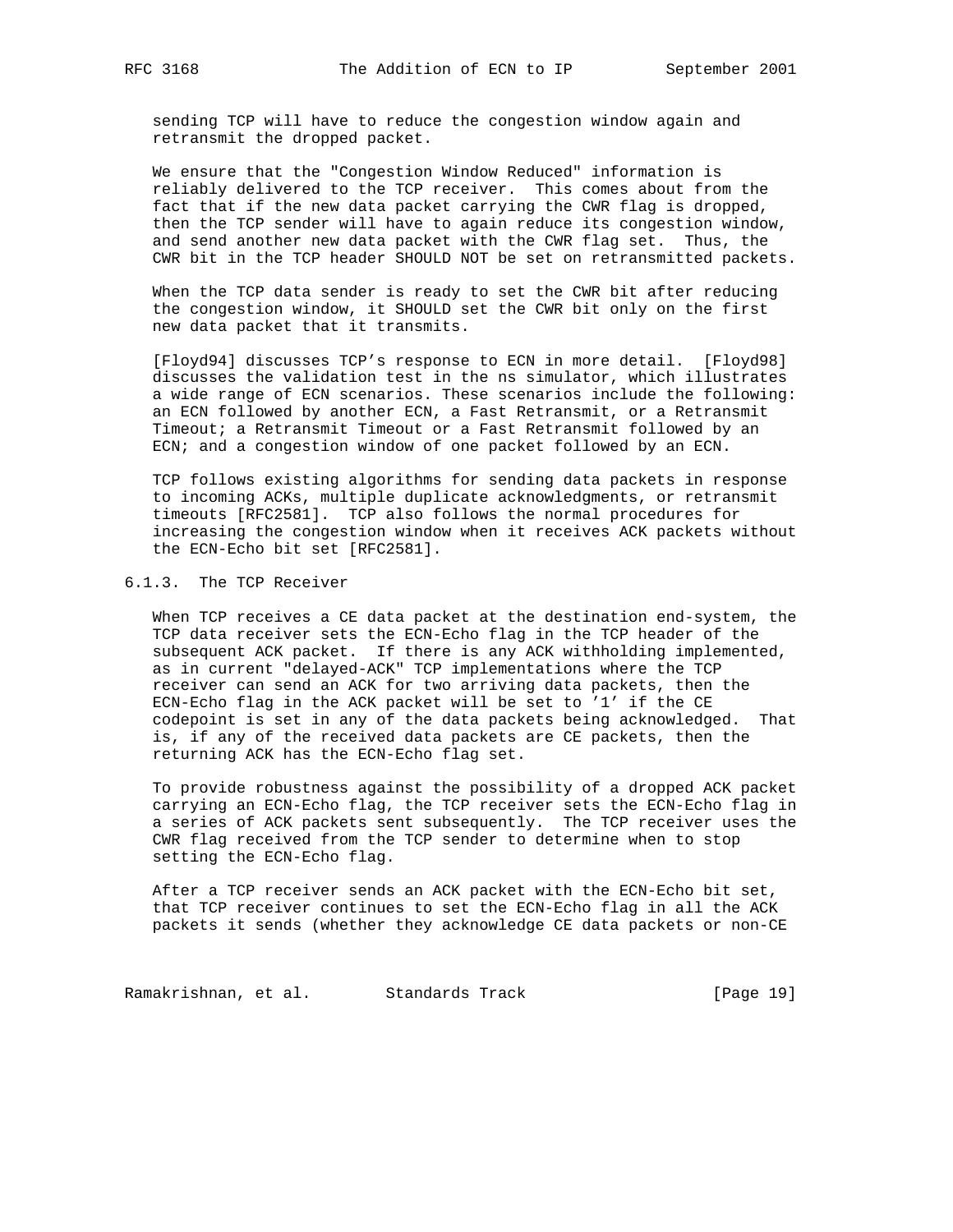data packets) until it receives a CWR packet (a packet with the CWR flag set). After the receipt of the CWR packet, acknowledgments for subsequent non-CE data packets do not have the ECN-Echo flag set. If another CE packet is received by the data receiver, the receiver would once again send ACK packets with the ECN-Echo flag set. While the receipt of a CWR packet does not guarantee that the data sender received the ECN-Echo message, this does suggest that the data sender reduced its congestion window at some point \*after\* it sent the data packet for which the CE codepoint was set.

 We have already specified that a TCP sender is not required to reduce its congestion window more than once per window of data. Some care is required if the TCP sender is to avoid unnecessary reductions of the congestion window when a window of data includes both dropped packets and (marked) CE packets. This is illustrated in [Floyd98].

#### 6.1.4. Congestion on the ACK-path

 For the current generation of TCP congestion control algorithms, pure acknowledgement packets (e.g., packets that do not contain any accompanying data) MUST be sent with the not-ECT codepoint. Current TCP receivers have no mechanisms for reducing traffic on the ACK-path in response to congestion notification. Mechanisms for responding to congestion on the ACK-path are areas for current and future research. (One simple possibility would be for the sender to reduce its congestion window when it receives a pure ACK packet with the CE codepoint set). For current TCP implementations, a single dropped ACK generally has only a very small effect on the TCP's sending rate.

# 6.1.5. Retransmitted TCP packets

 This document specifies ECN-capable TCP implementations MUST NOT set either ECT codepoint  $(ECT(0)$  or  $ECT(1))$  in the IP header for retransmitted data packets, and that the TCP data receiver SHOULD ignore the ECN field on arriving data packets that are outside of the receiver's current window. This is for greater security against denial-of-service attacks, as well as for robustness of the ECN congestion indication with packets that are dropped later in the network.

 First, we note that if the TCP sender were to set an ECT codepoint on a retransmitted packet, then if an unnecessarily-retransmitted packet was later dropped in the network, the end nodes would never receive the indication of congestion from the router setting the CE codepoint. Thus, setting an ECT codepoint on retransmitted data packets is not consistent with the robust delivery of the congestion indication even for packets that are later dropped in the network.

Ramakrishnan, et al. Standards Track (Page 20)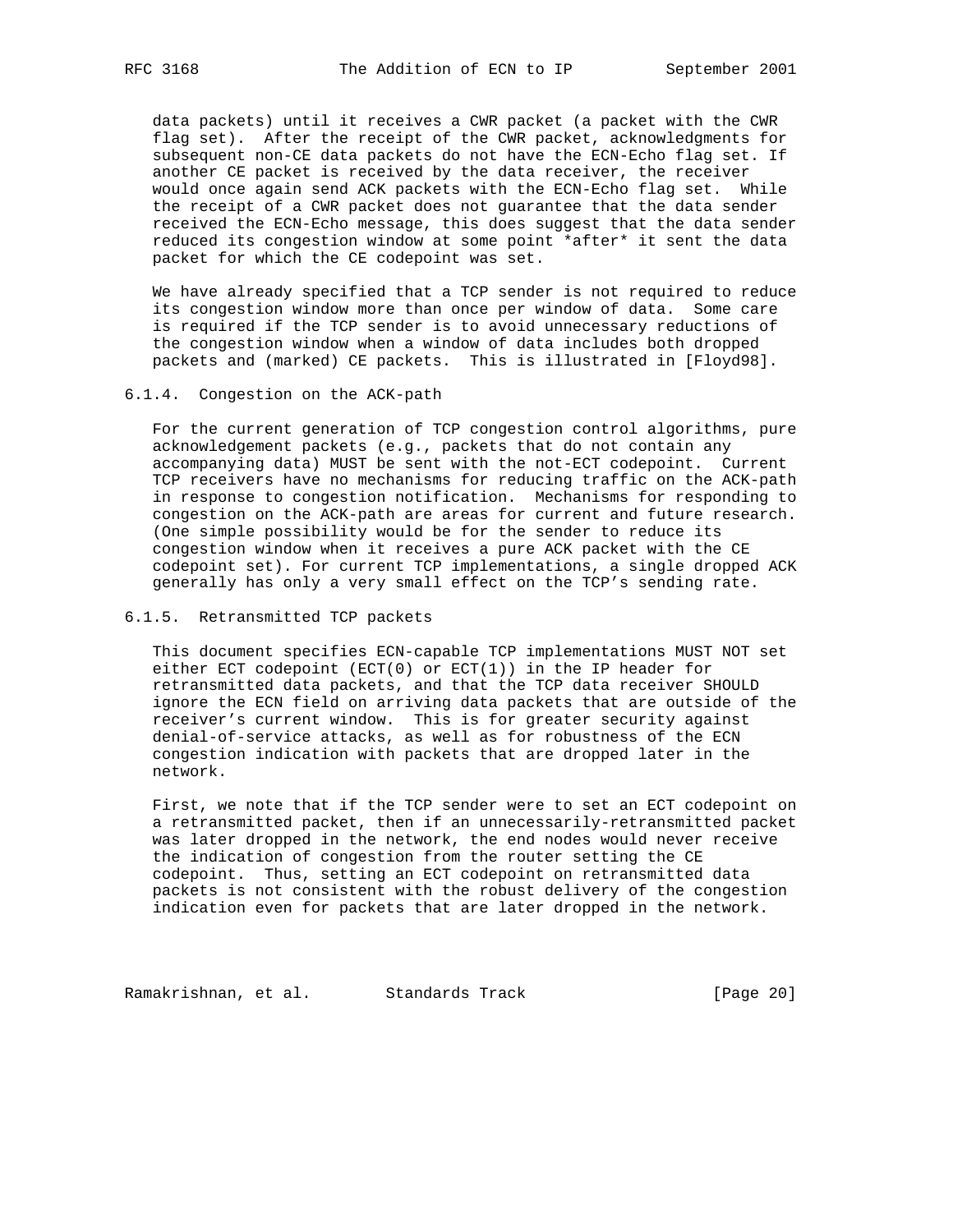In addition, an attacker capable of spoofing the IP source address of the TCP sender could send data packets with arbitrary sequence numbers, with the CE codepoint set in the IP header. On receiving this spoofed data packet, the TCP data receiver would determine that the data does not lie in the current receive window, and return a duplicate acknowledgement. We define an out-of-window packet at the TCP data receiver as a data packet that lies outside the receiver's current window. On receiving an out-of-window packet, the TCP data receiver has to decide whether or not to treat the CE codepoint in the packet header as a valid indication of congestion, and therefore whether to return ECN-Echo indications to the TCP data sender. If the TCP data receiver ignored the CE codepoint in an out-of-window packet, then the TCP data sender would not receive this possibly legitimate indication of congestion from the network, resulting in a violation of end-to-end congestion control. On the other hand, if the TCP data receiver honors the CE indication in the out-of-window packet, and reports the indication of congestion to the TCP data sender, then the malicious node that created the spoofed, out-of window packet has successfully "attacked" the TCP connection by forcing the data sender to unnecessarily reduce (halve) its congestion window. To prevent such a denial-of-service attack, we specify that a legitimate TCP data sender MUST NOT set an ECT codepoint on retransmitted data packets, and that the TCP data receiver SHOULD ignore the CE codepoint on out-of-window packets.

 One drawback of not setting ECT(0) or ECT(1) on retransmitted packets is that it denies ECN protection for retransmitted packets. However, for an ECN-capable TCP connection in a fully-ECN-capable environment with mild congestion, packets should rarely be dropped due to congestion in the first place, and so instances of retransmitted packets should rarely arise. If packets are being retransmitted, then there are already packet losses (from corruption or from congestion) that ECN has been unable to prevent.

 We note that if the router sets the CE codepoint for an ECN-capable data packet within a TCP connection, then the TCP connection is guaranteed to receive that indication of congestion, or to receive some other indication of congestion within the same window of data, even if this packet is dropped or reordered in the network. We consider two cases, when the packet is later retransmitted, and when the packet is not later retransmitted.

 In the first case, if the packet is either dropped or delayed, and at some point retransmitted by the data sender, then the retransmission is a result of a Fast Retransmit or a Retransmit Timeout for either that packet or for some prior packet in the same window of data. In this case, because the data sender already has retransmitted this packet, we know that the data sender has already responded to an

Ramakrishnan, et al. Standards Track [Page 21]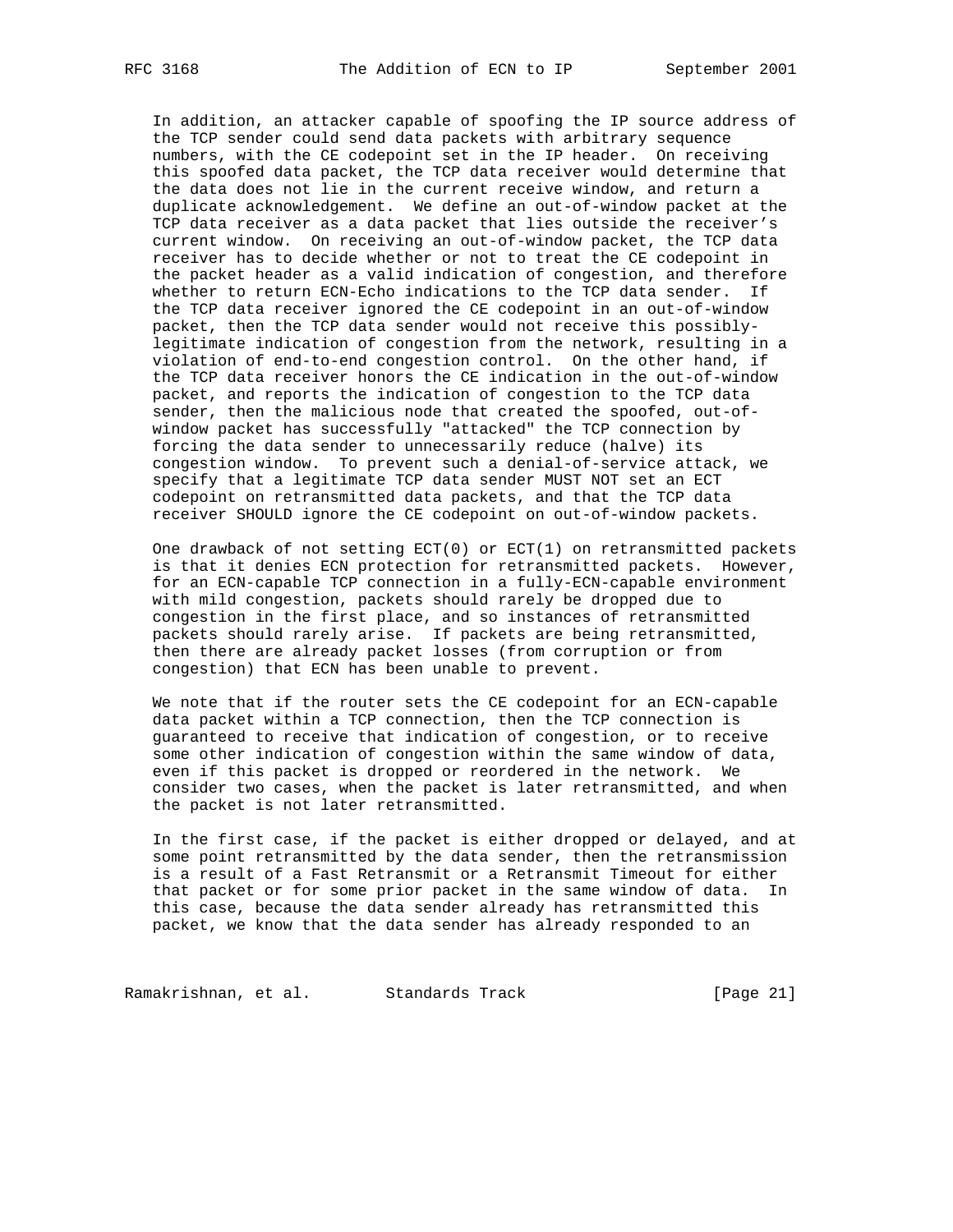indication of congestion for some packet within the same window of data as the original packet. Thus, even if the first transmission of the packet is dropped in the network, or is delayed, if it had the CE codepoint set, and is later ignored by the data receiver as an out of-window packet, this is not a problem, because the sender has already responded to an indication of congestion for that window of data.

 In the second case, if the packet is never retransmitted by the data sender, then this data packet is the only copy of this data received by the data receiver, and therefore arrives at the data receiver as an in-window packet, regardless of how much the packet might be delayed or reordered. In this case, if the CE codepoint is set on the packet within the network, this will be treated by the data receiver as a valid indication of congestion.

6.1.6. TCP Window Probes.

 When the TCP data receiver advertises a zero window, the TCP data sender sends window probes to determine if the receiver's window has increased. Window probe packets do not contain any user data except for the sequence number, which is a byte. If a window probe packet is dropped in the network, this loss is not detected by the receiver. Therefore, the TCP data sender MUST NOT set either an ECT codepoint or the CWR bit on window probe packets.

 However, because window probes use exact sequence numbers, they cannot be easily spoofed in denial-of-service attacks. Therefore, if a window probe arrives with the CE codepoint set, then the receiver SHOULD respond to the ECN indications.

7. Non-compliance by the End Nodes

 This section discusses concerns about the vulnerability of ECN to non-compliant end-nodes (i.e., end nodes that set the ECT codepoint in transmitted packets but do not respond to received CE packets). We argue that the addition of ECN to the IP architecture will not significantly increase the current vulnerability of the architecture to unresponsive flows.

 Even for non-ECN environments, there are serious concerns about the damage that can be done by non-compliant or unresponsive flows (that is, flows that do not respond to congestion control indications by reducing their arrival rate at the congested link). For example, an end-node could "turn off congestion control" by not reducing its congestion window in response to packet drops. This is a concern for the current Internet. It has been argued that routers will have to deploy mechanisms to detect and differentially treat packets from

Ramakrishnan, et al. Standards Track (Page 22)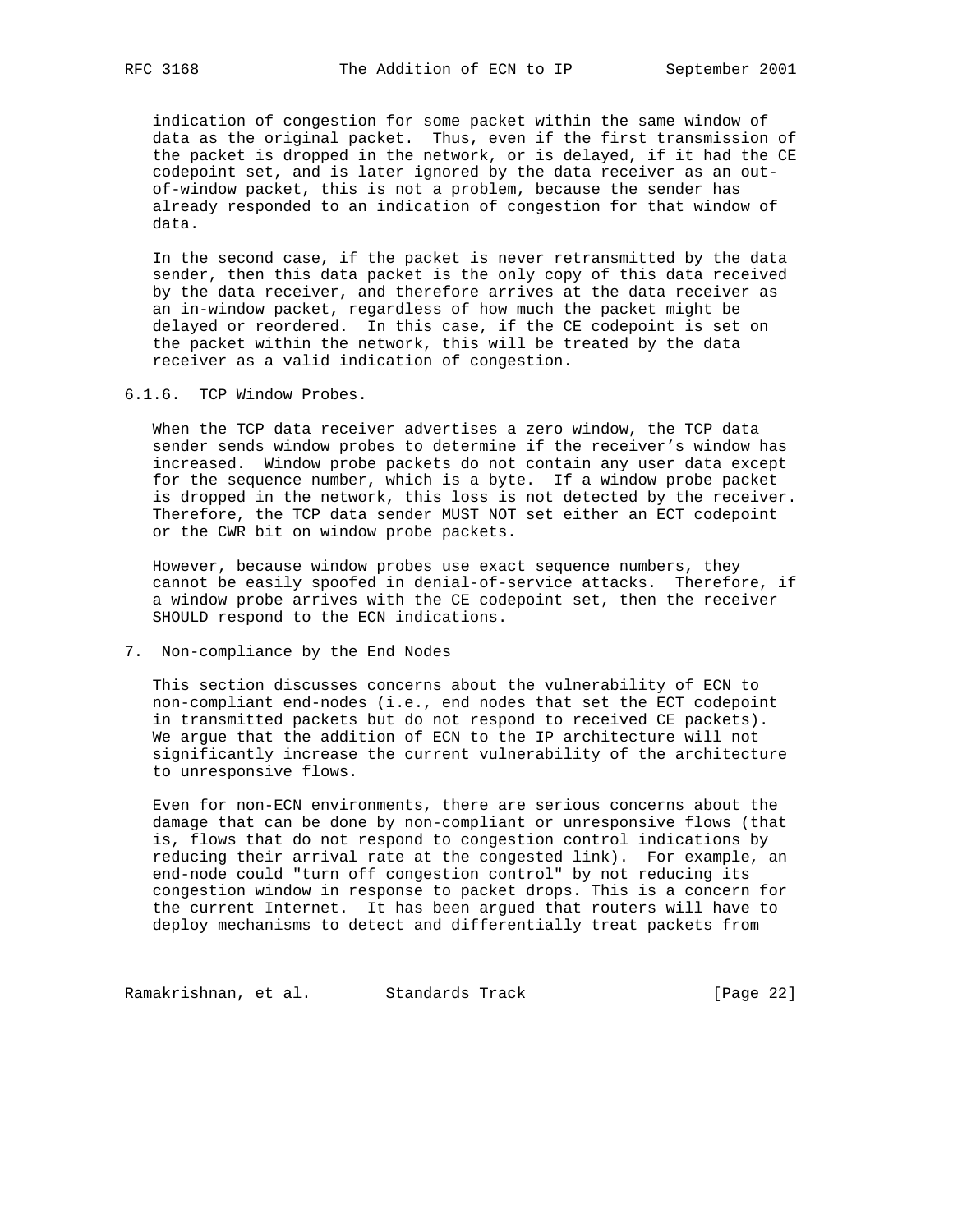non-compliant flows [RFC2309,FF99]. It has also been suggested that techniques such as end-to-end per-flow scheduling and isolation of one flow from another, differentiated services, or end-to-end reservations could remove some of the more damaging effects of unresponsive flows.

 It might seem that dropping packets in itself is an adequate deterrent for non-compliance, and that the use of ECN removes this deterrent. We would argue in response that (1) ECN-capable routers preserve packet-dropping behavior in times of high congestion; and (2) even in times of high congestion, dropping packets in itself is not an adequate deterrent for non-compliance.

 First, ECN-Capable routers will only mark packets (as opposed to dropping them) when the packet marking rate is reasonably low. During periods where the average queue size exceeds an upper threshold, and therefore the potential packet marking rate would be high, our recommendation is that routers drop packets rather then set the CE codepoint in packet headers.

 During the periods of low or moderate packet marking rates when ECN would be deployed, there would be little deterrent effect on unresponsive flows of dropping rather than marking those packets. For example, delay-insensitive flows using reliable delivery might have an incentive to increase rather than to decrease their sending rate in the presence of dropped packets. Similarly, delay-sensitive flows using unreliable delivery might increase their use of FEC in response to an increased packet drop rate, increasing rather than decreasing their sending rate. For the same reasons, we do not believe that packet dropping itself is an effective deterrent for non-compliance even in an environment of high packet drop rates, when all flows are sharing the same packet drop rate.

 Several methods have been proposed to identify and restrict non compliant or unresponsive flows. The addition of ECN to the network environment would not in any way increase the difficulty of designing and deploying such mechanisms. If anything, the addition of ECN to the architecture would make the job of identifying unresponsive flows slightly easier. For example, in an ECN-Capable environment routers are not limited to information about packets that are dropped or have the CE codepoint set at that router itself; in such an environment, routers could also take note of arriving CE packets that indicate congestion encountered by that packet earlier in the path.

Ramakrishnan, et al. Standards Track (Page 23)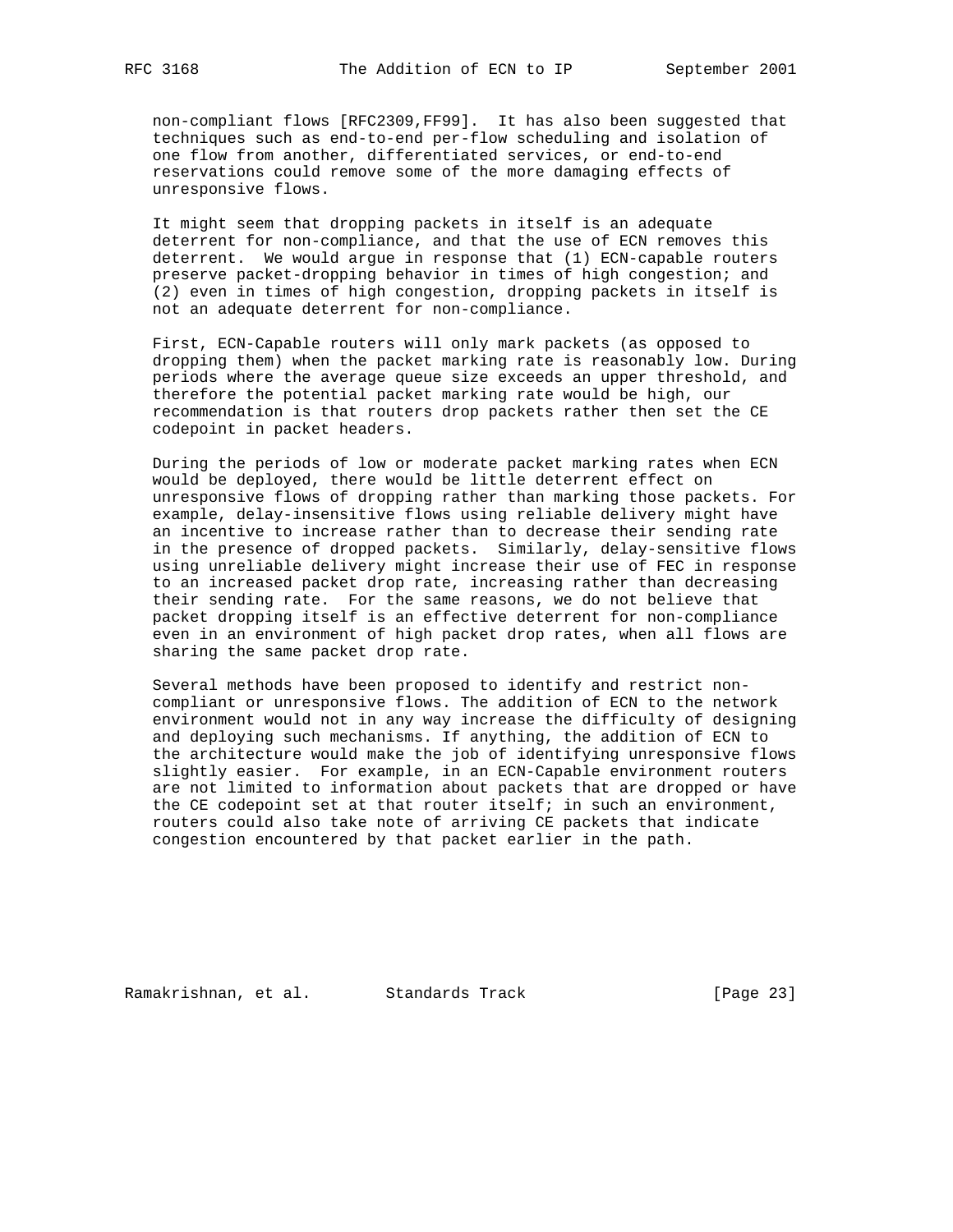## 8. Non-compliance in the Network

 This section considers the issues when a router is operating, possibly maliciously, to modify either of the bits in the ECN field. We note that in IPv4, the IP header is protected from bit errors by a header checksum; this is not the case in IPv6. Thus for IPv6 the ECN field can be accidentally modified by bit errors on links or in routers without being detected by an IP header checksum.

 By tampering with the bits in the ECN field, an adversary (or a broken router) could do one or more of the following: falsely report congestion, disable ECN-Capability for an individual packet, erase the ECN congestion indication, or falsely indicate ECN-Capability. Section 18 systematically examines the various cases by which the ECN field could be modified. The important criterion considered in determining the consequences of such modifications is whether it is likely to lead to poorer behavior in any dimension (throughput, delay, fairness or functionality) than if a router were to drop a packet.

 The first two possible changes, falsely reporting congestion or disabling ECN-Capability for an individual packet, are no worse than if the router were to simply drop the packet. From a congestion control point of view, setting the CE codepoint in the absence of congestion by a non-compliant router would be no worse than a router dropping a packet unnecessarily. By "erasing" an ECT codepoint of a packet that is later dropped in the network, a router's actions could result in an unnecessary packet drop for that packet later in the network.

 However, as discussed in Section 18, a router that erases the ECN congestion indication or falsely indicates ECN-Capability could potentially do more damage to the flow that if it has simply dropped the packet. A rogue or broken router that "erased" the CE codepoint in arriving CE packets would prevent that indication of congestion from reaching downstream receivers. This could result in the failure of congestion control for that flow and a resulting increase in congestion in the network, ultimately resulting in subsequent packets dropped for this flow as the average queue size increased at the congested gateway.

 Section 19 considers the potential repercussions of subverting end to-end congestion control by either falsely indicating ECN- Capability, or by erasing the congestion indication in ECN (the CE codepoint). We observe in Section 19 that the consequence of subverting ECN-based congestion control may lead to potential unfairness, but this is likely to be no worse than the subversion of either ECN-based or packet-based congestion control by the end nodes.

Ramakrishnan, et al. Standards Track (Page 24)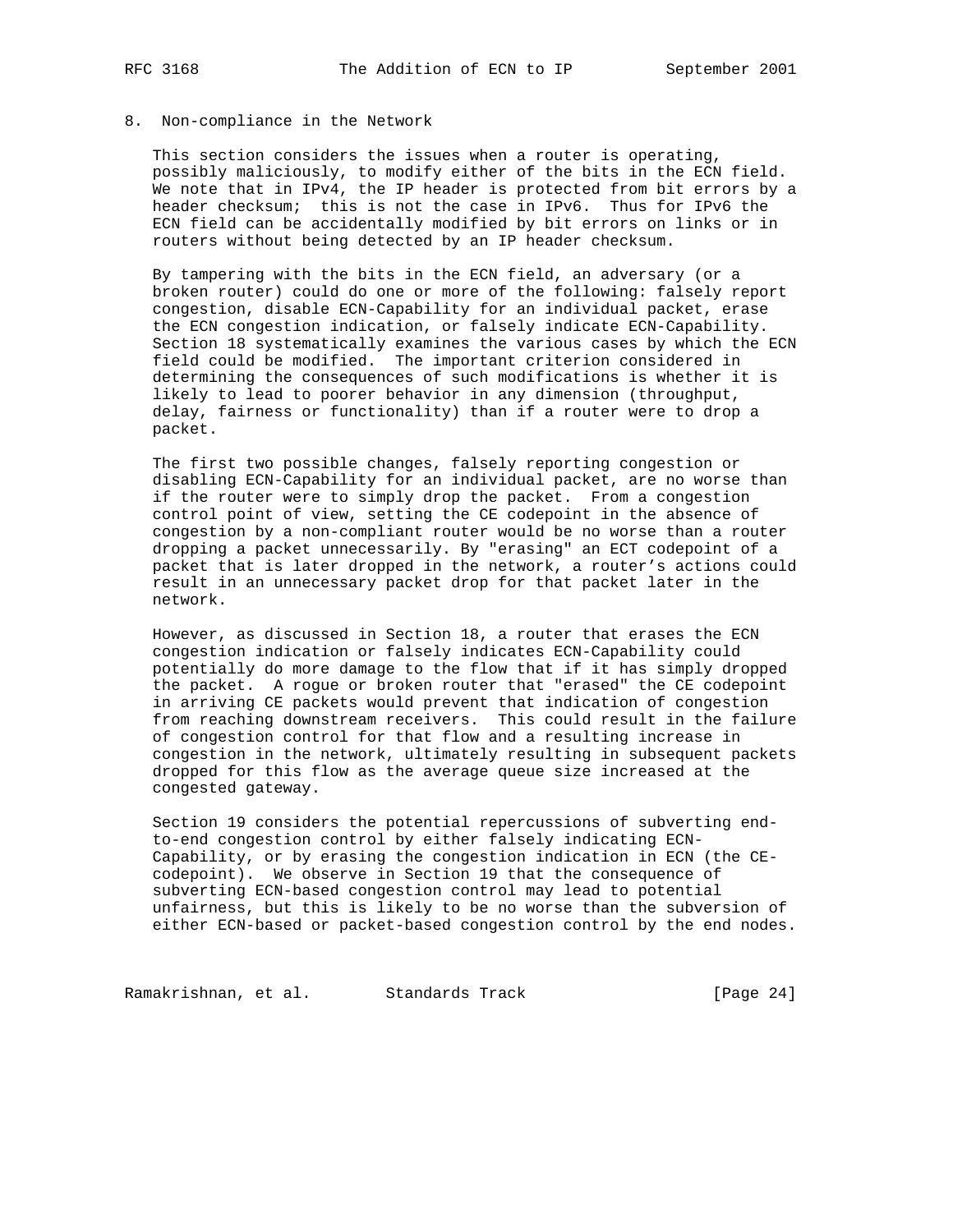# 8.1. Complications Introduced by Split Paths

 If a router or other network element has access to all of the packets of a flow, then that router could do no more damage to a flow by altering the ECN field than it could by simply dropping all of the packets from that flow. However, in some cases, a malicious or broken router might have access to only a subset of the packets from a flow. The question is as follows: can this router, by altering the ECN field in this subset of the packets, do more damage to that flow than if it has simply dropped that set of the packets?

 This is also discussed in detail in Section 18, which concludes as follows: It is true that the adversary that has access only to a subset of packets in an aggregate might, by subverting ECN-based congestion control, be able to deny the benefits of ECN to the other packets in the aggregate. While this is undesirable, this is not a sufficient concern to result in disabling ECN.

## 9. Encapsulated Packets

#### 9.1. IP packets encapsulated in IP

 The encapsulation of IP packet headers in tunnels is used in many places, including IPsec and IP in IP [RFC2003]. This section considers issues related to interactions between ECN and IP tunnels, and specifies two alternative solutions. This discussion is complemented by RFC 2983's discussion of interactions between Differentiated Services and IP tunnels of various forms [RFC 2983], as Differentiated Services uses the remaining six bits of the IP header octet that is used by ECN (see Figure 2 in Section 5).

 Some IP tunnel modes are based on adding a new "outer" IP header that encapsulates the original, or "inner" IP header and its associated packet. In many cases, the new "outer" IP header may be added and removed at intermediate points along a connection, enabling the network to establish a tunnel without requiring endpoint participation. We denote tunnels that specify that the outer header be discarded at tunnel egress as "simple tunnels".

 ECN uses the ECN field in the IP header for signaling between routers and connection endpoints. ECN interacts with IP tunnels based on the treatment of the ECN field in the IP header. In simple IP tunnels the octet containing the ECN field is copied or mapped from the inner IP header to the outer IP header at IP tunnel ingress, and the outer header's copy of this field is discarded at IP tunnel egress. If the outer header were to be simply discarded without taking care to deal with the ECN field, and an ECN-capable router were to set the CE

Ramakrishnan, et al. Standards Track (Page 25)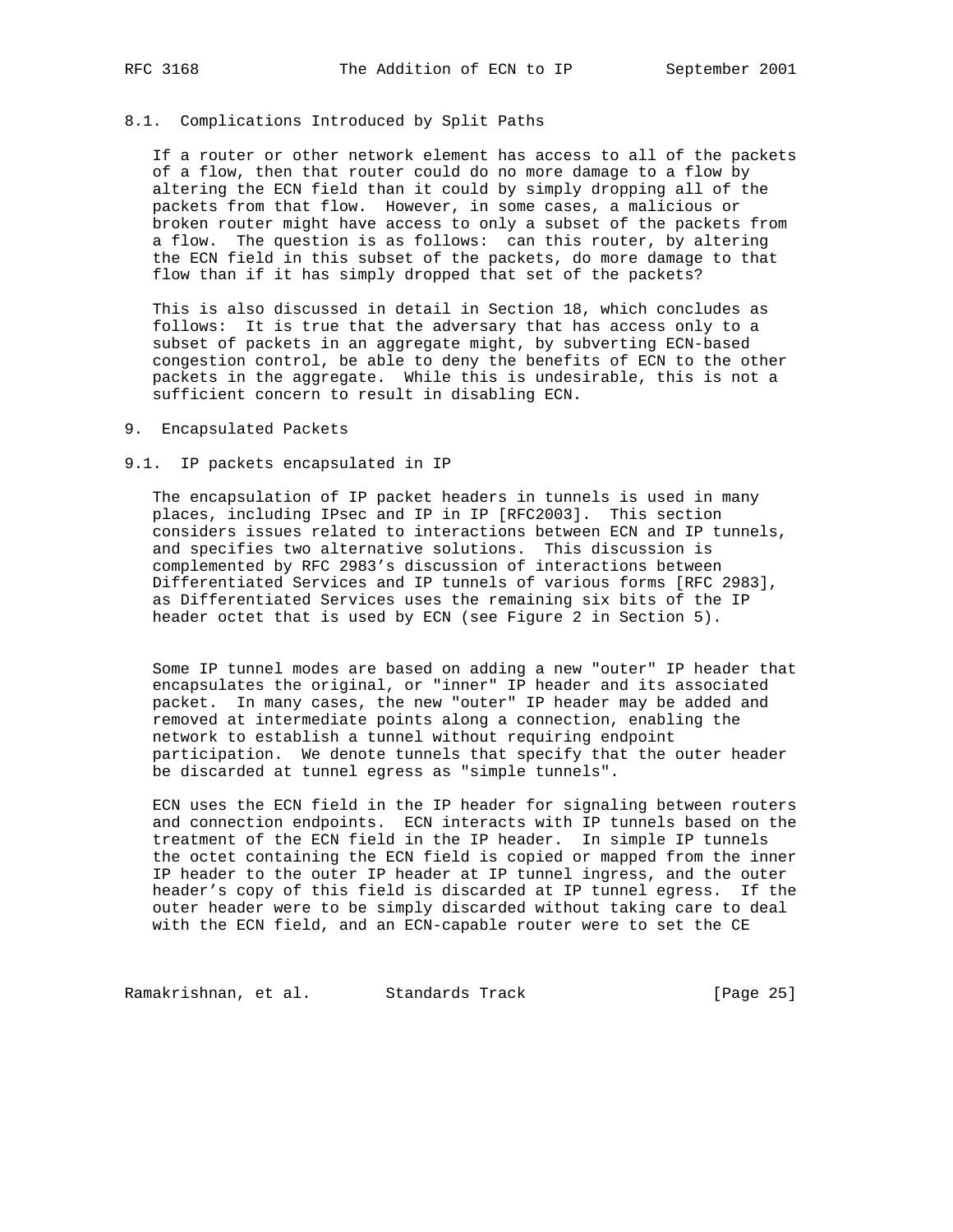(Congestion Experienced) codepoint within a packet in a simple IP tunnel, this indication would be discarded at tunnel egress, losing the indication of congestion.

 Thus, the use of ECN over simple IP tunnels would result in routers attempting to use the outer IP header to signal congestion to endpoints, but those congestion warnings never arriving because the outer header is discarded at the tunnel egress point. This problem was encountered with ECN and IPsec in tunnel mode, and RFC 2481 recommended that ECN not be used with the older simple IPsec tunnels in order to avoid this behavior and its consequences. When ECN becomes widely deployed, then simple tunnels likely to carry ECN capable traffic will have to be changed. If ECN-capable traffic is carried by a simple tunnel through a congested, ECN-capable router, this could result in subsequent packets being dropped for this flow as the average queue size increases at the congested router, as discussed in Section 8 above.

 From a security point of view, the use of ECN in the outer header of an IP tunnel might raise security concerns because an adversary could tamper with the ECN information that propagates beyond the tunnel endpoint. Based on an analysis in Sections 18 and 19 of these concerns and the resultant risks, our overall approach is to make support for ECN an option for IP tunnels, so that an IP tunnel can be specified or configured either to use ECN or not to use ECN in the outer header of the tunnel. Thus, in environments or tunneling protocols where the risks of using ECN are judged to outweigh its benefits, the tunnel can simply not use ECN in the outer header. Then the only indication of congestion experienced at routers within the tunnel would be through packet loss.

 The result is that there are two viable options for the behavior of ECN-capable connections over an IP tunnel, including IPsec tunnels:

- \* A limited-functionality option in which ECN is preserved in the inner header, but disabled in the outer header. The only mechanism available for signaling congestion occurring within the tunnel in this case is dropped packets.
- \* A full-functionality option that supports ECN in both the inner and outer headers, and propagates congestion warnings from nodes within the tunnel to endpoints.

 Support for these options requires varying amounts of changes to IP header processing at tunnel ingress and egress. A small subset of these changes sufficient to support only the limited-functionality option would be sufficient to eliminate any incompatibility between ECN and IP tunnels.

Ramakrishnan, et al. Standards Track (Page 26)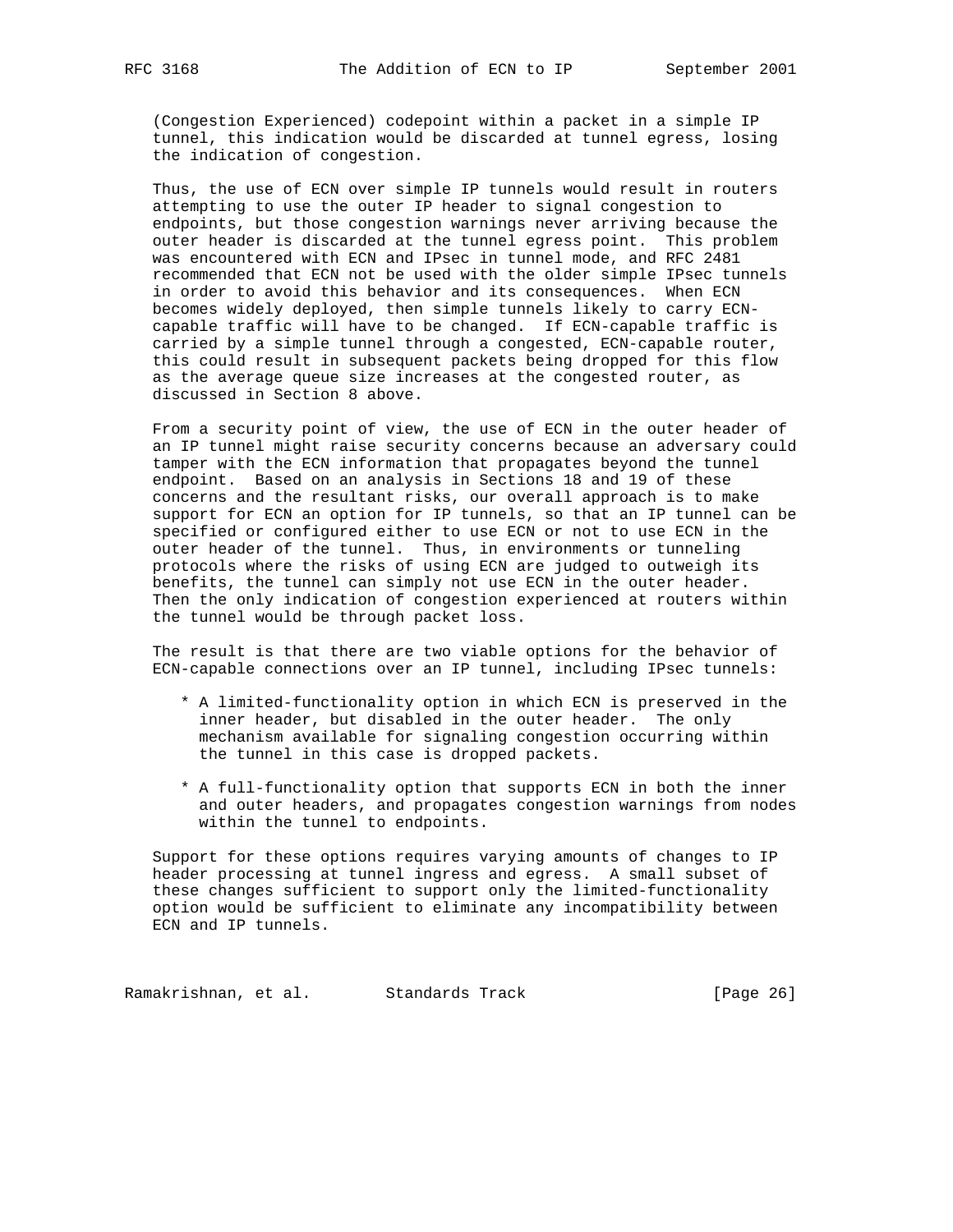One goal of this document is to give guidance about the tradeoffs between the limited-functionality and full-functionality options. A full discussion of the potential effects of an adversary's modifications of the ECN field is given in Sections 18 and 19.

# 9.1.1. The Limited-functionality and Full-functionality Options

 The limited-functionality option for ECN encapsulation in IP tunnels is for the not-ECT codepoint to be set in the outside (encapsulating) header regardless of the value of the ECN field in the inside (encapsulated) header. With this option, the ECN field in the inner header is not altered upon de-capsulation. The disadvantage of this approach is that the flow does not have ECN support for that part of the path that is using IP tunneling, even if the encapsulated packet (from the original TCP sender) is ECN-Capable. That is, if the encapsulated packet arrives at a congested router that is ECN capable, and the router can decide to drop or mark the packet as an indication of congestion to the end nodes, the router will not be permitted to set the CE codepoint in the packet header, but instead will have to drop the packet.

 The full-functionality option for ECN encapsulation is to copy the ECN codepoint of the inside header to the outside header on encapsulation if the inside header is not-ECT or ECT, and to set the ECN codepoint of the outside header to ECT(0) if the ECN codepoint of the inside header is CE. On decapsulation, if the CE codepoint is set on the outside header, then the CE codepoint is also set in the inner header. Otherwise, the ECN codepoint on the inner header is left unchanged. That is, for full ECN support the encapsulation and decapsulation processing involves the following: At tunnel ingress, the full-functionality option sets the ECN codepoint in the outer header. If the ECN codepoint in the inner header is not-ECT or ECT, then it is copied to the ECN codepoint in the outer header. If the ECN codepoint in the inner header is CE, then the ECN codepoint in the outer header is set to  $ECT(0)$ . Upon decapsulation at the tunnel egress, the full-functionality option sets the CE codepoint in the inner header if the CE codepoint is set in the outer header. Otherwise, no change is made to this field of the inner header.

 With the full-functionality option, a flow can take advantage of ECN in those parts of the path that might use IP tunneling. The disadvantage of the full-functionality option from a security perspective is that the IP tunnel cannot protect the flow from certain modifications to the ECN bits in the IP header within the tunnel. The potential dangers from modifications to the ECN bits in the IP header are described in detail in Sections 18 and 19.

Ramakrishnan, et al. Standards Track (Page 27)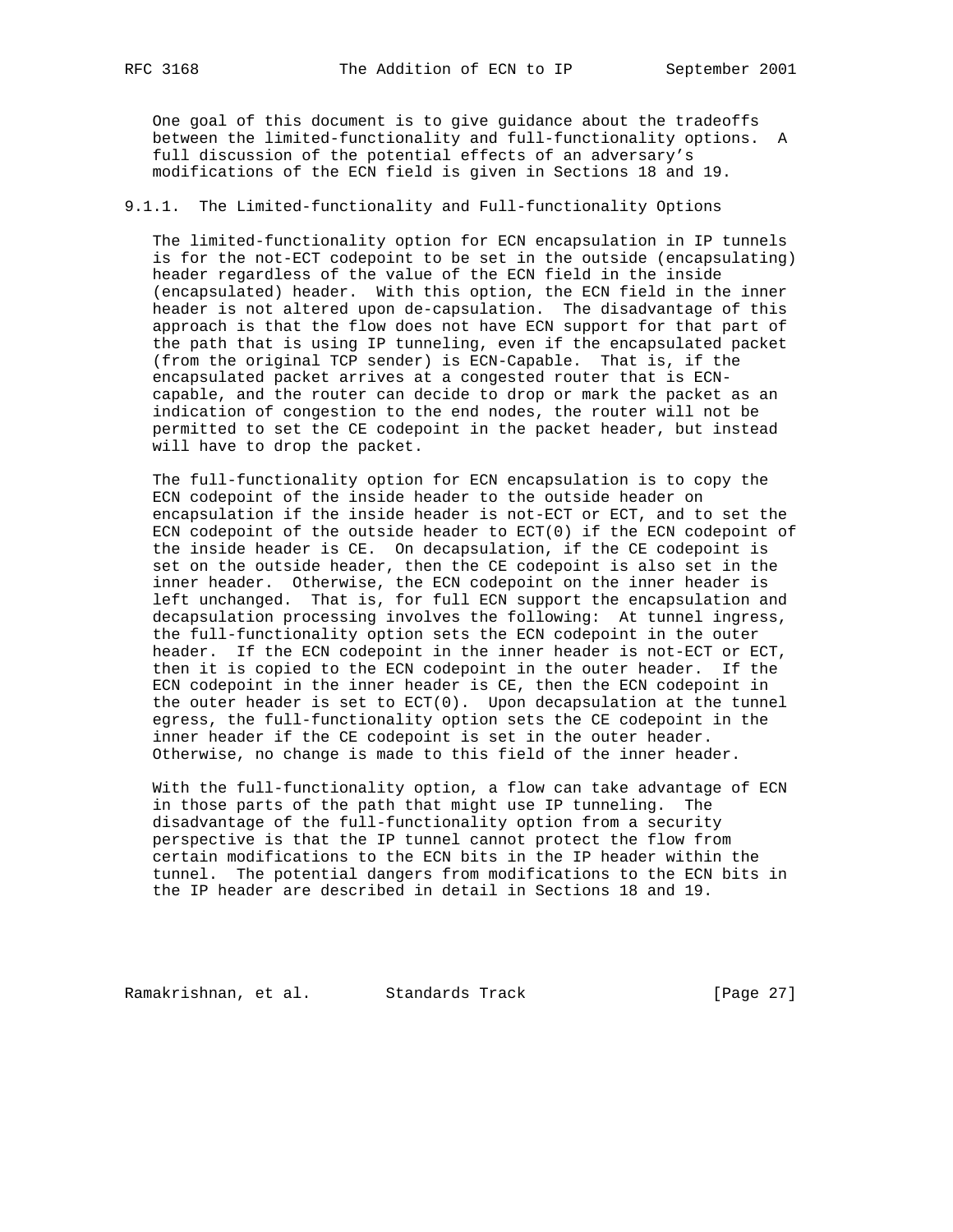(1) An IP tunnel MUST modify the handling of the DS field octet at IP tunnel endpoints by implementing either the limited functionality or the full-functionality option.

 (2) Optionally, an IP tunnel MAY enable the endpoints of an IP tunnel to negotiate the choice between the limited-functionality and the full-functionality option for ECN in the tunnel.

 The minimum required to make ECN usable with IP tunnels is the limited-functionality option, which prevents ECN from being enabled in the outer header of the tunnel. Full support for ECN requires the use of the full-functionality option. If there are no optional mechanisms for the tunnel endpoints to negotiate a choice between the limited-functionality or full-functionality option, there can be a pre-existing agreement between the tunnel endpoints about whether to support the limited-functionality or the full-functionality ECN option.

 All IP tunnels MUST implement the limited-functionality option, and SHOULD support the full-functionality option.

 In addition, it is RECOMMENDED that packets with the CE codepoint in the outer header be dropped if they arrive at the tunnel egress point for a tunnel that uses the limited-functionality option, or for a tunnel that uses the full-functionality option but for which the not-ECT codepoint is set in the inner header. This is motivated by backwards compatibility and to ensure that no unauthorized modifications of the ECN field take place, and is discussed further in the next Section (9.1.2).

9.1.2. Changes to the ECN Field within an IP Tunnel.

 The presence of a copy of the ECN field in the inner header of an IP tunnel mode packet provides an opportunity for detection of unauthorized modifications to the ECN field in the outer header. Comparison of the ECT fields in the inner and outer headers falls into two categories for implementations that conform to this document:

- \* If the IP tunnel uses the full-functionality option, then the not-ECT codepoint should be set in the outer header if and only if it is also set in the inner header.
- \* If the tunnel uses the limited-functionality option, then the not-ECT codepoint should be set in the outer header.

 Receipt of a packet not satisfying the appropriate condition could be a cause of concern.

Ramakrishnan, et al. Standards Track [Page 28]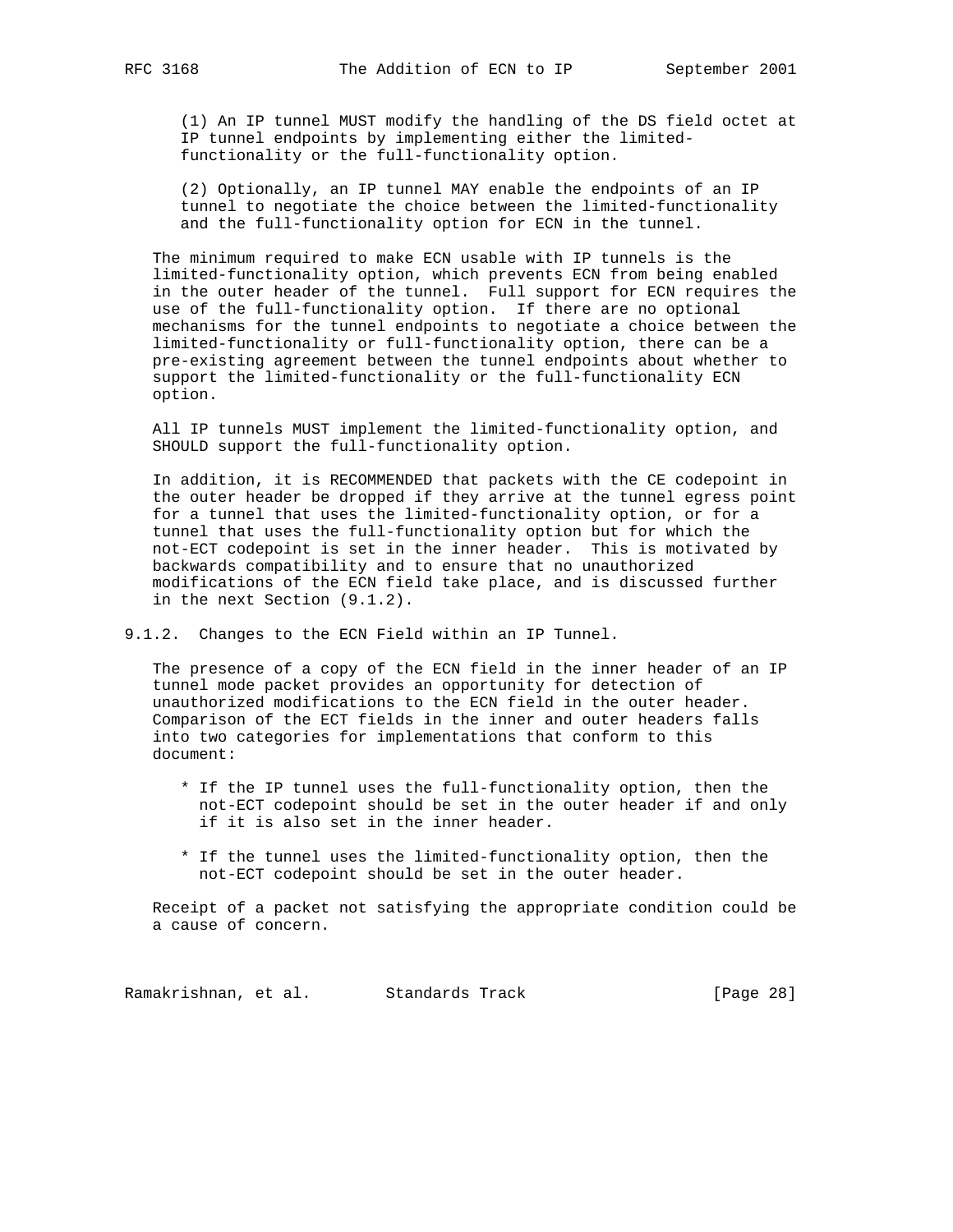Consider the case of an IP tunnel where the tunnel ingress point has not been updated to this document's requirements, while the tunnel egress point has been updated to support ECN. In this case, the IP tunnel is not explicitly configured to support the full-functionality ECN option. However, the tunnel ingress point is behaving identically to a tunnel ingress point that supports the full-functionality option. If packets from an ECN-capable connection use this tunnel, the ECT codepoint will be set in the outer header at the tunnel ingress point. Congestion within the tunnel may then result in ECN capable routers setting CE in the outer header. Because the tunnel has not been explicitly configured to support the full-functionality option, the tunnel egress point expects the not-ECT codepoint to be set in the outer header. When an ECN-capable tunnel egress point receives a packet with the ECT or CE codepoint in the outer header, in a tunnel that has not been configured to support the full functionality option, that packet should be processed, according to whether the CE codepoint was set, as follows. It is RECOMMENDED that on a tunnel that has not been configured to support the full functionality option, packets should be dropped at the egress point if the CE codepoint is set in the outer header but not in the inner header, and should be forwarded otherwise.

 An IP tunnel cannot provide protection against erasure of congestion indications based on changing the ECN codepoint from CE to ECT. The erasure of congestion indications may impact the network and other flows in ways that would not be possible in the absence of ECN. It is important to note that erasure of congestion indications can only be performed to congestion indications placed by nodes within the tunnel; the copy of the ECN field in the inner header preserves congestion notifications from nodes upstream of the tunnel ingress (unless the inner header is also erased). If erasure of congestion notifications is judged to be a security risk that exceeds the congestion management benefits of ECN, then tunnels could be specified or configured to use the limited-functionality option.

# 9.2. IPsec Tunnels

 IPsec supports secure communication over potentially insecure network components such as intermediate routers. IPsec protocols support two operating modes, transport mode and tunnel mode, that span a wide range of security requirements and operating environments. Transport mode security protocol header(s) are inserted between the IP (IPv4 or IPv6) header and higher layer protocol headers (e.g., TCP), and hence transport mode can only be used for end-to-end security on a connection. IPsec tunnel mode is based on adding a new "outer" IP header that encapsulates the original, or "inner" IP header and its associated packet. Tunnel mode security headers are inserted between these two IP headers. In contrast to transport mode, the new "outer"

Ramakrishnan, et al. Standards Track (Page 29)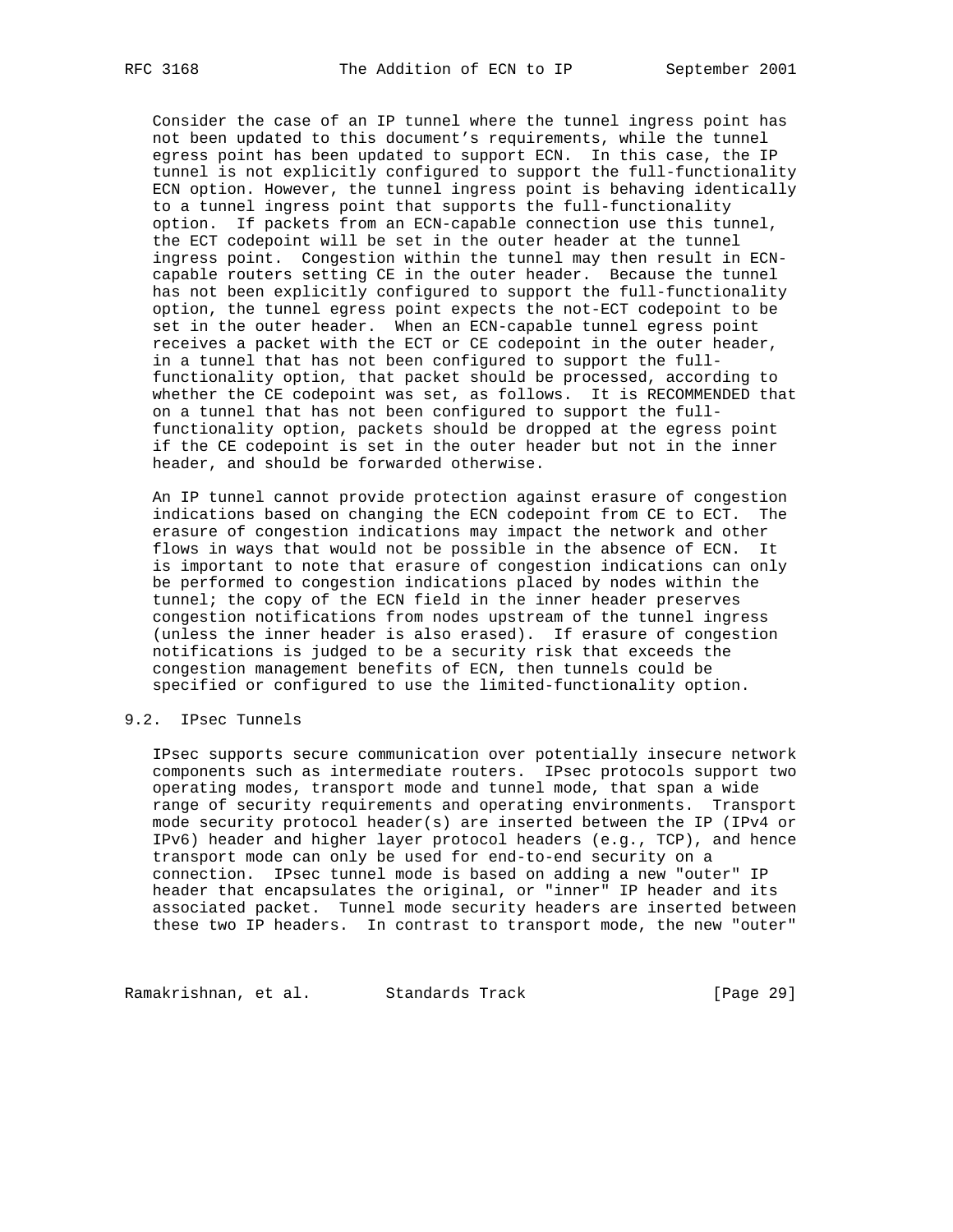IP header and tunnel mode security headers can be added and removed at intermediate points along a connection, enabling security gateways to secure vulnerable portions of a connection without requiring endpoint participation in the security protocols. An important aspect of tunnel mode security is that in the original specification, the outer header is discarded at tunnel egress, ensuring that security threats based on modifying the IP header do not propagate beyond that tunnel endpoint. Further discussion of IPsec can be found in [RFC2401].

 The IPsec protocol as originally defined in [ESP, AH] required that the inner header's ECN field not be changed by IPsec decapsulation processing at a tunnel egress node; this would have ruled out the possibility of full-functionality mode for ECN. At the same time, this would ensure that an adversary's modifications to the ECN field cannot be used to launch theft- or denial-of-service attacks across an IPsec tunnel endpoint, as any such modifications will be discarded at the tunnel endpoint.

 In principle, permitting the use of ECN functionality in the outer header of an IPsec tunnel raises security concerns because an adversary could tamper with the information that propagates beyond the tunnel endpoint. Based on an analysis (included in Sections 18 and 19) of these concerns and the associated risks, our overall approach has been to provide configuration support for IPsec changes to remove the conflict with ECN.

 In particular, in tunnel mode the IPsec tunnel MUST support the limited-functionality option outlined in Section 9.1.1, and SHOULD support the full-functionality option outlined in Section 9.1.1.

 This makes permission to use ECN functionality in the outer header of an IPsec tunnel a configurable part of the corresponding IPsec Security Association (SA), so that it can be disabled in situations where the risks are judged to outweigh the benefits. The result is that an IPsec security administrator is presented with two alternatives for the behavior of ECN-capable connections within an IPsec tunnel, the limited-functionality alternative and full functionality alternative described earlier.

 In addition, this document specifies how the endpoints of an IPsec tunnel could negotiate enabling ECN functionality in the outer headers of that tunnel based on security policy. The ability to negotiate ECN usage between tunnel endpoints would enable a security administrator to disable ECN in situations where she believes the risks (e.g., of lost congestion notifications) outweigh the benefits of ECN.

Ramakrishnan, et al. Standards Track [Page 30]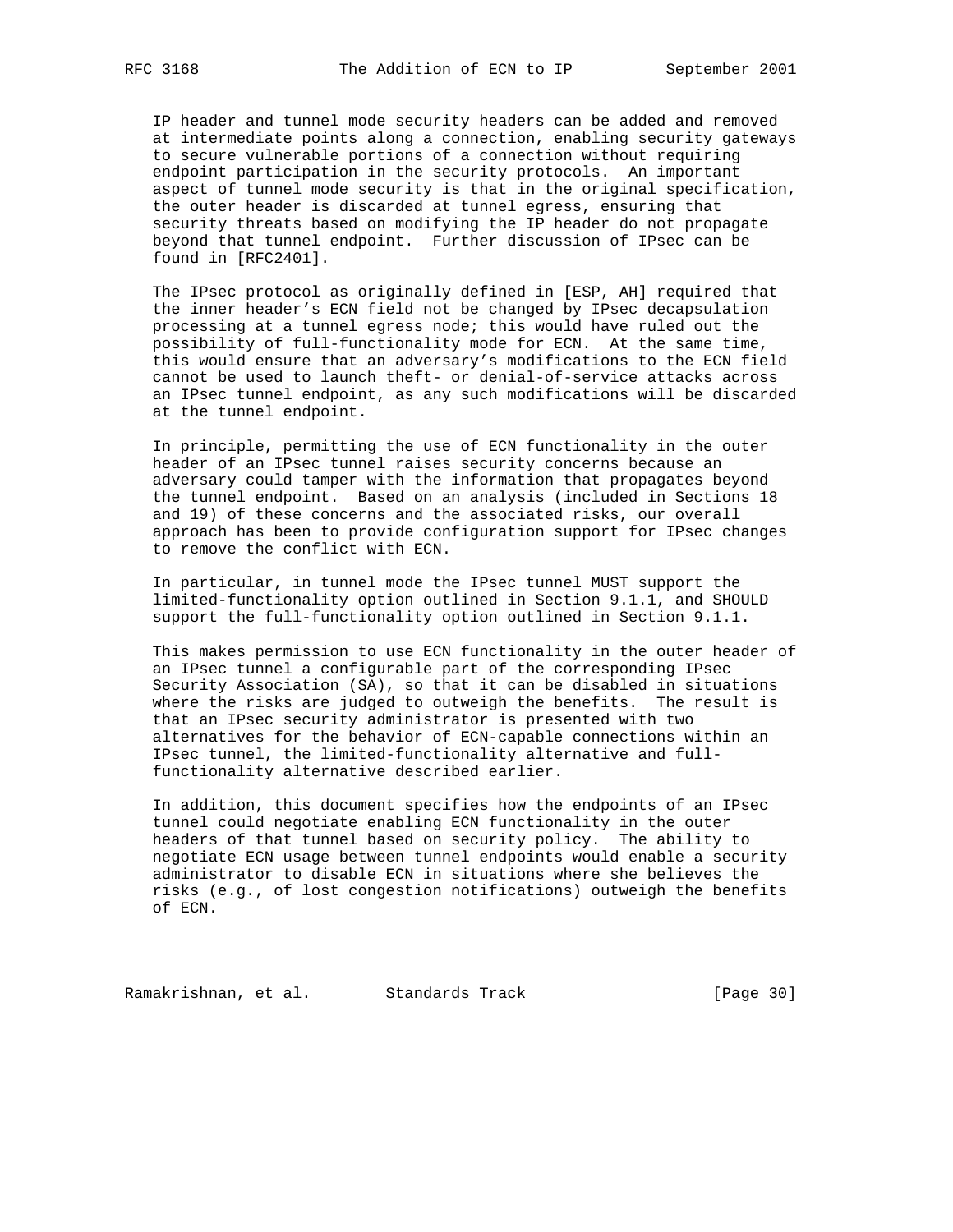The IPsec protocol, as defined in [ESP, AH], does not include the IP header's ECN field in any of its cryptographic calculations (in the case of tunnel mode, the outer IP header's ECN field is not included). Hence modification of the ECN field by a network node has no effect on IPsec's end-to-end security, because it cannot cause any IPsec integrity check to fail. As a consequence, IPsec does not provide any defense against an adversary's modification of the ECN field (i.e., a man-in-the-middle attack), as the adversary's modification will also have no effect on IPsec's end-to-end security. In some environments, the ability to modify the ECN field without affecting IPsec integrity checks may constitute a covert channel; if it is necessary to eliminate such a channel or reduce its bandwidth, then the IPsec tunnel should be run in limited-functionality mode.

### 9.2.1. Negotiation between Tunnel Endpoints

 This section describes the detailed changes to enable usage of ECN over IPsec tunnels, including the negotiation of ECN support between tunnel endpoints. This is supported by three changes to IPsec:

- \* An optional Security Association Database (SAD) field indicating whether tunnel encapsulation and decapsulation processing allows or forbids ECN usage in the outer IP header.
- \* An optional Security Association Attribute that enables negotiation of this SAD field between the two endpoints of an SA that supports tunnel mode.
- \* Changes to tunnel mode encapsulation and decapsulation processing to allow or forbid ECN usage in the outer IP header based on the value of the SAD field. When ECN usage is allowed in the outer IP header, the ECT codepoint is set in the outer header for ECN-capable connections and congestion notifications (indicated by the CE codepoint) from such connections are propagated to the inner header at tunnel egress.

 If negotiation of ECN usage is implemented, then the SAD field SHOULD also be implemented. On the other hand, negotiation of ECN usage is OPTIONAL in all cases, even for implementations that support the SAD field. The encapsulation and decapsulation processing changes are REQUIRED, but MAY be implemented without the other two changes by assuming that ECN usage is always forbidden. The full-functionality alternative for ECN usage over IPsec tunnels consists of the SAD field and the full version of encapsulation and decapsulation processing changes, with or without the OPTIONAL negotiation support. The limited-functionality alternative consists of a subset of the encapsulation and decapsulation changes that always forbids ECN usage.

Ramakrishnan, et al. Standards Track [Page 31]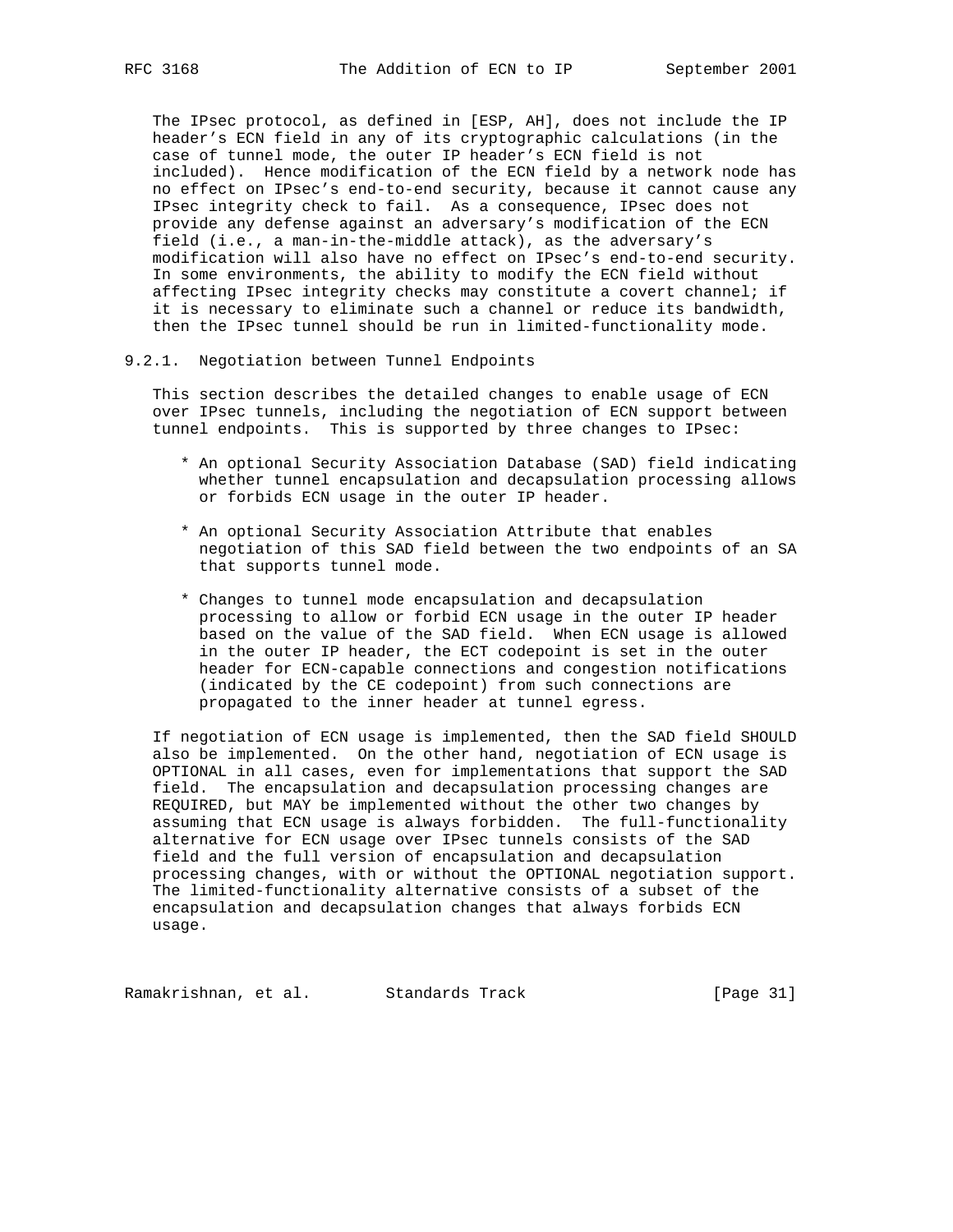These changes are covered further in the following three subsections.

9.2.1.1. ECN Tunnel Security Association Database Field

Full ECN functionality adds a new field to the SAD (see [RFC2401]):

ECN Tunnel: allowed or forbidden.

 Indicates whether ECN-capable connections using this SA in tunnel mode are permitted to receive ECN congestion notifications for congestion occurring within the tunnel. The allowed value enables ECN congestion notifications. The forbidden value disables such notifications, causing all congestion to be indicated via dropped packets.

 [OPTIONAL. The value of this field SHOULD be assumed to be "forbidden" in implementations that do not support it.]

 If this attribute is implemented, then the SA specification in a Security Policy Database (SPD) entry MUST support a corresponding attribute, and this SPD attribute MUST be covered by the SPD administrative interface (currently described in Section 4.4.1 of [RFC2401]).

## 9.2.1.2. ECN Tunnel Security Association Attribute

 A new IPsec Security Association Attribute is defined to enable the support for ECN congestion notifications based on the outer IP header to be negotiated for IPsec tunnels (see [RFC2407]). This attribute is OPTIONAL, although implementations that support it SHOULD also support the SAD field defined in Section 9.2.1.1.

Attribute Type

| class      | value | type  |
|------------|-------|-------|
|            |       |       |
| ECN Tunnel |       | Basic |

 The IPsec SA Attribute value 10 has been allocated by IANA to indicate that the ECN Tunnel SA Attribute is being negotiated; the type of this attribute is Basic (see Section 4.5 of [RFC2407]). The Class Values are used to conduct the negotiation. See [RFC2407, RFC2408, RFC2409] for further information including encoding formats and requirements for negotiating this SA attribute.

Ramakrishnan, et al. Standards Track [Page 32]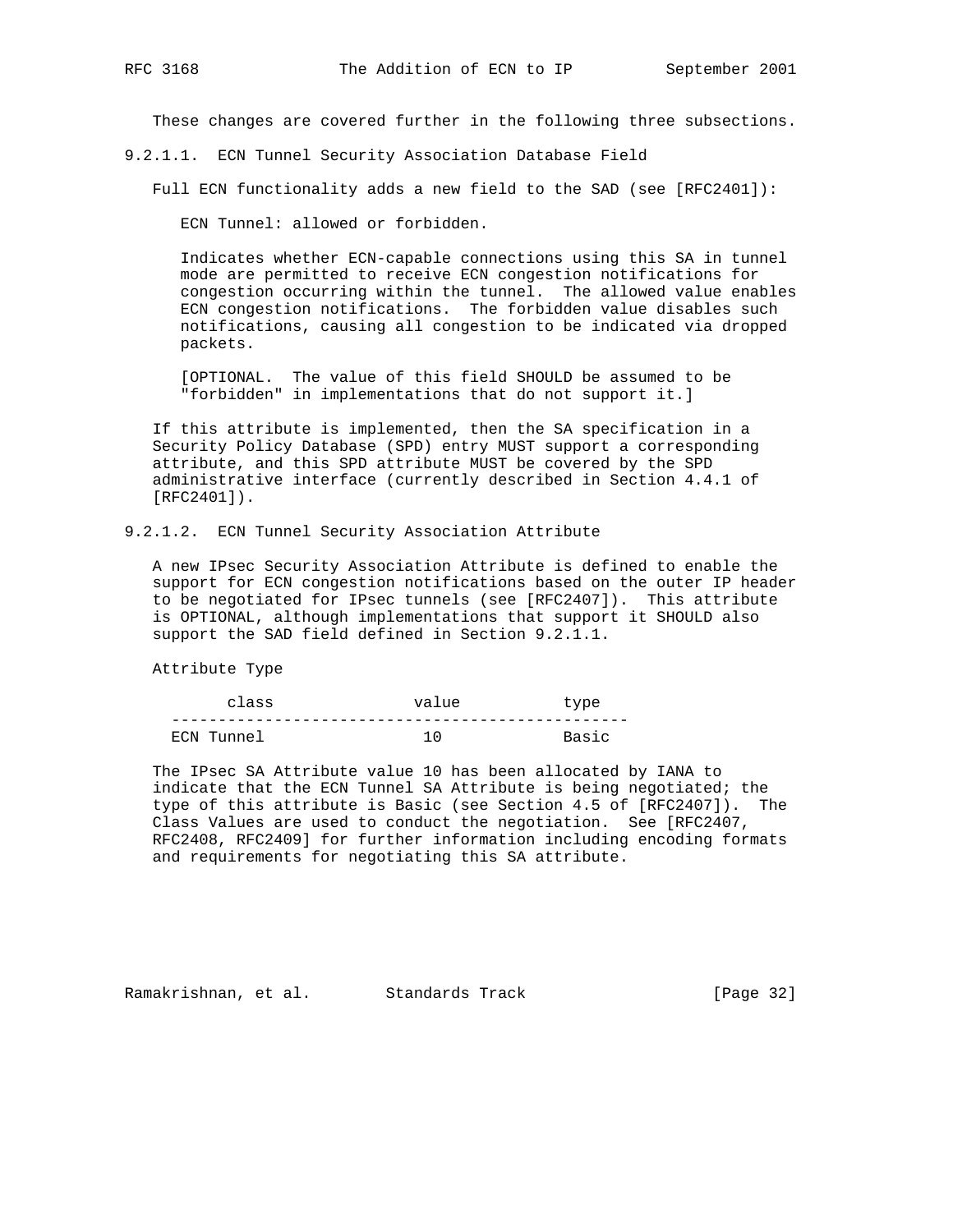Class Values

ECN Tunnel

 Specifies whether ECN functionality is allowed to be used with Tunnel Encapsulation Mode. This affects tunnel encapsulation and decapsulation processing - see Section 9.2.1.3.

| RESERVED  |   |
|-----------|---|
| Allowed   |   |
| Forbidden | 2 |

 Values 3-61439 are reserved to IANA. Values 61440-65535 are for private use.

If unspecified, the default shall be assumed to be Forbidden.

 ECN Tunnel is a new SA attribute, and hence initiators that use it can expect to encounter responders that do not understand it, and therefore reject proposals containing it. For backwards compatibility with such implementations initiators SHOULD always also include a proposal without the ECN Tunnel attribute to enable such a responder to select a transform or proposal that does not contain the ECN Tunnel attribute. RFC 2407 currently requires responders to reject all proposals if any proposal contains an unknown attribute; this requirement is expected to be changed to require a responder not to select proposals or transforms containing unknown attributes.

9.2.1.3. Changes to IPsec Tunnel Header Processing

 For full ECN support, the encapsulation and decapsulation processing for the IPv4 TOS field and the IPv6 Traffic Class field are changed from that specified in [RFC2401] to the following:

| TPv4<br>Header fields:                          | <-- How Outer Hdr Relates to Inner Hdr --><br>Outer Hdr at<br>Encapsulator | Inner Hdr at<br>Decapsulator |  |  |  |
|-------------------------------------------------|----------------------------------------------------------------------------|------------------------------|--|--|--|
| DS Field<br>ECN Field                           | copied from inner hdr (5)<br>constructed (7)                               | no change<br>constructed (8) |  |  |  |
| TPv6<br>Header fields:<br>DS Field<br>ECN Field | copied from inner hdr (6)<br>constructed (7)                               | no change<br>constructed (8) |  |  |  |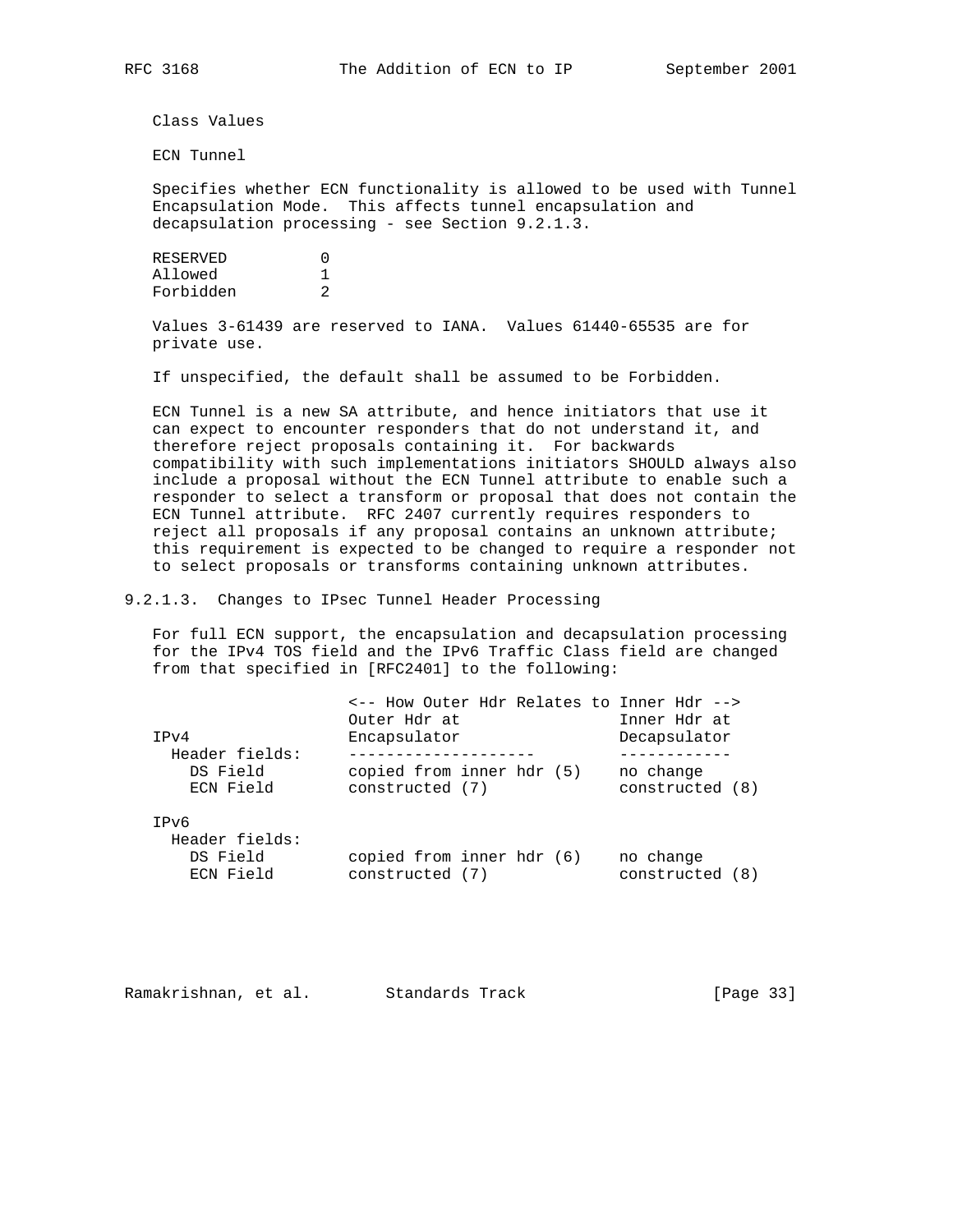(5)(6) If the packet will immediately enter a domain for which the DSCP value in the outer header is not appropriate, that value MUST be mapped to an appropriate value for the domain [RFC 2474]. Also see [RFC 2475] for further information.

 (7) If the value of the ECN Tunnel field in the SAD entry for this SA is "allowed" and the ECN field in the inner header is set to any value other than CE, copy this ECN field to the outer header. If the ECN field in the inner header is set to CE, then set the ECN field in the outer header to ECT(0).

 (8) If the value of the ECN tunnel field in the SAD entry for this SA is "allowed" and the ECN field in the inner header is set to  $ECT(0)$  or  $ECT(1)$  and the ECN field in the outer header is set to CE, then copy the ECN field from the outer header to the inner header. Otherwise, make no change to the ECN field in the inner header.

 (5) and (6) are identical to match usage in [RFC2401], although they are different in [RFC2401].

 The above description applies to implementations that support the ECN Tunnel field in the SAD; such implementations MUST implement this processing instead of the processing of the IPv4 TOS octet and IPv6 Traffic Class octet defined in [RFC2401]. This constitutes the full-functionality alternative for ECN usage with IPsec tunnels.

 An implementation that does not support the ECN Tunnel field in the SAD MUST implement this processing by assuming that the value of the ECN Tunnel field of the SAD is "forbidden" for every SA. In this case, the processing of the ECN field reduces to:

- (7) Set the ECN field to not-ECT in the outer header.
- (8) Make no change to the ECN field in the inner header.

 This constitutes the limited functionality alternative for ECN usage with IPsec tunnels.

 For backwards compatibility, packets with the CE codepoint set in the outer header SHOULD be dropped if they arrive on an SA that is using the limited-functionality option, or that is using the full functionality option with the not-ECN codepoint set in the inner header.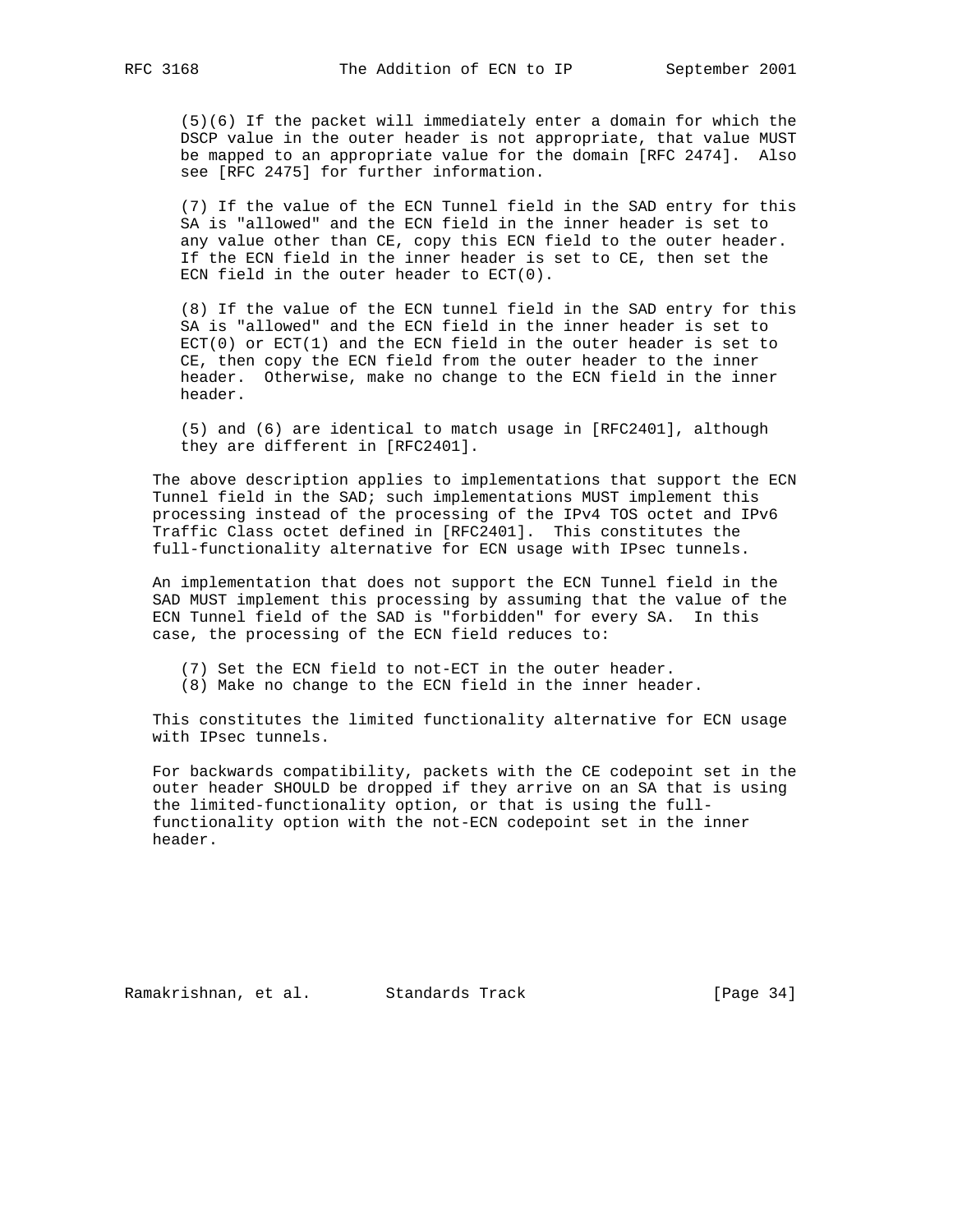9.2.2. Changes to the ECN Field within an IPsec Tunnel.

 If the ECN Field is changed inappropriately within an IPsec tunnel, and this change is detected at the tunnel egress, then the receipt of a packet not satisfying the appropriate condition for its SA is an auditable event. An implementation MAY create audit records with per-SA counts of incorrect packets over some time period rather than creating an audit record for each erroneous packet. Any such audit record SHOULD contain the headers from at least one erroneous packet, but need not contain the headers from every packet represented by the entry.

## 9.2.3. Comments for IPsec Support

 Substantial comments were received on two areas of this document during review by the IPsec working group. This section describes these comments and explains why the proposed changes were not incorporated.

 The first comment indicated that per-node configuration is easier to implement than per-SA configuration. After serious thought and despite some initial encouragement of per-node configuration, it no longer seems to be a good idea. The concern is that as ECN-awareness is progressively deployed in IPsec, many ECN-aware IPsec implementations will find themselves communicating with a mixture of ECN-aware and ECN-unaware IPsec tunnel endpoints. In such an environment with per-node configuration, the only reasonable thing to do is forbid ECN usage for all IPsec tunnels, which is not the desired outcome.

 In the second area, several reviewers noted that SA negotiation is complex, and adding to it is non-trivial. One reviewer suggested using ICMP after tunnel setup as a possible alternative. The addition to SA negotiation in this document is OPTIONAL and will remain so; implementers are free to ignore it. The authors believe that the assurance it provides can be useful in a number of situations. In practice, if this is not implemented, it can be deleted at a subsequent stage in the standards process. Extending ICMP to negotiate ECN after tunnel setup is more complex than extending SA attribute negotiation. Some tunnels do not permit traffic to be addressed to the tunnel egress endpoint, hence the ICMP packet would have to be addressed to somewhere else, scanned for by the egress endpoint, and discarded there or at its actual destination. In addition, ICMP delivery is unreliable, and hence there is a possibility of an ICMP packet being dropped, entailing the invention of yet another ack/retransmit mechanism. It seems better simply to specify an OPTIONAL extension to the existing SA negotiation mechanism.

Ramakrishnan, et al. Standards Track [Page 35]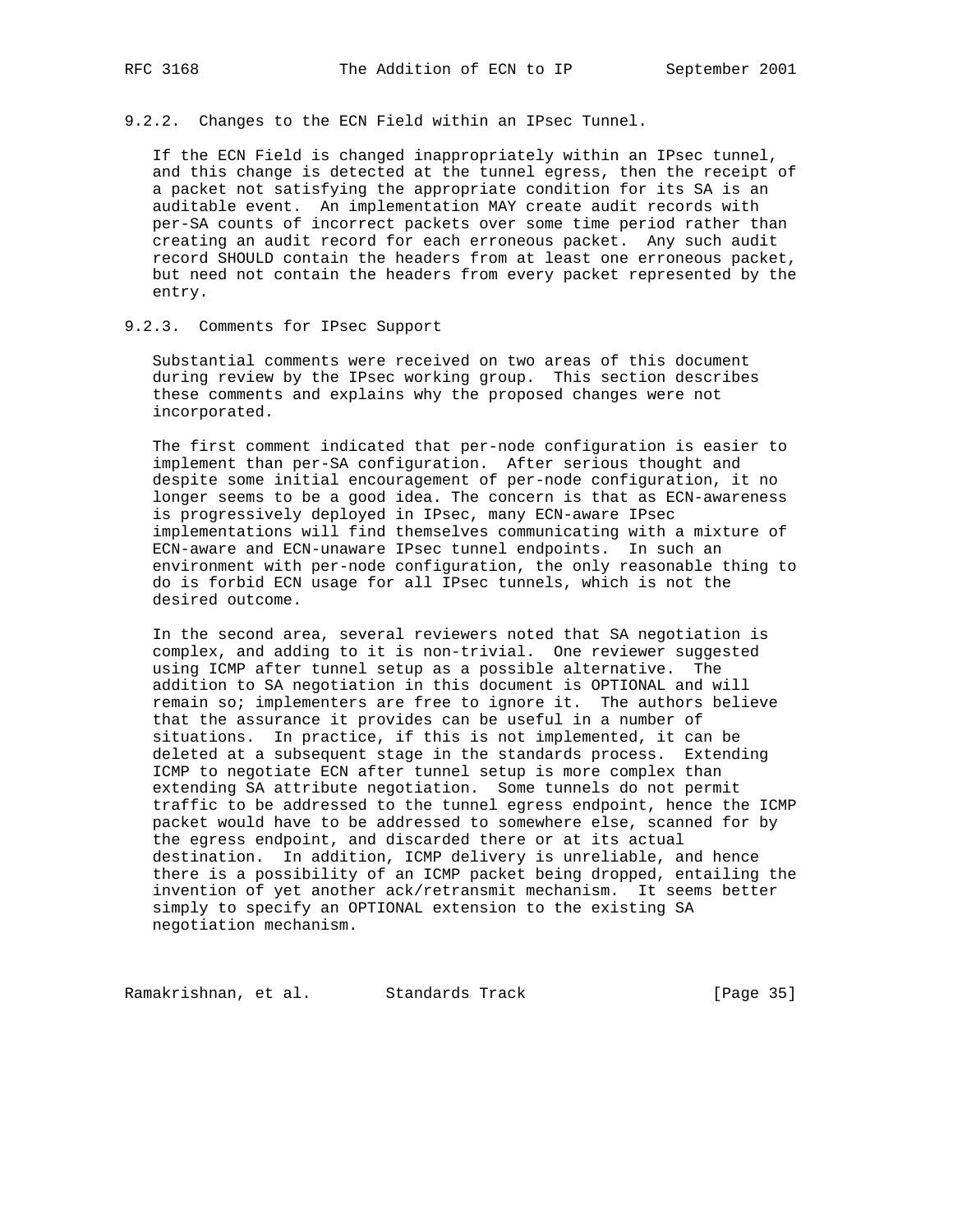9.3. IP packets encapsulated in non-IP Packet Headers.

 A different set of issues are raised, relative to ECN, when IP packets are encapsulated in tunnels with non-IP packet headers. This occurs with MPLS [MPLS], GRE [GRE], L2TP [L2TP], and PPTP [PPTP]. For these protocols, there is no conflict with ECN; it is just that ECN cannot be used within the tunnel unless an ECN codepoint can be specified for the header of the encapsulating protocol. Earlier work considered a preliminary proposal for incorporating ECN into MPLS, and proposals for incorporating ECN into GRE, L2TP, or PPTP will be considered as the need arises.

# 10. Issues Raised by Monitoring and Policing Devices

 One possibility is that monitoring and policing devices (or more informally, "penalty boxes") will be installed in the network to monitor whether best-effort flows are appropriately responding to congestion, and to preferentially drop packets from flows determined not to be using adequate end-to-end congestion control procedures.

 We recommend that any "penalty box" that detects a flow or an aggregate of flows that is not responding to end-to-end congestion control first change from marking to dropping packets from that flow, before taking any additional action to restrict the bandwidth available to that flow. Thus, initially, the router may drop packets in which the router would otherwise would have set the CE codepoint. This could include dropping those arriving packets for that flow that are ECN-Capable and that already have the CE codepoint set. In this way, any congestion indications seen by that router for that flow will be guaranteed to also be seen by the end nodes, even in the presence of malicious or broken routers elsewhere in the path. If we assume that the first action taken at any "penalty box" for an ECN capable flow will be to drop packets instead of marking them, then there is no way that an adversary that subverts ECN-based end-to-end congestion control can cause a flow to be characterized as being non-cooperative and placed into a more severe action within the "penalty box".

 The monitoring and policing devices that are actually deployed could fall short of the 'ideal' monitoring device described above, in that the monitoring is applied not to a single flow, but to an aggregate of flows (e.g., those sharing a single IPsec tunnel). In this case, the switch from marking to dropping would apply to all of the flows in that aggregate, denying the benefits of ECN to the other flows in the aggregate also. At the highest level of aggregation, another form of the disabling of ECN happens even in the absence of

Ramakrishnan, et al. Standards Track (Page 36)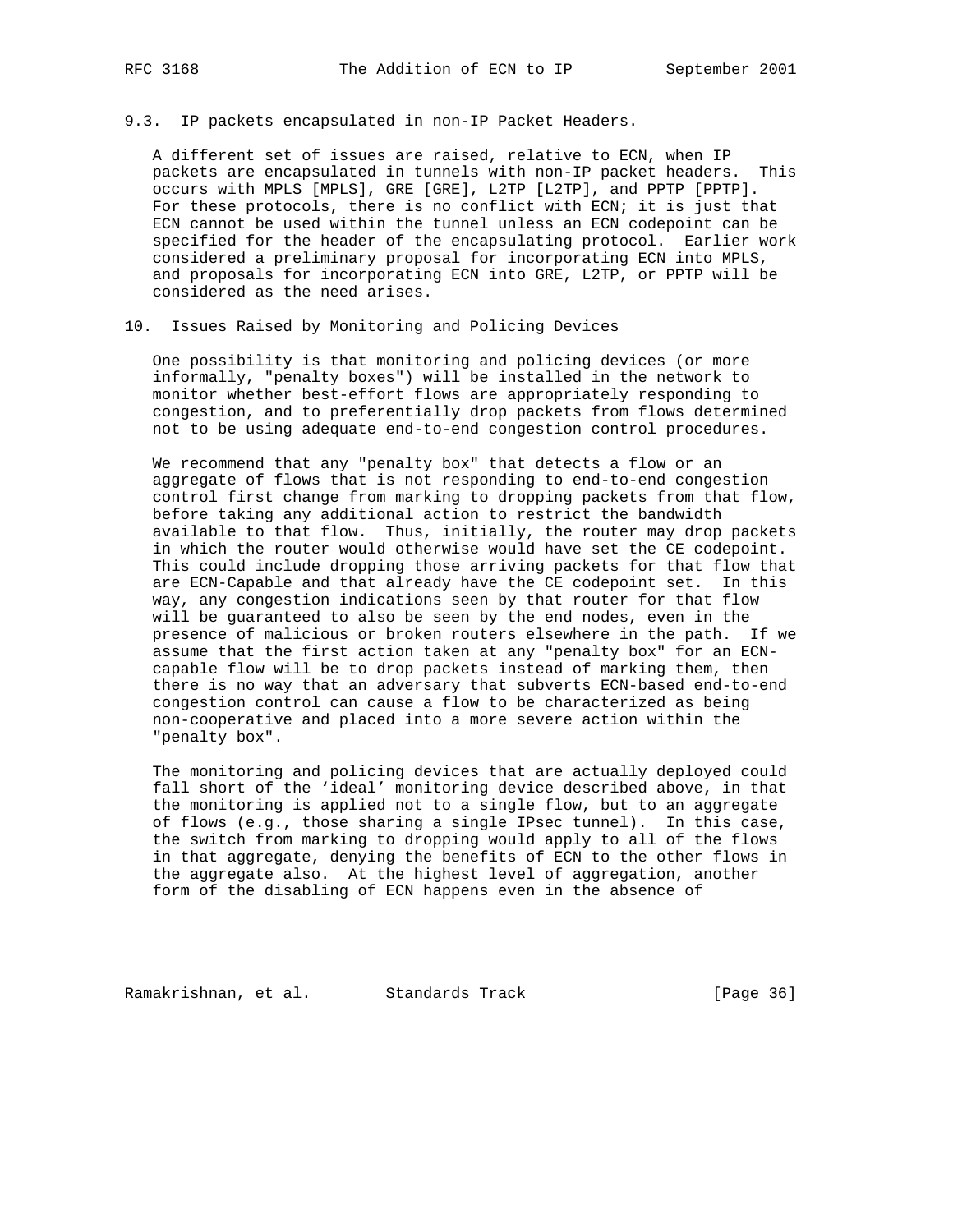monitoring and policing devices, when ECN-Capable RED queues switch from marking to dropping packets as an indication of congestion when the average queue size has exceeded some threshold.

11. Evaluations of ECN

11.1. Related Work Evaluating ECN

 This section discusses some of the related work evaluating the use of ECN. The ECN Web Page [ECN] has pointers to other papers, as well as to implementations of ECN.

 [Floyd94] considers the advantages and drawbacks of adding ECN to the TCP/IP architecture. As shown in the simulation-based comparisons, one advantage of ECN is to avoid unnecessary packet drops for short or delay-sensitive TCP connections. A second advantage of ECN is in avoiding some unnecessary retransmit timeouts in TCP. This paper discusses in detail the integration of ECN into TCP's congestion control mechanisms. The possible disadvantages of ECN discussed in the paper are that a non-compliant TCP connection could falsely advertise itself as ECN-capable, and that a TCP ACK packet carrying an ECN-Echo message could itself be dropped in the network. The first of these two issues is discussed in the appendix of this document, and the second is addressed by the addition of the CWR flag in the TCP header.

 Experimental evaluations of ECN include [RFC2884,K98]. The conclusions of [K98] and [RFC2884] are that ECN TCP gets moderately better throughput than non-ECN TCP; that ECN TCP flows are fair towards non-ECN TCP flows; and that ECN TCP is robust with two-way traffic (with congestion in both directions) and with multiple congested gateways. Experiments with many short web transfers show that, while most of the short connections have similar transfer times with or without ECN, a small percentage of the short connections have very long transfer times for the non-ECN experiments as compared to the ECN experiments.

11.2. A Discussion of the ECN nonce.

The use of two ECT codepoints,  $ECT(0)$  and  $ECT(1)$ , can provide a one bit ECN nonce in packet headers [SCWA99]. The primary motivation for this is the desire to allow mechanisms for the data sender to verify that network elements are not erasing the CE codepoint, and that data receivers are properly reporting to the sender the receipt of packets with the CE codepoint set, as required by the transport protocol. This section discusses issues of backwards compatibility with IP ECN implementations in routers conformant with RFC 2481, in which only one ECT codepoint was defined. We do not believe that the

Ramakrishnan, et al. Standards Track (Page 37)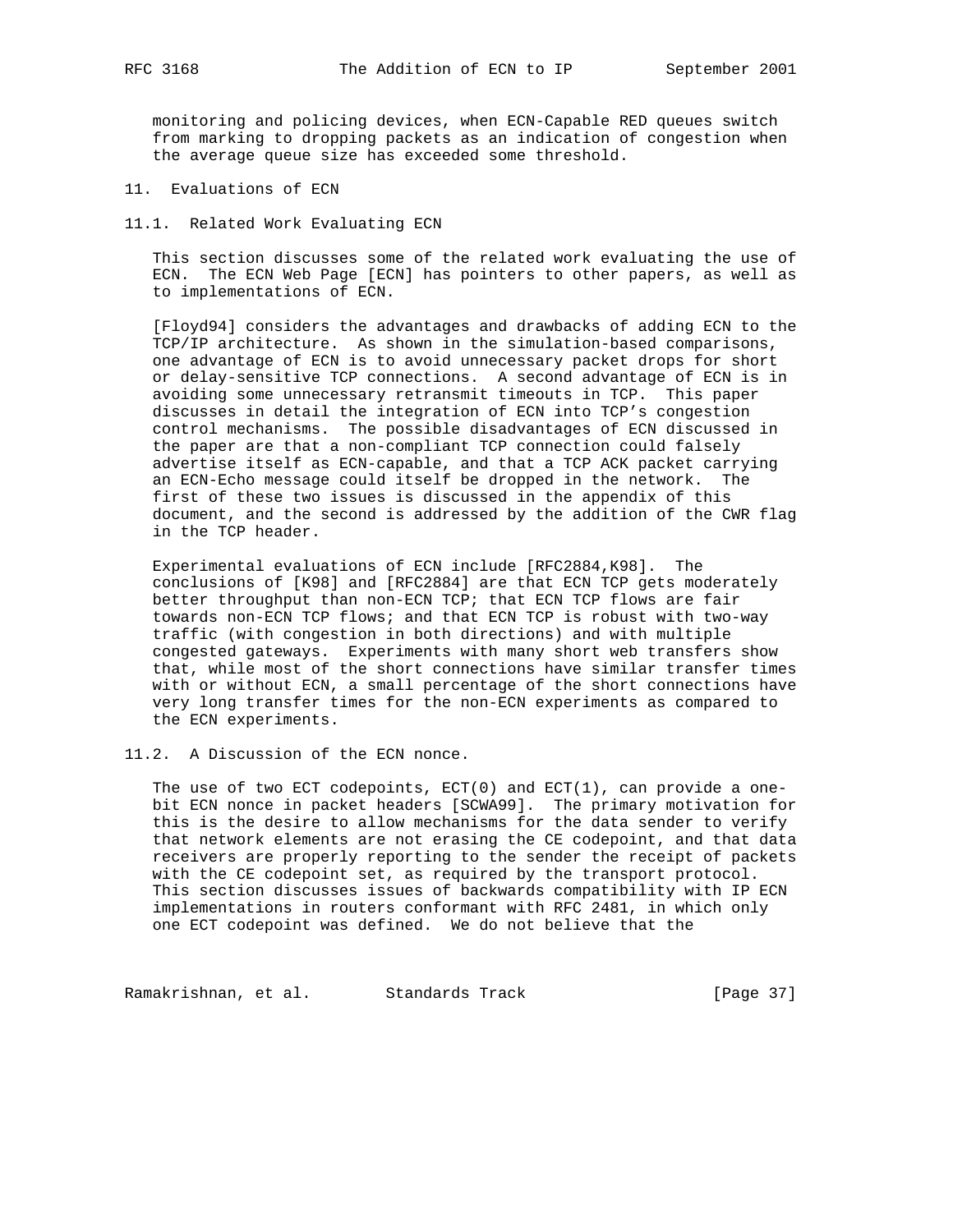incremental deployment of ECN implementations that understand the ECT(1) codepoint will cause significant operational problems. This is particularly likely to be the case when the deployment of the  $ECT(1)$  codepoint begins with routers, before the  $ECT(1)$  codepoint starts to be used by end-nodes.

11.2.1. The Incremental Deployment of ECT(1) in Routers.

 ECN has been an Experimental standard since January 1999, and there are already implementations of ECN in routers that do not understand the ECT(1) codepoint. When the use of the ECT(1) codepoint is standardized for TCP or for other transport protocols, this could mean that a data sender is using the ECT(1) codepoint, but that this codepoint is not understood by a congested router on the path.

 If allowed by the transport protocol, a data sender would be free not to make use of ECT(1) at all, and to send all ECN-capable packets with the codepoint ECT(0). However, if an ECN-capable sender is using ECT(1), and the congested router on the path did not understand the ECT(1) codepoint, then the router would end up marking some of the  $ECT(0)$  packets, and dropping some of the  $ECT(1)$  packets, as indications of congestion. Since TCP is required to react to both marked and dropped packets, this behavior of dropping packets that could have been marked poses no significant threat to the network, and is consistent with the overall approach to ECN that allows routers to determine when and whether to mark packets as they see fit (see Section 5).

12. Summary of changes required in IP and TCP

 This document specified two bits in the IP header to be used for ECN. The not-ECT codepoint indicates that the transport protocol will ignore the CE codepoint. This is the default value for the ECN codepoint. The ECT codepoints indicate that the transport protocol is willing and able to participate in ECN.

 The router sets the CE codepoint to indicate congestion to the end nodes. The CE codepoint in a packet header MUST NOT be reset by a router.

 TCP requires three changes for ECN, a setup phase and two new flags in the TCP header. The ECN-Echo flag is used by the data receiver to inform the data sender of a received CE packet. The Congestion Window Reduced (CWR) flag is used by the data sender to inform the data receiver that the congestion window has been reduced.

Ramakrishnan, et al. Standards Track (Page 38)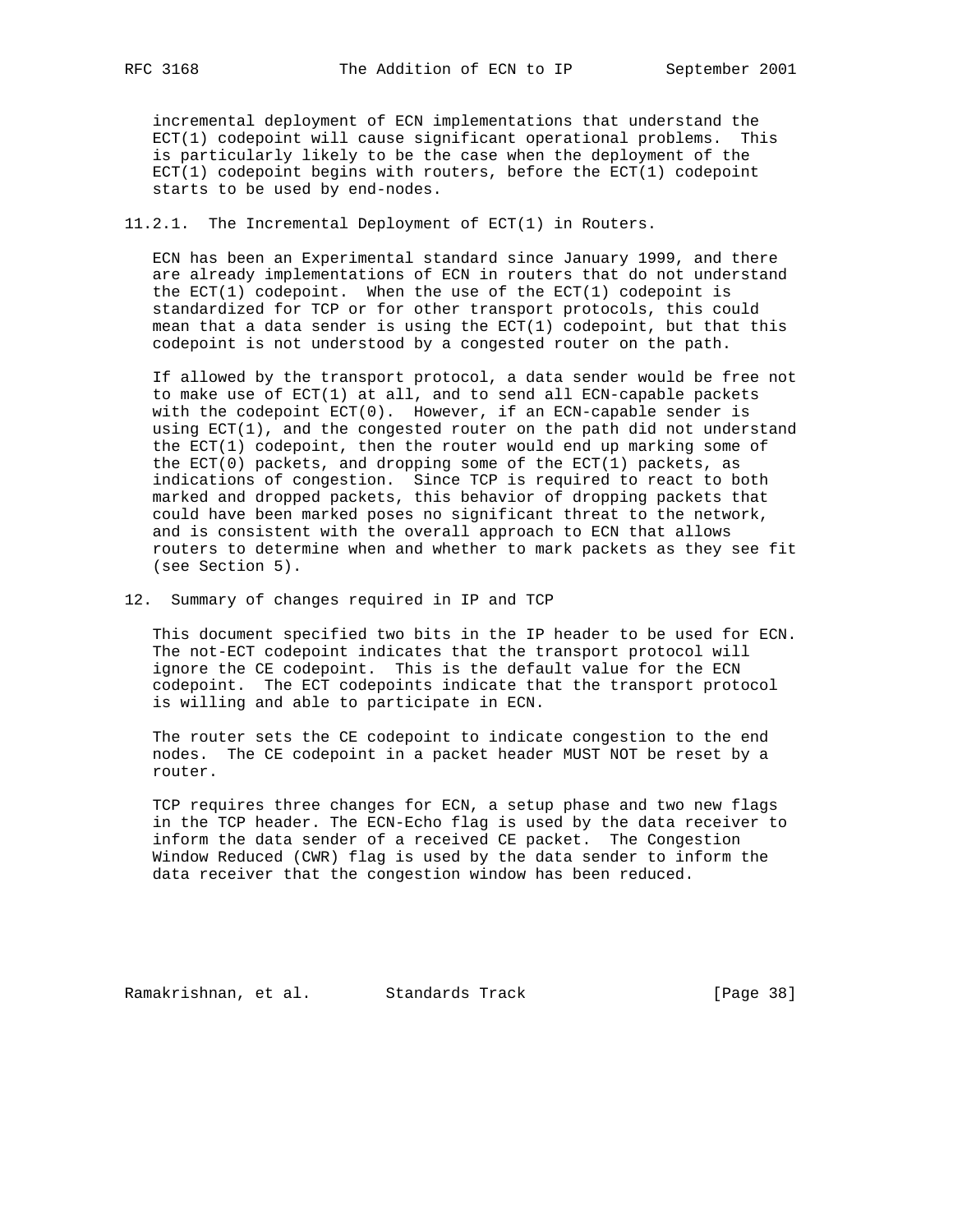When ECN (Explicit Congestion Notification) is used, it is required that congestion indications generated within an IP tunnel not be lost at the tunnel egress. We specified a minor modification to the IP protocol's handling of the ECN field during encapsulation and de capsulation to allow flows that will undergo IP tunneling to use ECN.

Two options for ECN in tunnels were specified:

 1) A limited-functionality option that does not use ECN inside the IP tunnel, by setting the ECN field in the outer header to not-ECT, and not altering the inner header at the time of decapsulation.

 2) The full-functionality option, which sets the ECN field in the outer header to either not-ECT or to one of the ECT codepoints, depending on the ECN field in the inner header. At decapsulation, if the CE codepoint is set in the outer header, and the inner header is set to one of the ECT codepoints, then the CE codepoint is copied to the inner header.

 For IPsec tunnels, this document also defines an optional IPsec Security Association (SA) attribute that enables negotiation of ECN usage within IPsec tunnels and an optional field in the Security Association Database to indicate whether ECN is permitted in tunnel mode on a SA. The required changes to IPsec tunnels for ECN usage modify RFC 2401 [RFC2401], which defines the IPsec architecture and specifies some aspects of its implementation. The new IPsec SA attribute is in addition to those already defined in Section 4.5 of [RFC2407].

 This document obsoletes RFC 2481, "A Proposal to add Explicit Congestion Notification (ECN) to IP", which defined ECN as an Experimental Protocol for the Internet Community. The rest of this section describes the relationship between this document and its predecessor.

 RFC 2481 included a brief discussion of the use of ECN with encapsulated packets, and noted that for the IPsec specifications at the time (January 1999), flows could not safely use ECN if they were to traverse IPsec tunnels. RFC 2481 also described the changes that could be made to IPsec tunnel specifications to made them compatible with ECN.

 This document also incorporates work that was done after RFC 2481. First was to describe the changes to IPsec tunnels in detail, and extensively discuss the security implications of ECN (now included as Sections 18 and 19 of this document). Second was to extend the discussion of IPsec tunnels to include all IP tunnels. Because older IP tunnels are not compatible with a flow's use of ECN, the

Ramakrishnan, et al. Standards Track [Page 39]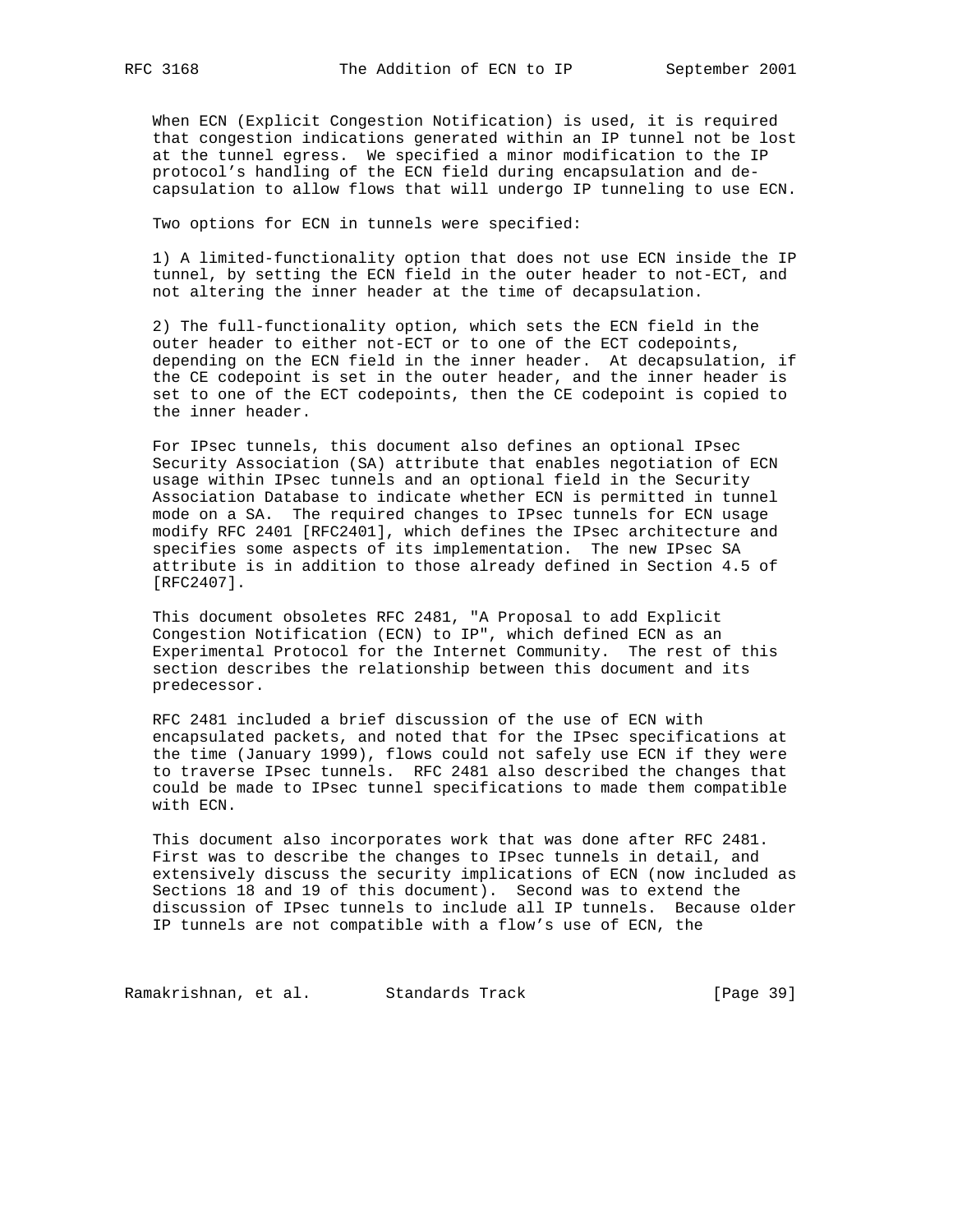deployment of ECN in the Internet will create strong pressure for older IP tunnels to be updated to an ECN-compatible version, using either the limited-functionality or the full-functionality option.

 This document does not address the issue of including ECN in non-IP tunnels such as MPLS, GRE, L2TP, or PPTP. An earlier preliminary document about adding ECN support to MPLS was not advanced.

 A third new piece of work after RFC2481 was to describe the ECN procedure with retransmitted data packets, that an ECT codepoint should not be set on retransmitted data packets. The motivation for this additional specification is to eliminate a possible avenue for denial-of-service attacks on an existing TCP connection. Some prior deployments of ECN-capable TCP might not conform to the (new) requirement not to set an ECT codepoint on retransmitted packets; we do not believe this will cause significant problems in practice.

 This document also expands slightly on the specification of the use of SYN packets for the negotiation of ECN. While some prior deployments of ECN-capable TCP might not conform to the requirements specified in this document, we do not believe that this will lead to any performance or compatibility problems for TCP connections with a combination of TCP implementations at the endpoints.

This document also includes the specification of the  $ECT(1)$  codepoint, which may be used by TCP as part of the implementation of an ECN nonce.

## 13. Conclusions

 Given the current effort to implement AQM, we believe this is the right time to deploy congestion avoidance mechanisms that do not depend on packet drops alone. With the increased deployment of applications and transports sensitive to the delay and loss of a single packet (e.g., realtime traffic, short web transfers), depending on packet loss as a normal congestion notification mechanism appears to be insufficient (or at the very least, non optimal).

 We examined the consequence of modifications of the ECN field within the network, analyzing all the opportunities for an adversary to change the ECN field. In many cases, the change to the ECN field is no worse than dropping a packet. However, we noted that some changes have the more serious consequence of subverting end-to-end congestion control. However, we point out that even then the potential damage is limited, and is similar to the threat posed by end-systems intentionally failing to cooperate with end-to-end congestion control.

Ramakrishnan, et al. Standards Track [Page 40]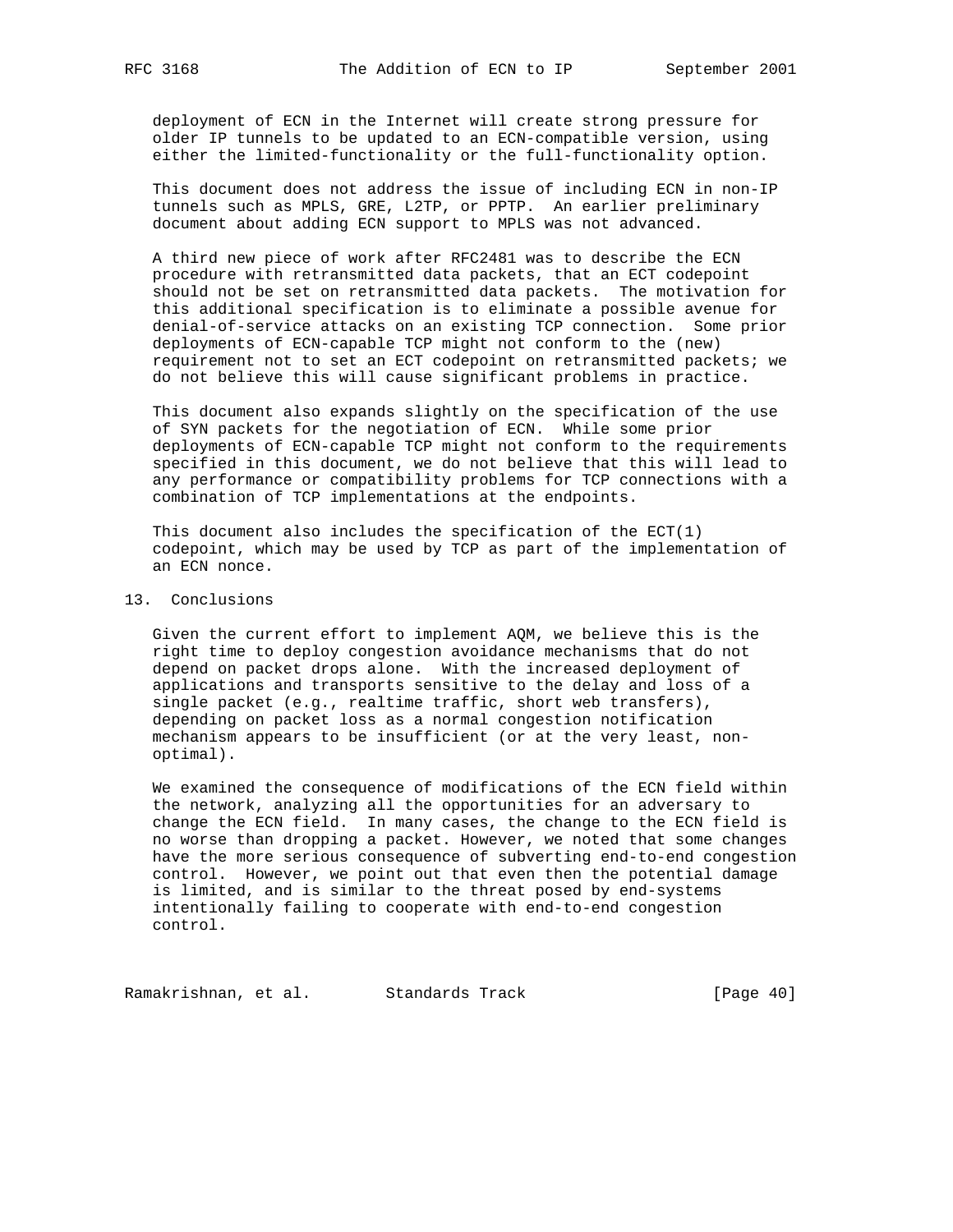#### 14. Acknowledgements

 Many people have made contributions to this work and this document, including many that we have not managed to directly acknowledge in this document. In addition, we would like to thank Kenjiro Cho for the proposal for the TCP mechanism for negotiating ECN-Capability, Kevin Fall for the proposal of the CWR bit, Steve Blake for material on IPv4 Header Checksum Recalculation, Jamal Hadi-Salim for discussions of ECN issues, and Steve Bellovin, Jim Bound, Brian Carpenter, Paul Ferguson, Stephen Kent, Greg Minshall, and Vern Paxson for discussions of security issues. We also thank the Internet End-to-End Research Group for ongoing discussions of these issues.

 Email discussions with a number of people, including Dax Kelson, Alexey Kuznetsov, Jamal Hadi-Salim, and Venkat Venkatsubra, have addressed the issues raised by non-conformant equipment in the Internet that does not respond to TCP SYN packets with the ECE and CWR flags set. We thank Mark Handley, Jitentra Padhye, and others for discussions on the TCP initialization procedures.

 The discussion of ECN and IP tunnel considerations draws heavily on related discussions and documents from the Differentiated Services Working Group. We thank Tabassum Bint Haque from Dhaka, Bangladesh, for feedback on IP tunnels. We thank Derrell Piper and Kero Tivinen for proposing modifications to RFC 2407 that improve the usability of negotiating the ECN Tunnel SA attribute.

 We thank David Wetherall, David Ely, and Neil Spring for the proposal for the ECN nonce. We also thank Stefan Savage for discussions on this issue. We thank Bob Briscoe and Jon Crowcroft for raising the issue of fragmentation in IP, on alternate semantics for the fourth ECN codepoint, and several other topics. We thank Richard Wendland for feedback on several issues in the document.

 We also thank the IESG, and in particular the Transport Area Directors over the years, for their feedback and their work towards the standardization of ECN.

15. References

| `AH Ì |                          |  | Kent, S. and R. Atkinson, "IP Authentication Header", |  |
|-------|--------------------------|--|-------------------------------------------------------|--|
|       | RFC 2402, November 1998. |  |                                                       |  |

 [ECN] "The ECN Web Page", URL "http://www.aciri.org/floyd/ecn.html". Reference for informational purposes only.

Ramakrishnan, et al. Standards Track [Page 41]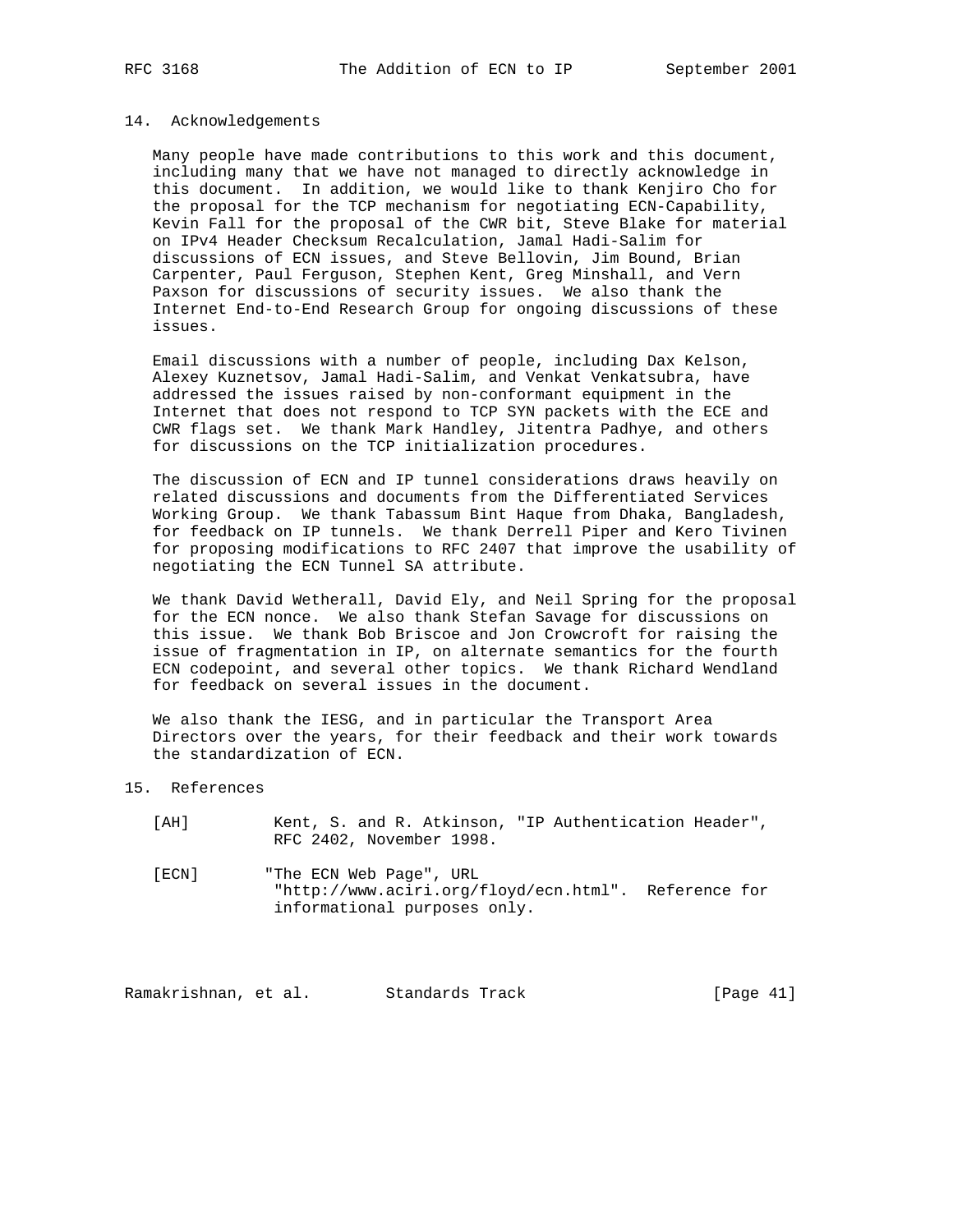- [ESP] Kent, S. and R. Atkinson, "IP Encapsulating Security
- [FIXES] ECN-under-Linux Unofficial Vendor Support Page, URL "http://gtf.org/garzik/ecn/". Reference for informational purposes only.

Payload", RFC 2406, November 1998.

- [FJ93] Floyd, S., and Jacobson, V., "Random Early Detection gateways for Congestion Avoidance", IEEE/ACM Transactions on Networking, V.1 N.4, August 1993, p. 397-413.
- [Floyd94] Floyd, S., "TCP and Explicit Congestion Notification", ACM Computer Communication Review, V. 24 N. 5, October 1994, p. 10-23.
- [Floyd98] Floyd, S., "The ECN Validation Test in the NS Simulator", URL "http://www-mash.cs.berkeley.edu/ns/", test tcl/test/test-all- ecn. Reference for informational purposes only.
- [FF99] Floyd, S., and Fall, K., "Promoting the Use of End-to- End Congestion Control in the Internet", IEEE/ACM Transactions on Networking, August 1999.
- [FRED] Lin, D., and Morris, R., "Dynamics of Random Early Detection", SIGCOMM '97, September 1997.
- [GRE] Hanks, S., Li, T., Farinacci, D. and P. Traina, "Generic Routing Encapsulation (GRE)", RFC 1701, October 1994.
- [Jacobson88] V. Jacobson, "Congestion Avoidance and Control", Proc. ACM SIGCOMM '88, pp. 314-329.
- [Jacobson90] V. Jacobson, "Modified TCP Congestion Avoidance Algorithm", Message to end2end-interest mailing list, April 1990. URL "ftp://ftp.ee.lbl.gov/email/vanj.90apr30.txt".
- [K98] Krishnan, H., "Analyzing Explicit Congestion Notification (ECN) benefits for TCP", Master's thesis, UCLA, 1998. Citation for acknowledgement purposes only.
- [L2TP] Townsley, W., Valencia, A., Rubens, A., Pall, G., Zorn, G. and B. Palter, "Layer Two Tunneling Protocol "L2TP"", RFC 2661, August 1999.

Ramakrishnan, et al. Standards Track [Page 42]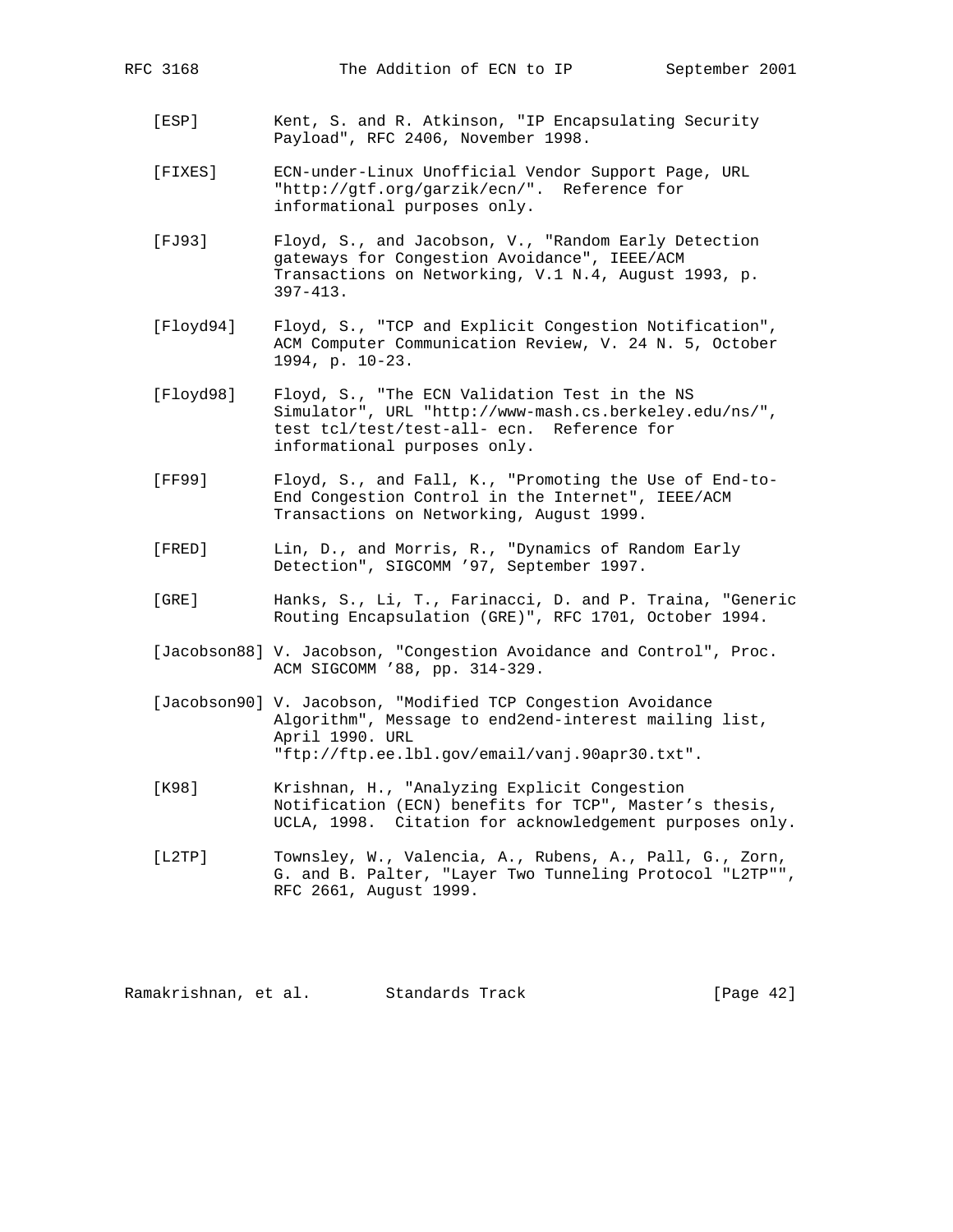- - [MJV96] S. McCanne, V. Jacobson, and M. Vetterli, "Receiver driven Layered Multicast", SIGCOMM '96, August 1996, pp. 117-130.
	- [MPLS] Awduche, D., Malcolm, J., Agogbua, J., O'Dell, M. and J. McManus, Requirements for Traffic Engineering Over MPLS, RFC 2702, September 1999.
	- [PPTP] Hamzeh, K., Pall, G., Verthein, W., Taarud, J., Little, W. and G. Zorn, "Point-to-Point Tunneling Protocol (PPTP)", RFC 2637, July 1999.
	- [RFC791] Postel, J., "Internet Protocol", STD 5, RFC 791, September 1981.
	- [RFC793] Postel, J., "Transmission Control Protocol", STD 7, RFC 793, September 1981.
	- [RFC1141] Mallory, T. and A. Kullberg, "Incremental Updating of the Internet Checksum", RFC 1141, January 1990.
	- [RFC1349] Almquist, P., "Type of Service in the Internet Protocol Suite", RFC 1349, July 1992.
	- [RFC1455] Eastlake, D., "Physical Link Security Type of Service", RFC 1455, May 1993.
	- [RFC1701] Hanks, S., Li, T., Farinacci, D. and P. Traina, "Generic Routing Encapsulation (GRE)", RFC 1701, October 1994.
	- [RFC1702] Hanks, S., Li, T., Farinacci, D. and P. Traina, "Generic Routing Encapsulation over IPv4 networks", RFC 1702, October 1994.
	- [RFC2003] Perkins, C., "IP Encapsulation within IP", RFC 2003, October 1996.
	- [RFC2119] Bradner, S., "Key words for use in RFCs to Indicate Requirement Levels", BCP 14, RFC 2119, March 1997.
	- [RFC2309] Braden, B., et al., "Recommendations on Queue Management and Congestion Avoidance in the Internet", RFC 2309, April 1998.
	- [RFC2401] Kent, S. and R. Atkinson, Security Architecture for the Internet Protocol, RFC 2401, November 1998.

Ramakrishnan, et al. Standards Track [Page 43]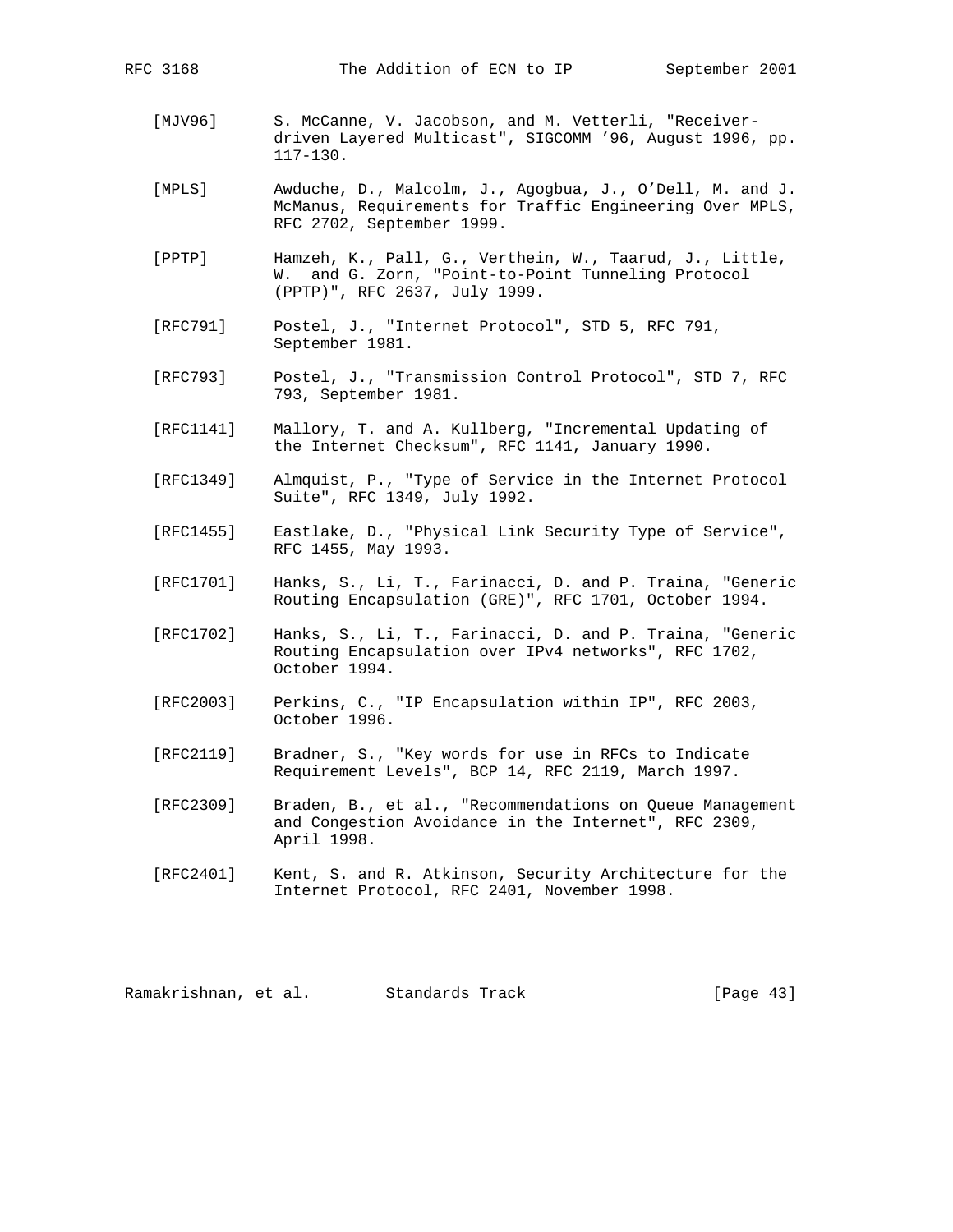- [RFC2407] Piper, D., "The Internet IP Security Domain of Interpretation for ISAKMP", RFC 2407, November 1998.
- [RFC2408] Maughan, D., Schertler, M., Schneider, M. and J. Turner, "Internet Security Association and Key Management Protocol (ISAKMP)", RFC 2409, November 1998.
- [RFC2409] Harkins D. and D. Carrel, "The Internet Key Exchange (IKE)", RFC 2409, November 1998.
- [RFC2474] Nichols, K., Blake, S., Baker, F. and D. Black, "Definition of the Differentiated Services Field (DS Field) in the IPv4 and IPv6 Headers", RFC 2474, December 1998.
- [RFC2475] Blake, S., Black, D., Carlson, M., Davies, E., Wang, Z. and W. Weiss, "An Architecture for Differentiated Services", RFC 2475, December 1998.
- [RFC2481] Ramakrishnan K. and S. Floyd, "A Proposal to add Explicit Congestion Notification (ECN) to IP", RFC 2481, January 1999.
- [RFC2581] Alman, M., Paxson, V. and W. Stevens, "TCP Congestion Control", RFC 2581, April 1999.
- [RFC2884] Hadi Salim, J. and U. Ahmed, "Performance Evaluation of Explicit Congestion Notification (ECN) in IP Networks", RFC 2884, July 2000.
- [RFC2983] Black, D., "Differentiated Services and Tunnels", RFC2983, October 2000.
- [RFC2780] Bradner S. and V. Paxson, "IANA Allocation Guidelines For Values In the Internet Protocol and Related Headers", BCP 37, RFC 2780, March 2000.
- [RJ90] K. K. Ramakrishnan and Raj Jain, "A Binary Feedback Scheme for Congestion Avoidance in Computer Networks", ACM Transactions on Computer Systems, Vol.8, No.2, pp. 158-181, May 1990.
- [SCWA99] Stefan Savage, Neal Cardwell, David Wetherall, and Tom Anderson, TCP Congestion Control with a Misbehaving Receiver, ACM Computer Communications Review, October 1999.

Ramakrishnan, et al. Standards Track [Page 44]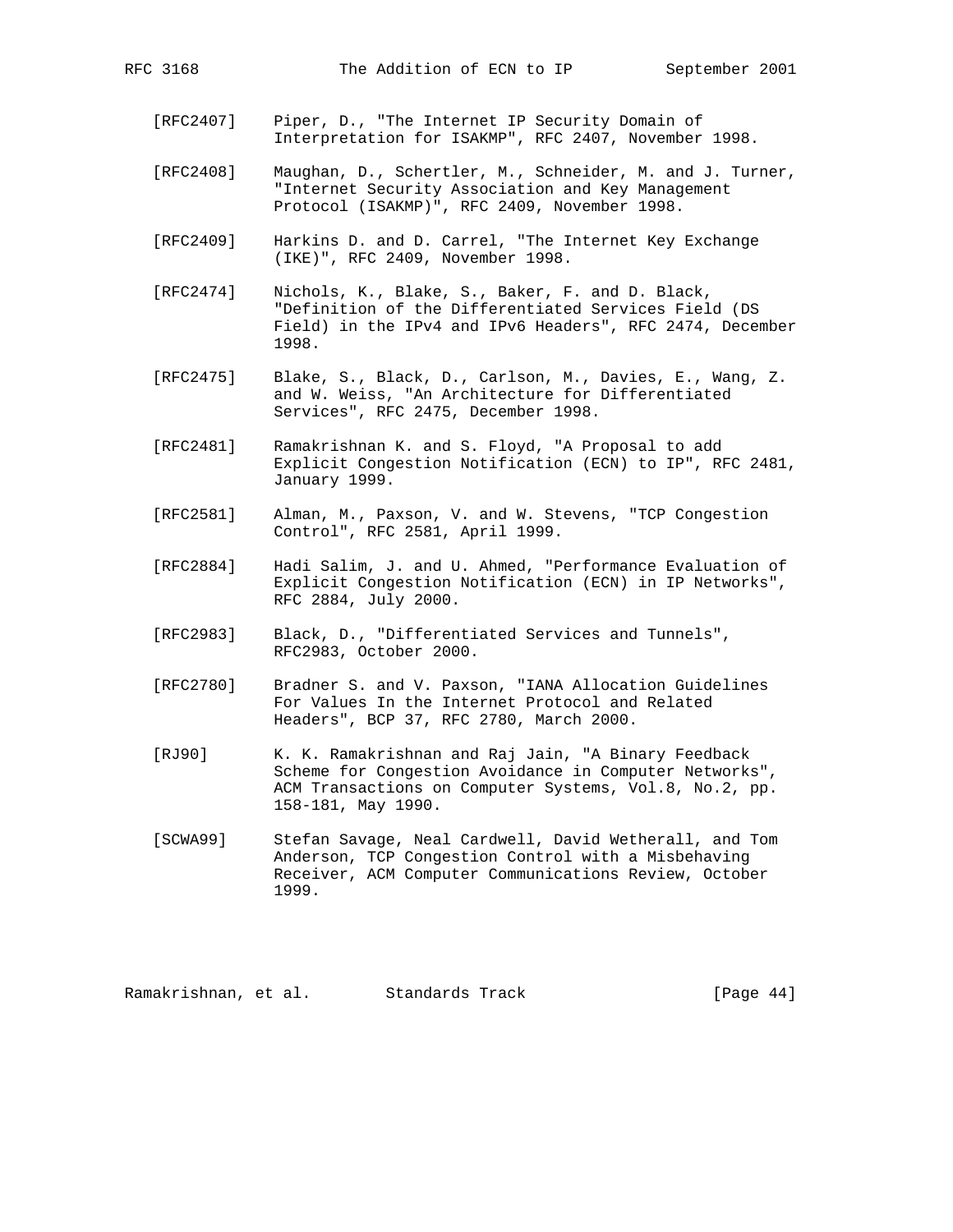- [TBIT] Jitendra Padhye and Sally Floyd, "Identifying the TCP Behavior of Web Servers", ICSI TR-01-002, February 2001. URL "http://www.aciri.org/tbit/".
- 16. Security Considerations

 Security considerations have been discussed in Sections 7, 8, 18, and 19.

17. IPv4 Header Checksum Recalculation

 IPv4 header checksum recalculation is an issue with some high-end router architectures using an output-buffered switch, since most if not all of the header manipulation is performed on the input side of the switch, while the ECN decision would need to be made local to the output buffer. This is not an issue for IPv6, since there is no IPv6 header checksum. The IPv4 TOS octet is the last byte of a 16-bit half-word.

 RFC 1141 [RFC1141] discusses the incremental updating of the IPv4 checksum after the TTL field is decremented. The incremental updating of the IPv4 checksum after the CE codepoint was set would work as follows: Let HC be the original header checksum for an  $ECT(0)$  packet, and let HC' be the new header checksum after the CE bit has been set. That is, the ECN field has changed from '10' to '11'. Then for header checksums calculated with one's complement subtraction, HC' would be recalculated as follows:

 $HC' = \{ HC - 1 \} \text{HC} > 1$  $\{ 0 \times 0 0 0 0 \quad \text{HC} = 1$ 

 For header checksums calculated on two's complement machines, HC' would be recalculated as follows after the CE bit was set:

 $HC' = \{ HC - 1 \} HC > 0$  $\{$  OxFFFE HC = 0

 A similar incremental updating of the IPv4 checksum can be carried out when the ECN field is changed from ECT(1) to CE, that is, from ' 01' to '11'.

18. Possible Changes to the ECN Field in the Network

 This section discusses in detail possible changes to the ECN field in the network, such as falsely reporting congestion, disabling ECN- Capability for an individual packet, erasing the ECN congestion indication, or falsely indicating ECN-Capability.

Ramakrishnan, et al. Standards Track [Page 45]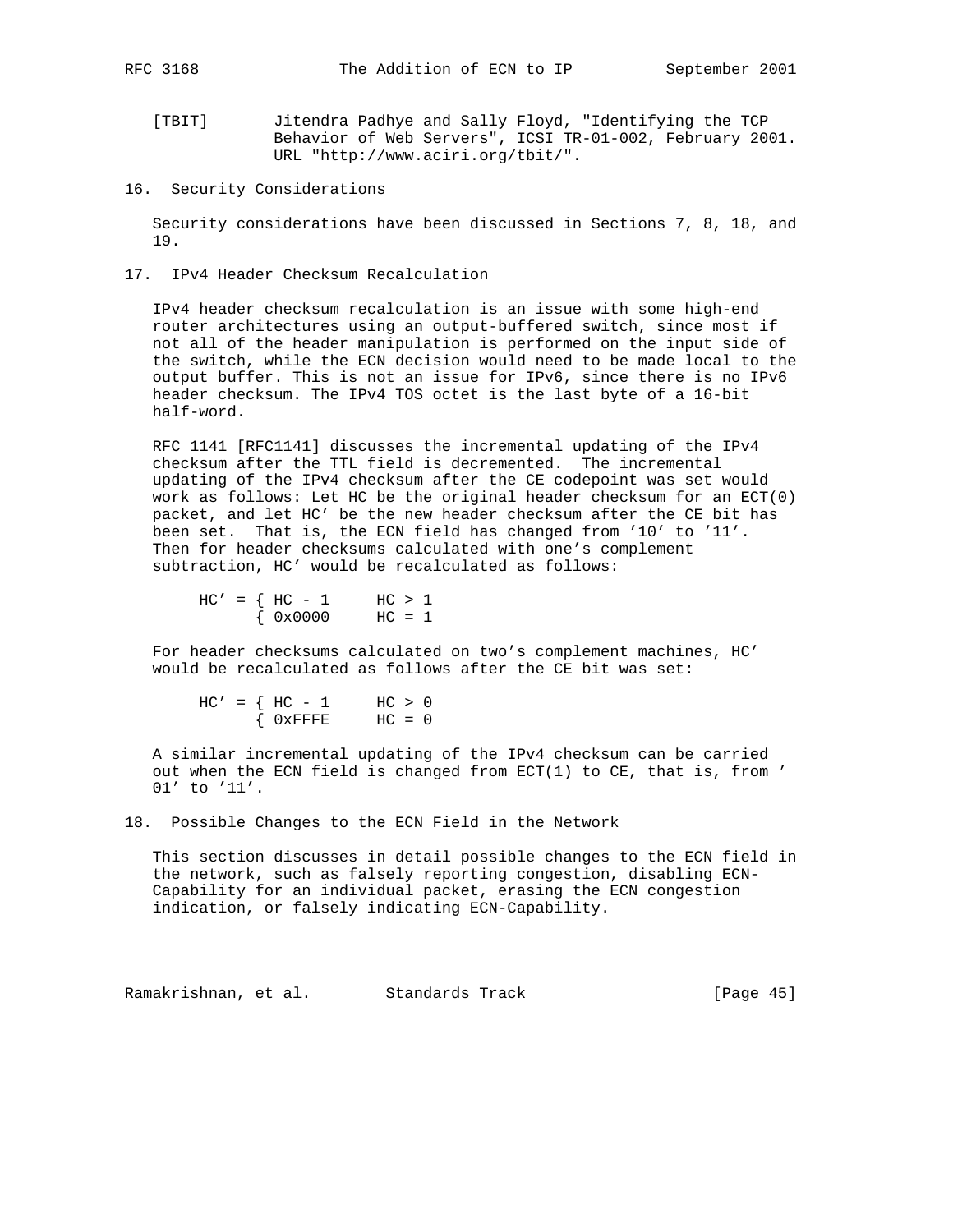18.1. Possible Changes to the IP Header

18.1.1. Erasing the Congestion Indication

 First, we consider the changes that a router could make that would result in effectively erasing the congestion indication after it had been set by a router upstream. The convention followed is: ECN codepoint of received packet -> ECN codepoint of packet transmitted.

Replacing the CE codepoint with the  $ECT(0)$  or  $ECT(1)$  codepoint effectively erases the congestion indication. However, with the use of two ECT codepoints, a router erasing the CE codepoint has no way to know whether the original ECT codepoint was ECT(0) or ECT(1). Thus, it is possible for the transport protocol to deploy mechanisms to detect such erasures of the CE codepoint.

 The consequence of the erasure of the CE codepoint for the upstream router is that there is a potential for congestion to build for a time, because the congestion indication does not reach the source. However, the packet would be received and acknowledged.

 The potential effect of erasing the congestion indication is complex, and is discussed in depth in Section 19 below. Note that the effect of erasing the congestion indication is different from dropping a packet in the network. When a data packet is dropped, the drop is detected by the TCP sender, and interpreted as an indication of congestion. Similarly, if a sufficient number of consecutive acknowledgement packets are dropped, causing the cumulative acknowledgement field not to be advanced at the sender, the sender is limited by the congestion window from sending additional packets, and ultimately the retransmit timer expires.

 In contrast, a systematic erasure of the CE bit by a downstream router can have the effect of causing a queue buildup at an upstream router, including the possible loss of packets due to buffer overflow. There is a potential of unfairness in that another flow that goes through the congested router could react to the CE bit set while the flow that has the CE bit erased could see better performance. The limitations on this potential unfairness are discussed in more detail in Section 19 below.

 The last of the three changes is to replace the CE codepoint with the not-ECT codepoint, thus erasing the congestion indication and disabling ECN-Capability at the same time.

 The 'erasure' of the congestion indication is only effective if the packet does not end up being marked or dropped again by a downstream router. If the CE codepoint is replaced by an ECT codepoint, the

Ramakrishnan, et al. Standards Track [Page 46]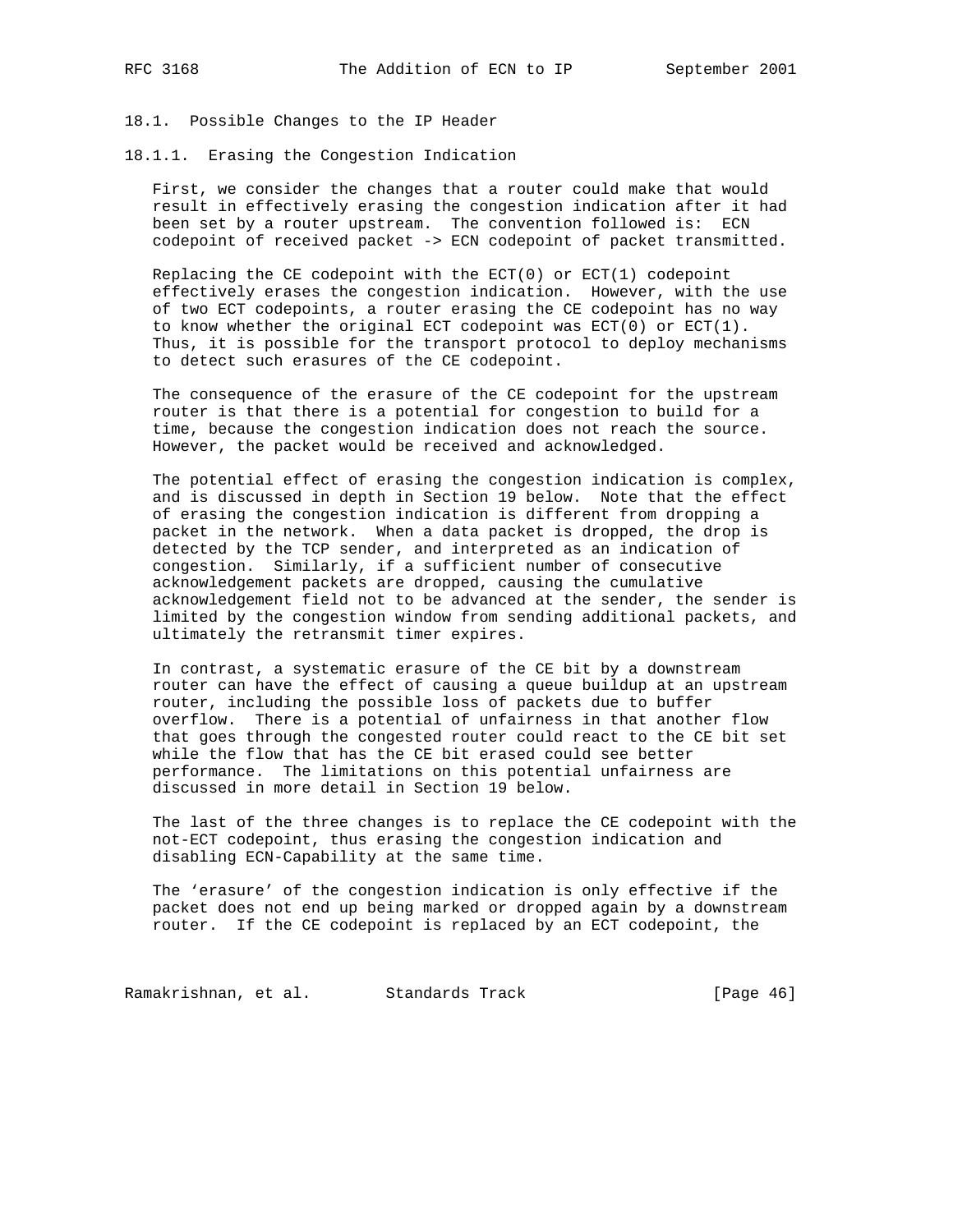packet remains ECN-Capable, and could be either marked or dropped by a downstream router as an indication of congestion. If the CE codepoint is replaced by the not-ECT codepoint, the packet is no longer ECN-capable, and can therefore be dropped but not marked by a downstream router as an indication of congestion.

## 18.1.2. Falsely Reporting Congestion

 This change is to set the CE codepoint when an ECT codepoint was already set, even though there was no congestion. This change does not affect the treatment of that packet along the rest of the path. In particular, a router does not examine the CE codepoint in deciding whether to drop or mark an arriving packet.

 However, this could result in the application unnecessarily invoking end-to-end congestion control, and reducing its arrival rate. By itself, this is no worse (for the application or for the network) than if the tampering router had actually dropped the packet.

18.1.3. Disabling ECN-Capability

 This change is to turn off the ECT codepoint of a packet. This means that if the packet later encounters congestion (e.g., by arriving to a RED queue with a moderate average queue size), it will be dropped instead of being marked. By itself, this is no worse (for the application) than if the tampering router had actually dropped the packet. The saving grace in this particular case is that there is no congested router upstream expecting a reaction from setting the CE bit.

## 18.1.4. Falsely Indicating ECN-Capability

 This change would incorrectly label a packet as ECN-Capable. The packet may have been sent either by an ECN-Capable transport or a transport that is not ECN-Capable.

 If the packet later encounters moderate congestion at an ECN-Capable router, the router could set the CE codepoint instead of dropping the packet. If the transport protocol in fact is not ECN-Capable, then the transport will never receive this indication of congestion, and will not reduce its sending rate in response. The potential consequences of falsely indicating ECN-capability are discussed further in Section 19 below.

 If the packet never later encounters congestion at an ECN-Capable router, then the first of these two changes would have no effect, other than possibly interfering with the use of the ECN nonce by the transport protocol. The last change, however, would have the effect

Ramakrishnan, et al. Standards Track (Page 47)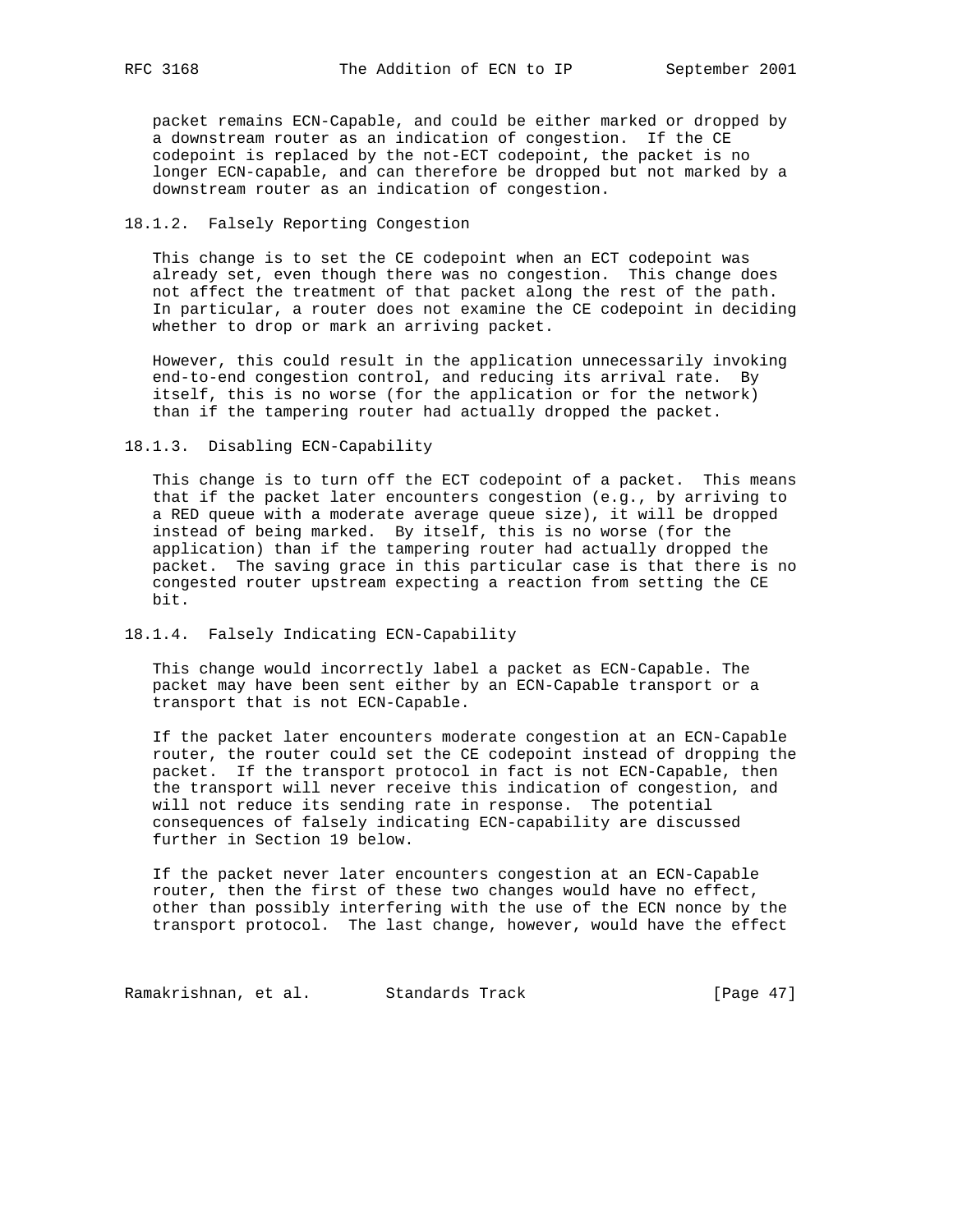of giving false reports of congestion to a monitoring device along the path. If the transport protocol is ECN-Capable, then this change could also have an effect at the transport level, by combining falsely indicating ECN-Capability with falsely reporting congestion. For an ECN-capable transport, this would cause the transport to unnecessarily react to congestion. In this particular case, the router that is incorrectly changing the ECN field could have dropped the packet. Thus for this case of an ECN-capable transport, the consequence of this change to the ECN field is no worse than dropping the packet.

#### 18.2. Information carried in the Transport Header

 For TCP, an ECN-capable TCP receiver informs its TCP peer that it is ECN-capable at the TCP level, conveying this information in the TCP header at the time the connection is setup. This document does not consider potential dangers introduced by changes in the transport header within the network. We note that when IPsec is used, the transport header is protected both in tunnel and transport modes [ESP, AH].

 Another issue concerns TCP packets with a spoofed IP source address carrying invalid ECN information in the transport header. For completeness, we examine here some possible ways that a node spoofing the IP source address of another node could use the two ECN flags in the TCP header to launch a denial-of-service attack. However, these attacks would require an ability for the attacker to use valid TCP sequence numbers, and any attacker with this ability and with the ability to spoof IP source addresses could damage the TCP connection without using the ECN flags. Therefore, ECN does not add any new vulnerabilities in this respect.

 An acknowledgement packet with a spoofed IP source address of the TCP data receiver could include the ECE bit set. If accepted by the TCP data sender as a valid packet, this spoofed acknowledgement packet could result in the TCP data sender unnecessarily halving its congestion window. However, to be accepted by the data sender, such a spoofed acknowledgement packet would have to have the correct 32 bit sequence number as well as a valid acknowledgement number. An attacker that could successfully send such a spoofed acknowledgement packet could also send a spoofed RST packet, or do other equally damaging operations to the TCP connection.

 Packets with a spoofed IP source address of the TCP data sender could include the CWR bit set. Again, to be accepted, such a packet would have to have a valid sequence number. In addition, such a spoofed packet would have a limited performance impact. Spoofing a data packet with the CWR bit set could result in the TCP data receiver

Ramakrishnan, et al. Standards Track (Page 48)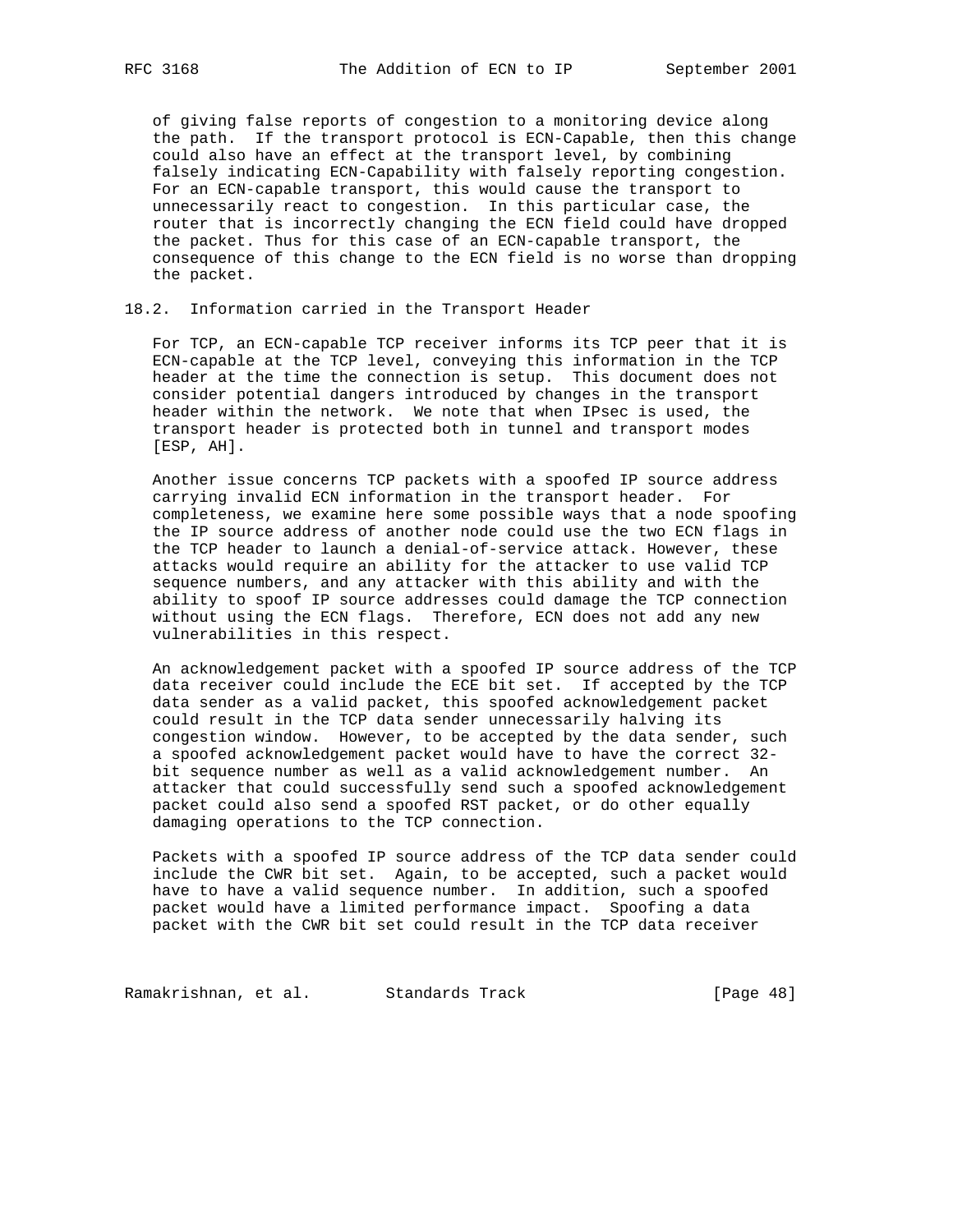sending fewer ECE packets than it would otherwise, if the data receiver was sending ECE packets when it received the spoofed CWR packet.

#### 18.3. Split Paths

 In some cases, a malicious or broken router might have access to only a subset of the packets from a flow. The question is as follows: can this router, by altering the ECN field in this subset of the packets, do more damage to that flow than if it had simply dropped that set of packets?

 We will classify the packets in the flow as A packets and B packets, and assume that the adversary only has access to A packets. Assume that the adversary is subverting end-to-end congestion control along the path traveled by A packets only, by either falsely indicating ECN-Capability upstream of the point where congestion occurs, or erasing the congestion indication downstream. Consider also that there exists a monitoring device that sees both the A and B packets, and will "punish" both the A and B packets if the total flow is determined not to be properly responding to indications of congestion. Another key characteristic that we believe is likely to be true is that the monitoring device, before 'punishing' the A&B flow, will first drop packets instead of setting the CE codepoint, and will drop arriving packets of that flow that already have the CE codepoint set. If the end nodes are in fact using end-to-end congestion control, they will see all of the indications of congestion seen by the monitoring device, and will begin to respond to these indications of congestion. Thus, the monitoring device is successful in providing the indications to the flow at an early stage.

 It is true that the adversary that has access only to the A packets might, by subverting ECN-based congestion control, be able to deny the benefits of ECN to the other packets in the A&B aggregate. While this is unfortunate, this is not a reason to disable ECN.

 A variant of falsely reporting congestion occurs when there are two adversaries along a path, where the first adversary falsely reports congestion, and the second adversary 'erases' those reports. (Unlike packet drops, ECN congestion reports can be 'reversed' later in the network by a malicious or broken router. However, the use of the ECN nonce could help the transport to detect this behavior.) While this would be transparent to the end node, it is possible that a monitoring device between the first and second adversaries would see the false indications of congestion. Keep in mind our recommendation in this document, that before 'punishing' a flow for not responding appropriately to congestion, the router will first switch to dropping

Ramakrishnan, et al. Standards Track [Page 49]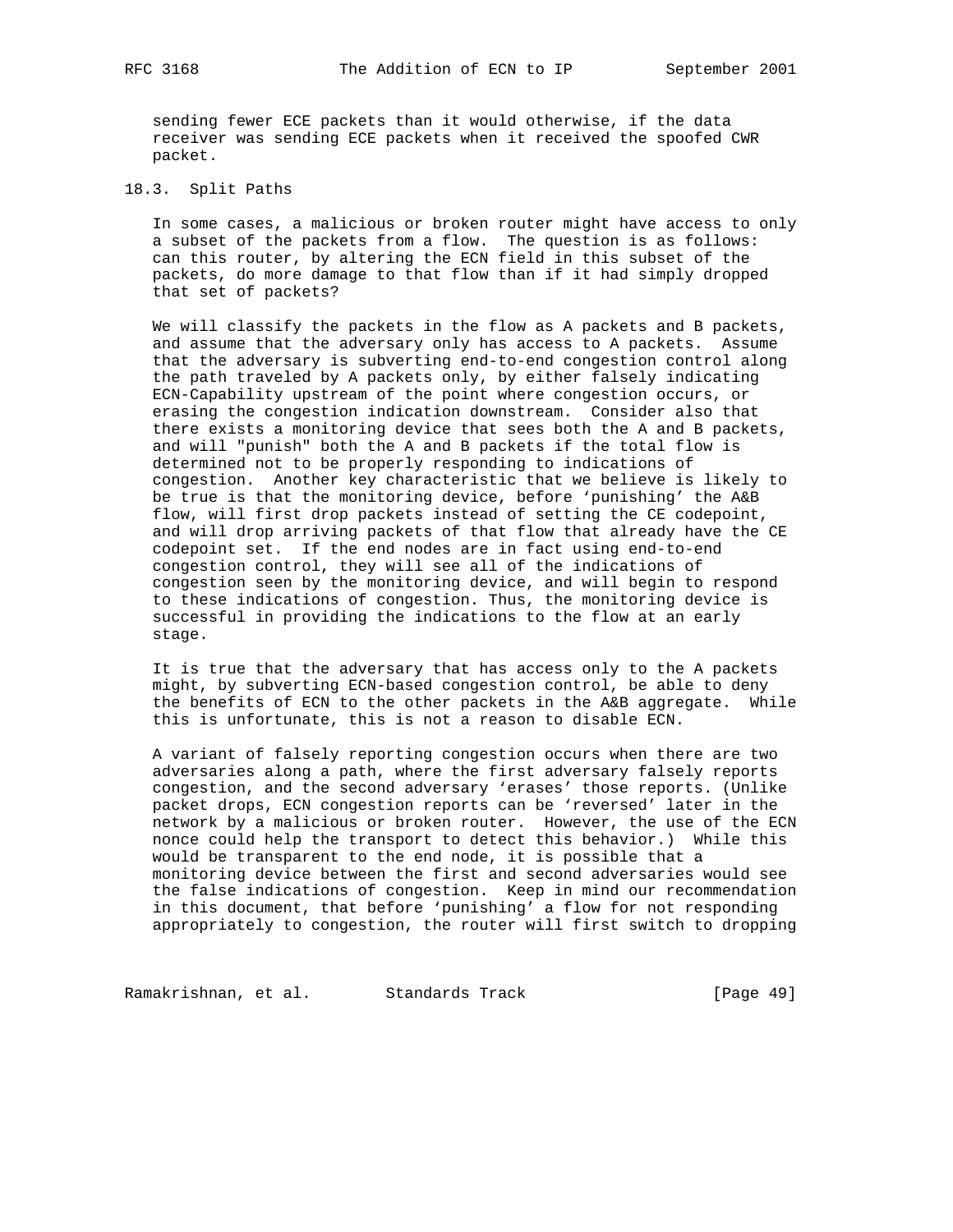rather than marking as an indication of congestion, for that flow. When this includes dropping arriving packets from that flow that have the CE codepoint set, this ensures that these indications of congestion are being seen by the end nodes. Thus, there is no additional harm that we are able to postulate as a result of multiple conflicting adversaries.

## 19. Implications of Subverting End-to-End Congestion Control

 This section focuses on the potential repercussions of subverting end-to-end congestion control by either falsely indicating ECN- Capability, or by erasing the congestion indication in ECN (the CE codepoint). Subverting end-to-end congestion control by either of these two methods can have consequences both for the application and for the network. We discuss these separately below.

 The first method to subvert end-to-end congestion control, that of falsely indicating ECN-Capability, effectively subverts end-to-end congestion control only if the packet later encounters congestion that results in the setting of the CE codepoint. In this case, the transport protocol (which may not be ECN-capable) does not receive the indication of congestion from these downstream congested routers.

 The second method to subvert end-to-end congestion control, 'erasing' the CE codepoint in a packet, effectively subverts end-to-end congestion control only when the CE codepoint in the packet was set earlier by a congested router. In this case, the transport protocol does not receive the indication of congestion from the upstream congested routers.

 Either of these two methods of subverting end-to-end congestion control can potentially introduce more damage to the network (and possibly to the flow itself) than if the adversary had simply dropped packets from that flow. However, as we discuss later in this section and in Section 7, this potential damage is limited.

19.1. Implications for the Network and for Competing Flows

 The CE codepoint of the ECN field is only used by routers as an indication of congestion during periods of \*moderate\* congestion. ECN-capable routers should drop rather than mark packets during heavy congestion even if the router's queue is not yet full. For example, for routers using active queue management based on RED, the router should drop rather than mark packets that arrive while the average queue sizes exceed the RED queue's maximum threshold.

Ramakrishnan, et al. Standards Track (Page 50)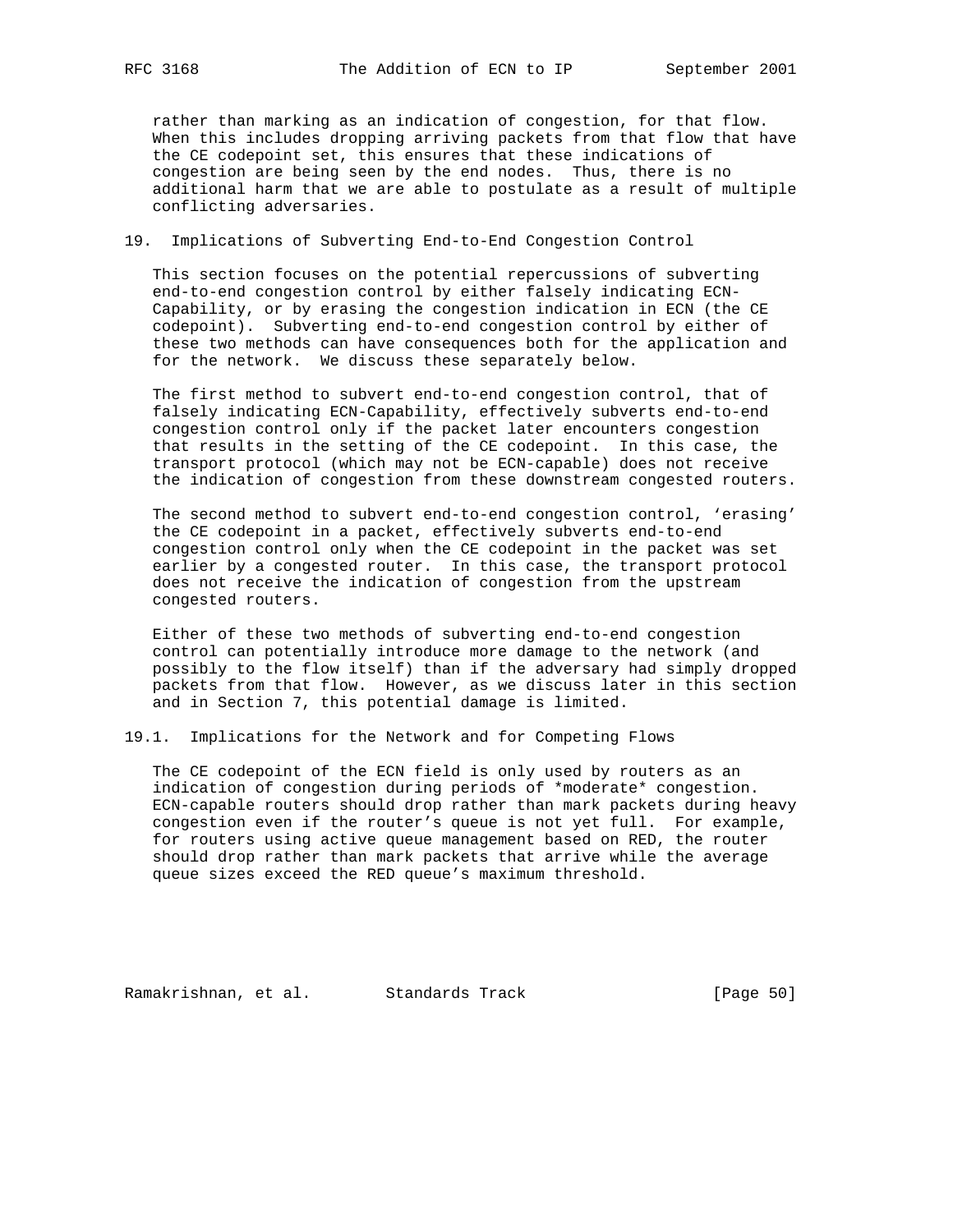One consequence for the network of subverting end-to-end congestion control is that flows that do not receive the congestion indications from the network might increase their sending rate until they drive the network into heavier congestion. Then, the congested router could begin to drop rather than mark arriving packets. For flows that are not isolated by some form of per-flow scheduling or other per-flow mechanisms, but are instead aggregated with other flows in a single queue in an undifferentiated fashion, this packet-dropping at the congested router would apply to all flows that share that queue. Thus, the consequences would be to increase the level of congestion in the network.

 In some cases, the increase in the level of congestion will lead to a substantial buffer buildup at the congested queue that will be sufficient to drive the congested queue from the packet-marking to the packet-dropping regime. This transition could occur either because of buffer overflow, or because of the active queue management policy described above that drops packets when the average queue is above RED's maximum threshold. At this point, all flows, including the subverted flow, will begin to see packet drops instead of packet marks, and a malicious or broken router will no longer be able to ' erase' these indications of congestion in the network. If the end nodes are deploying appropriate end-to-end congestion control, then the subverted flow will reduce its arrival rate in response to congestion. When the level of congestion is sufficiently reduced, the congested queue can return from the packet-dropping regime to the packet-marking regime. The steady-state pattern could be one of the congested queue oscillating between these two regimes.

 In other cases, the consequences of subverting end-to-end congestion control will not be severe enough to drive the congested link into sufficiently-heavy congestion that packets are dropped instead of being marked. In this case, the implications for competing flows in the network will be a slightly-increased rate of packet marking or dropping, and a corresponding decrease in the bandwidth available to those flows. This can be a stable state if the arrival rate of the subverted flow is sufficiently small, relative to the link bandwidth, that the average queue size at the congested router remains under control. In particular, the subverted flow could have a limited bandwidth demand on the link at this router, while still getting more than its "fair" share of the link. This limited demand could be due to a limited demand from the data source; a limitation from the TCP advertised window; a lower-bandwidth access pipe; or other factors. Thus the subversion of ECN-based congestion control can still lead to unfairness, which we believe is appropriate to note here.

Ramakrishnan, et al. Standards Track (Page 51)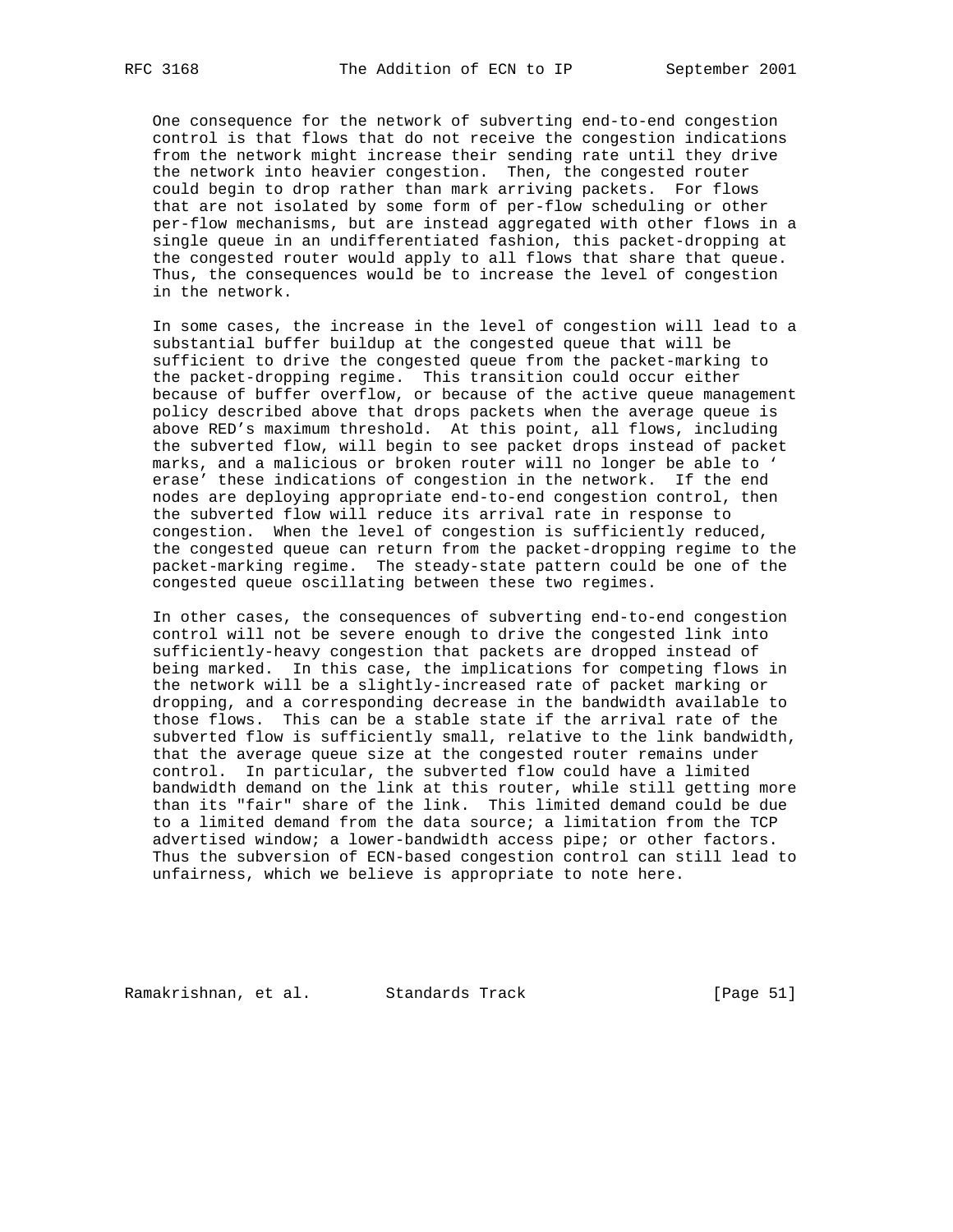The threat to the network posed by the subversion of ECN-based congestion control in the network is essentially the same as the threat posed by an end-system that intentionally fails to cooperate with end-to-end congestion control. The deployment of mechanisms in routers to address this threat is an open research question, and is discussed further in Section 10.

 Let us take the example described in Section 18.1.1, where the CE codepoint that was set in a packet is erased: {'11' -> '10' or '11' -> '01'}. The consequence for the congested upstream router that set the CE codepoint is that this congestion indication does not reach the end nodes for that flow. The source (even one which is completely cooperative and not malicious) is thus allowed to continue to increase its sending rate (if it is a TCP flow, by increasing its congestion window). The flow potentially achieves better throughput than the other flows that also share the congested router, especially if there are no policing mechanisms or per-flow queuing mechanisms at that router. Consider the behavior of the other flows, especially if they are cooperative: that is, the flows that do not experience subverted end-to-end congestion control. They are likely to reduce their load (e.g., by reducing their window size) on the congested router, thus benefiting our subverted flow. This results in unfairness. As we discussed above, this unfairness could either be transient (because the congested queue is driven into the packet marking regime), oscillatory (because the congested queue oscillates between the packet marking and the packet dropping regime), or more moderate but a persistent stable state (because the congested queue is never driven to the packet dropping regime).

 The results would be similar if the subverted flow was intentionally avoiding end-to-end congestion control. One difference is that a flow that is intentionally avoiding end-to-end congestion control at the end nodes can avoid end-to-end congestion control even when the congested queue is in packet-dropping mode, by refusing to reduce its sending rate in response to packet drops in the network. Thus the problems for the network from the subversion of ECN-based congestion control are less severe than the problems caused by the intentional avoidance of end-to-end congestion control in the end nodes. It is also the case that it is considerably more difficult to control the behavior of the end nodes than it is to control the behavior of the infrastructure itself. This is not to say that the problems for the network posed by the network's subversion of ECN-based congestion control are small; just that they are dwarfed by the problems for the network posed by the subversion of either ECN-based or other currently known packet-based congestion control mechanisms by the end nodes.

Ramakrishnan, et al. Standards Track [Page 52]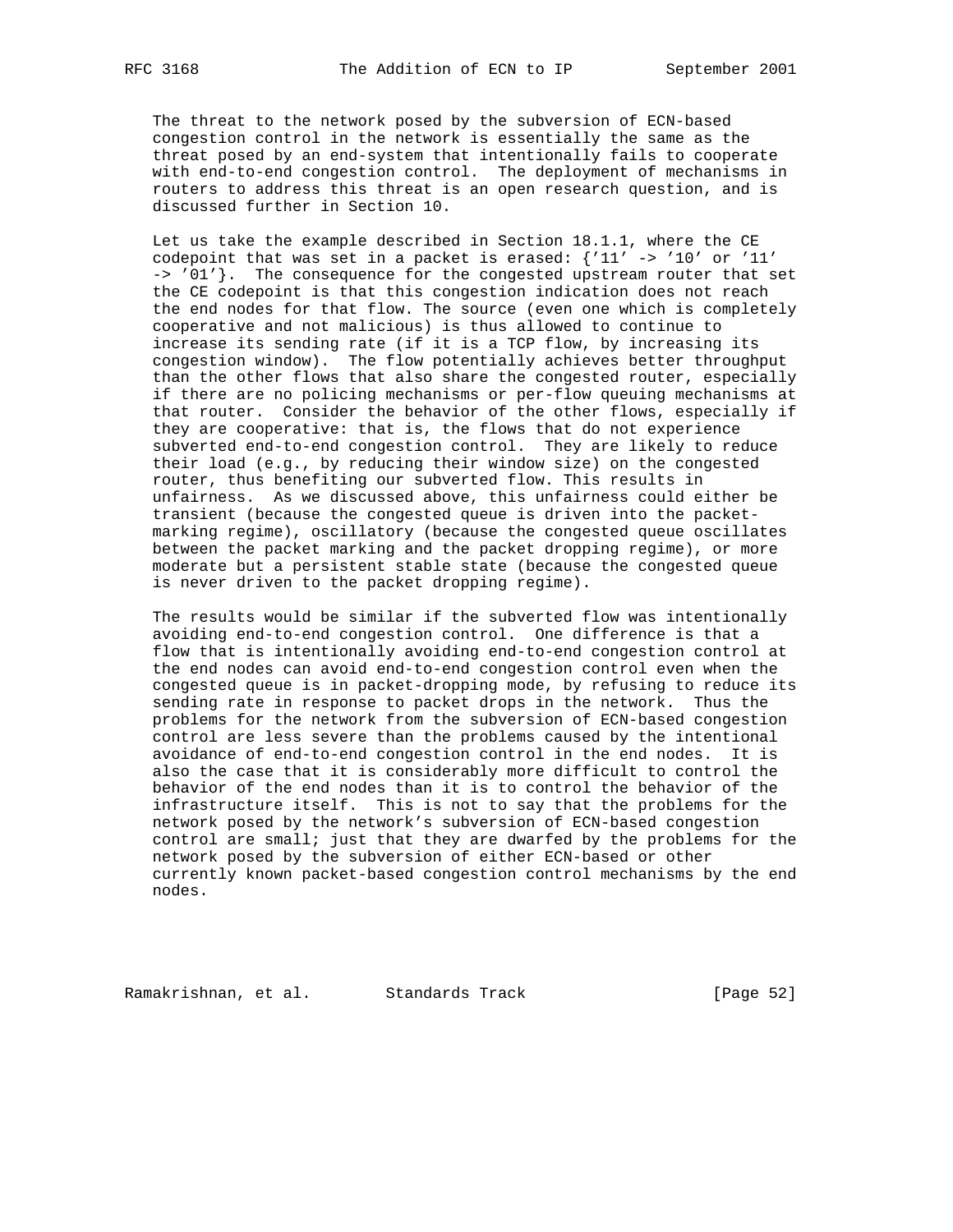## 19.2. Implications for the Subverted Flow

 When a source indicates that it is ECN-capable, there is an expectation that the routers in the network that are capable of participating in ECN will use the CE codepoint for indication of congestion. There is the potential benefit of using ECN in reducing the amount of packet loss (in addition to the reduced queuing delays because of active queue management policies). When the packet flows through an IPsec tunnel where the nodes that the tunneled packets traverse are untrusted in some way, the expectation is that IPsec will protect the flow from subversion that results in undesirable consequences.

 In many cases, a subverted flow will benefit from the subversion of end-to-end congestion control for that flow in the network, by receiving more bandwidth than it would have otherwise, relative to competing non-subverted flows. If the congested queue reaches the packet-dropping stage, then the subversion of end-to-end congestion control might or might not be of overall benefit to the subverted flow, depending on that flow's relative tradeoffs between throughput, loss, and delay.

 One form of subverting end-to-end congestion control is to falsely indicate ECN-capability by setting the ECT codepoint. This has the consequence of downstream congested routers setting the CE codepoint in vain. However, as described in Section 9.1.2, if an ECT codepoint is changed in an IP tunnel, this can be detected at the egress point of the tunnel, as long as the inner header was not changed within the tunnel.

 The second form of subverting end-to-end congestion control is to erase the congestion indication by erasing the CE codepoint. In this case, it is the upstream congested routers that set the CE codepoint in vain.

 If an ECT codepoint is erased within an IP tunnel, then this can be detected at the egress point of the tunnel, as long as the inner header was not changed within the tunnel. If the CE codepoint is set upstream of the IP tunnel, then any erasure of the outer header's CE codepoint within the tunnel will have no effect because the inner header preserves the set value of the CE codepoint. However, if the CE codepoint is set within the tunnel, and erased either within or downstream of the tunnel, this is not necessarily detected at the egress point of the tunnel.

 With this subversion of end-to-end congestion control, an end-system transport does not respond to the congestion indication. Along with the increased unfairness for the non-subverted flows described in the

Ramakrishnan, et al. Standards Track [Page 53]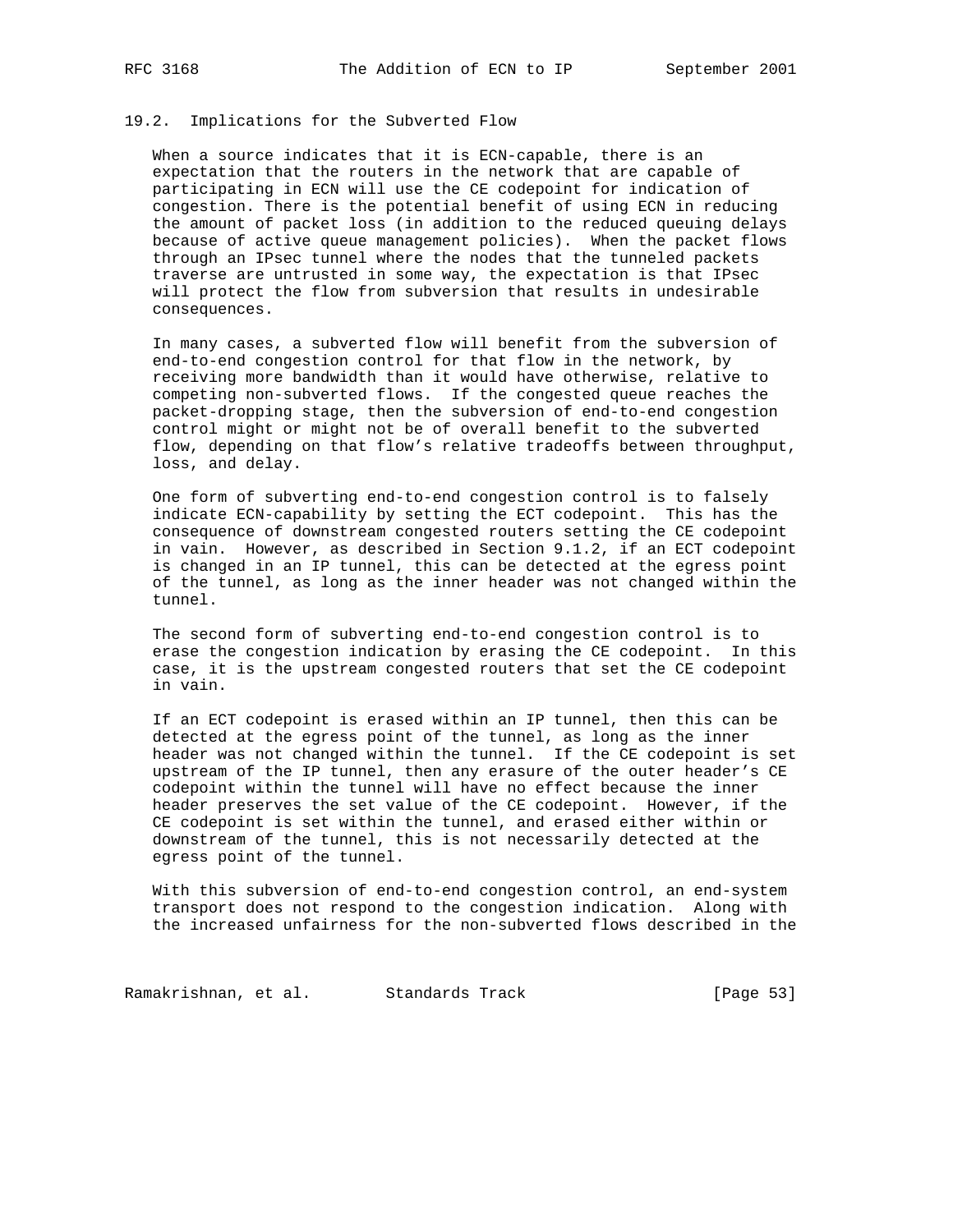previous section, the congested router's queue could continue to build, resulting in packet loss at the congested router - which is a means for indicating congestion to the transport in any case. In the interim, the flow might experience higher queuing delays, possibly along with an increased bandwidth relative to other non-subverted flows. But transports do not inherently make assumptions of consistently experiencing carefully managed queuing in the path. We believe that these forms of subverting end-to-end congestion control are no worse for the subverted flow than if the adversary had simply dropped the packets of that flow itself.

19.3. Non-ECN-Based Methods of Subverting End-to-end Congestion Control

 We have shown that, in many cases, a malicious or broken router that is able to change the bits in the ECN field can do no more damage than if it had simply dropped the packet in question. However, this is not true in all cases, in particular in the cases where the broken router subverted end-to-end congestion control by either falsely indicating ECN-Capability or by erasing the ECN congestion indication (in the CE codepoint). While there are many ways that a router can harm a flow by dropping packets, a router cannot subvert end-to-end congestion control by dropping packets. As an example, a router cannot subvert TCP congestion control by dropping data packets, acknowledgement packets, or control packets.

 Even though packet-dropping cannot be used to subvert end-to-end congestion control, there \*are\* non-ECN-based methods for subverting end-to-end congestion control that a broken or malicious router could use. For example, a broken router could duplicate data packets, thus effectively negating the effects of end-to-end congestion control along some portion of the path. (For a router that duplicated packets within an IPsec tunnel, the security administrator can cause the duplicate packets to be discarded by configuring anti-replay protection for the tunnel.) This duplication of packets within the network would have similar implications for the network and for the subverted flow as those described in Sections 18.1.1 and 18.1.4 above.

- 20. The Motivation for the ECT Codepoints.
- 20.1. The Motivation for an ECT Codepoint.

 The need for an ECT codepoint is motivated by the fact that ECN will be deployed incrementally in an Internet where some transport protocols and routers understand ECN and some do not. With an ECT codepoint, the router can drop packets from flows that are not ECN capable, but can \*instead\* set the CE codepoint in packets that \*are\*

Ramakrishnan, et al. Standards Track (Page 54)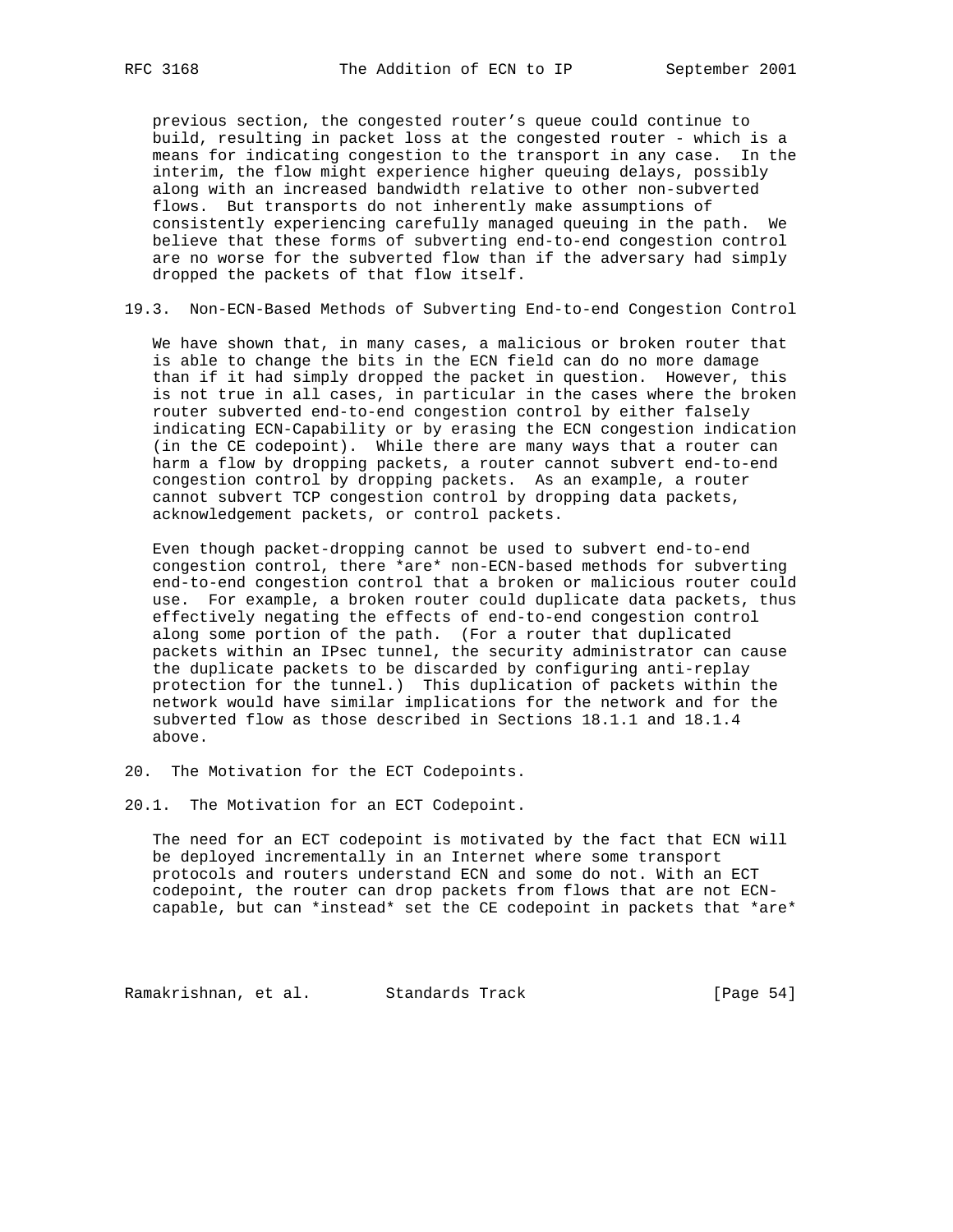ECN-capable. Because an ECT codepoint allows an end node to have the CE codepoint set in a packet \*instead\* of having the packet dropped, an end node might have some incentive to deploy ECN.

 If there was no ECT codepoint, then the router would have to set the CE codepoint for packets from both ECN-capable and non-ECN-capable flows. In this case, there would be no incentive for end-nodes to deploy ECN, and no viable path of incremental deployment from a non- ECN world to an ECN-capable world. Consider the first stages of such an incremental deployment, where a subset of the flows are ECN capable. At the onset of congestion, when the packet dropping/marking rate would be low, routers would only set CE codepoints, rather than dropping packets. However, only those flows that are ECN-capable would understand and respond to CE packets. The result is that the ECN-capable flows would back off, and the non- ECN-capable flows would be unaware of the ECN signals and would continue to open their congestion windows.

 In this case, there are two possible outcomes: (1) the ECN-capable flows back off, the non-ECN-capable flows get all of the bandwidth, and congestion remains mild, or (2) the ECN-capable flows back off, the non-ECN-capable flows don't, and congestion increases until the router transitions from setting the CE codepoint to dropping packets. While this second outcome evens out the fairness, the ECN-capable flows would still receive little benefit from being ECN-capable, because the increased congestion would drive the router to packet dropping behavior.

 A flow that advertised itself as ECN-Capable but does not respond to CE codepoints is functionally equivalent to a flow that turns off congestion control, as discussed earlier in this document.

 Thus, in a world when a subset of the flows are ECN-capable, but where ECN-capable flows have no mechanism for indicating that fact to the routers, there would be less effective and less fair congestion control in the Internet, resulting in a strong incentive for end nodes not to deploy ECN.

20.2. The Motivation for two ECT Codepoints.

 The primary motivation for the two ECT codepoints is to provide a one-bit ECN nonce. The ECN nonce allows the development of mechanisms for the sender to probabilistically verify that network elements are not erasing the CE codepoint, and that data receivers are properly reporting to the sender the receipt of packets with the CE codepoint set.

Ramakrishnan, et al. Standards Track [Page 55]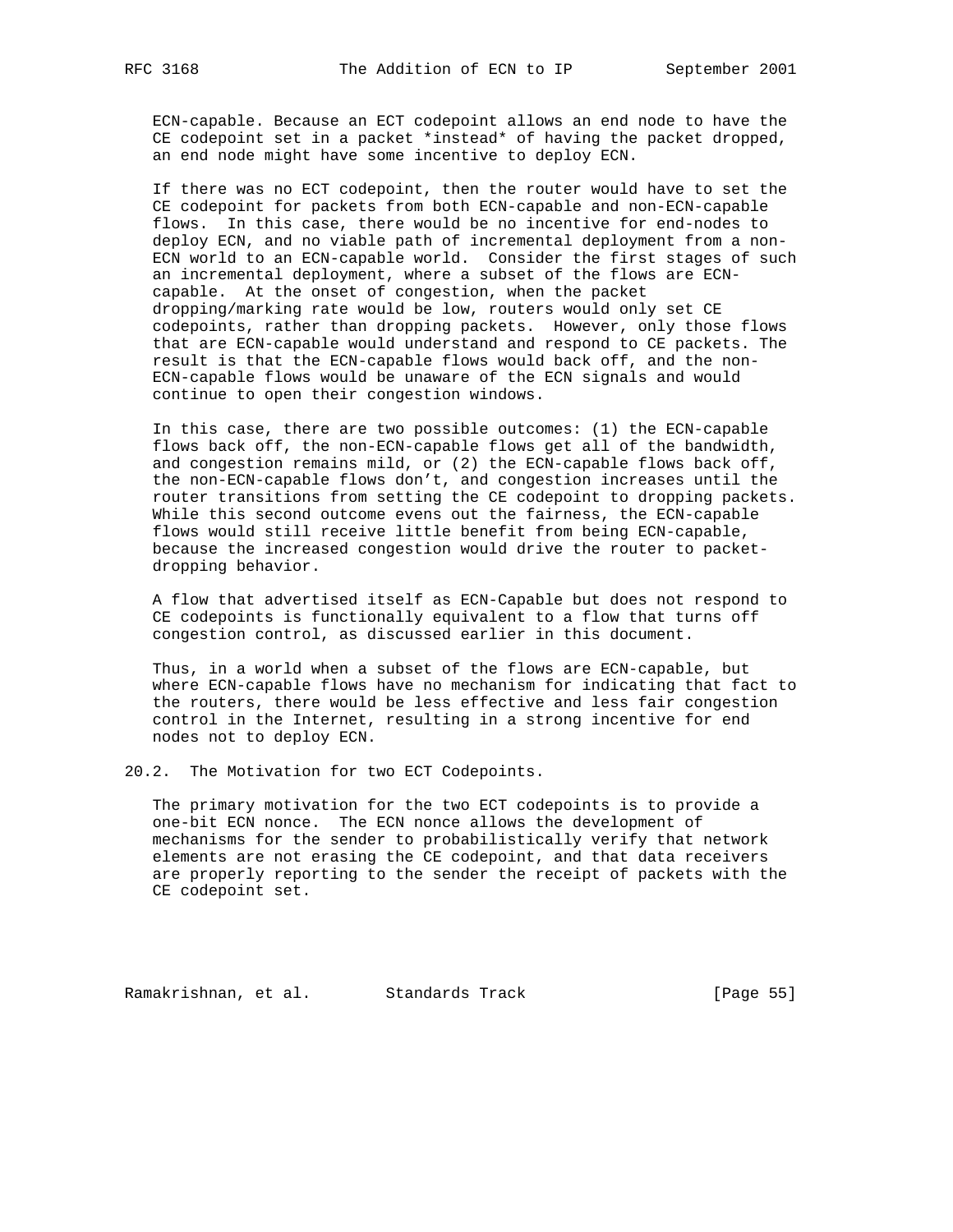Another possibility for senders to detect misbehaving network elements or receivers would be for the data sender to occasionally send a data packet with the CE codepoint set, to see if the receiver reports receiving the CE codepoint. Of course, if these packets encountered congestion in the network, the router might make no change in the packets, because the CE codepoint would already be set. Thus, for packets sent with the CE codepoint set, the TCP end-nodes could not determine if some router intended to set the CE codepoint in these packets. For this reason, sending packets with the CE codepoint would have to be done sparingly, and would be a less effective check against misbehaving network elements and receivers than would be the ECN nonce.

 The assignment of the fourth ECN codepoint to ECT(1) precludes the use of this codepoint for some other purposes. For clarity, we briefly list other possible purposes here.

 One possibility might have been for the data sender to use the fourth ECN codepoint to indicate an alternate semantics for ECN. However, this seems to us more appropriate to be signaled using a differentiated services codepoint in the DS field.

 A second possible use for the fourth ECN codepoint would have been to give the router two separate codepoints for the indication of congestion, CE(0) and CE(1), for mild and severe congestion respectively. While this could be useful in some cases, this certainly does not seem a compelling requirement at this point. If there was judged to be a compelling need for this, the complications of incremental deployment would most likely necessitate more that just one codepoint for this function.

 A third use that has been informally proposed for the ECN codepoint is for use in some forms of multicast congestion control, based on randomized procedures for duplicating marked packets at routers. Some proposed multicast packet duplication procedures are based on a new ECN codepoint that (1) conveys the fact that congestion occurred upstream of the duplication point that marked the packet with this codepoint and (2) can detect congestion downstream of that duplication point. ECT(1) can serve this purpose because it is both distinct from ECT(0) and is replaced by CE when ECN marking occurs in response to congestion or incipient congestion. Explanation of how this enhanced version of ECN would be used by multicast congestion control is beyond the scope of this document, as are ECN-aware multicast packet duplication procedures and the processing of the ECN field at multicast receivers in all cases (i.e., irrespective of the multicast packet duplication procedure(s) used).

Ramakrishnan, et al. Standards Track (Page 56)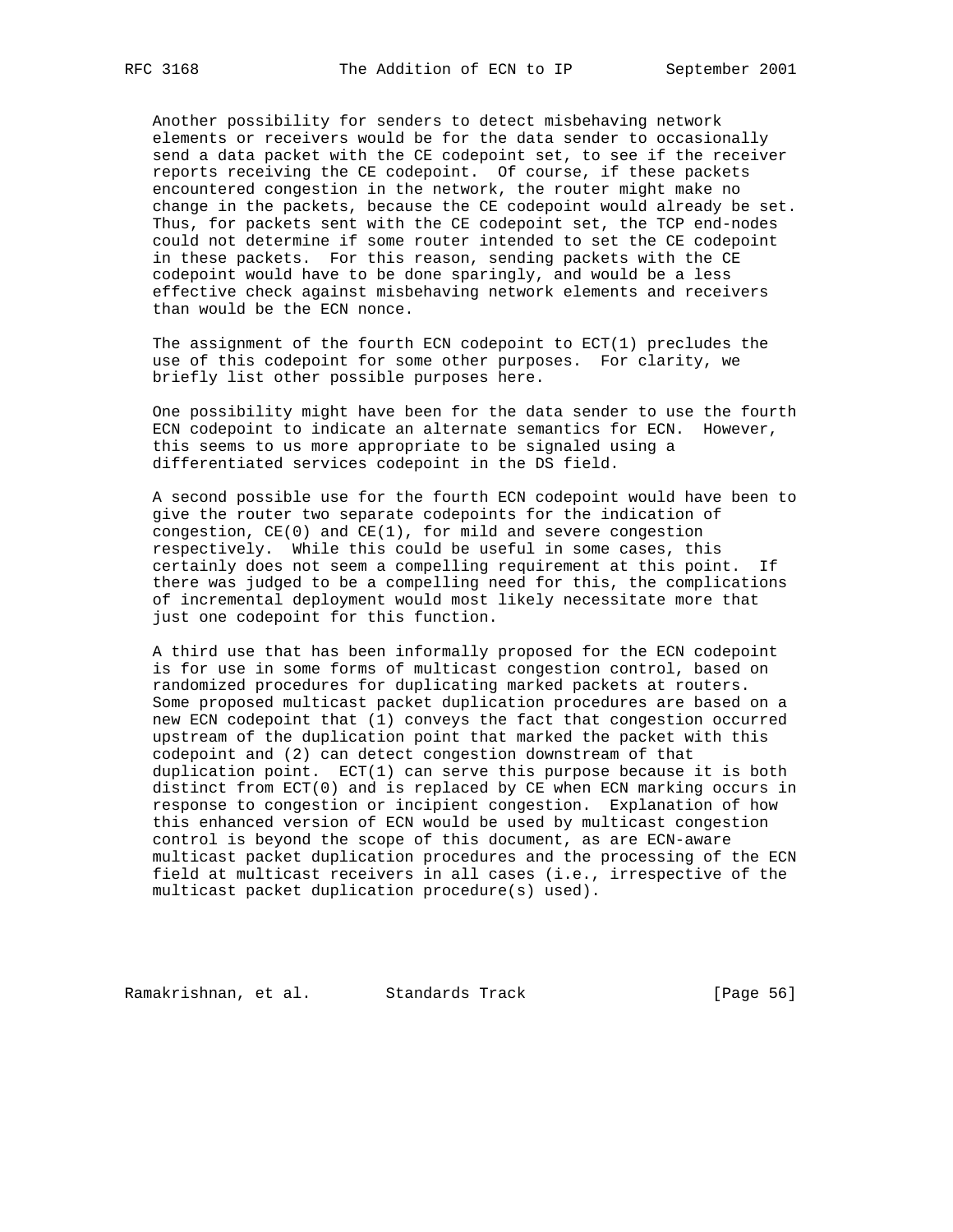The specification of IP tunnel modifications for ECN in this document assumes that the only change made to the outer IP header's ECN field between tunnel endpoints is to set the CE codepoint to indicate congestion. This is not consistent with some of the proposed uses of ECT(1) by the multicast duplication procedures in the previous paragraph, and such procedures SHOULD NOT be deployed unless this inconsistency between multicast duplication procedures and IP tunnels with full ECN functionality is resolved. Limited ECN functionality may be used instead, although in practice many tunnel protocols (including IPsec) will not work correctly if multicast traffic duplication occurs within the tunnel

## 21. Why use Two Bits in the IP Header?

 Given the need for an ECT indication in the IP header, there still remains the question of whether the ECT (ECN-Capable Transport) and CE (Congestion Experienced) codepoints should have been overloaded on a single bit. This overloaded-one-bit alternative, explored in [Floyd94], would have involved a single bit with two values. One value, "ECT and not CE", would represent an ECN-Capable Transport, and the other value, "CE or not ECT", would represent either Congestion Experienced or a non-ECN-Capable transport.

 One difference between the one-bit and two-bit implementations concerns packets that traverse multiple congested routers. Consider a CE packet that arrives at a second congested router, and is selected by the active queue management at that router for either marking or dropping. In the one-bit implementation, the second congested router has no choice but to drop the CE packet, because it cannot distinguish between a CE packet and a non-ECT packet. In the two-bit implementation, the second congested router has the choice of either dropping the CE packet, or of leaving it alone with the CE codepoint set.

 Another difference between the one-bit and two-bit implementations comes from the fact that with the one-bit implementation, receivers in a single flow cannot distinguish between CE and non-ECT packets. Thus, in the one-bit implementation an ECN-capable data sender would have to unambiguously indicate to the receiver or receivers whether each packet had been sent as ECN-Capable or as non-ECN-Capable. One possibility would be for the sender to indicate in the transport header whether the packet was sent as ECN-Capable. A second possibility that would involve a functional limitation for the one bit implementation would be for the sender to unambiguously indicate that it was going to send \*all\* of its packets as ECN-Capable or as non-ECN-Capable. For a multicast transport protocol, this unambiguous indication would have to be apparent to receivers joining an on-going multicast session.

Ramakrishnan, et al. Standards Track (Page 57)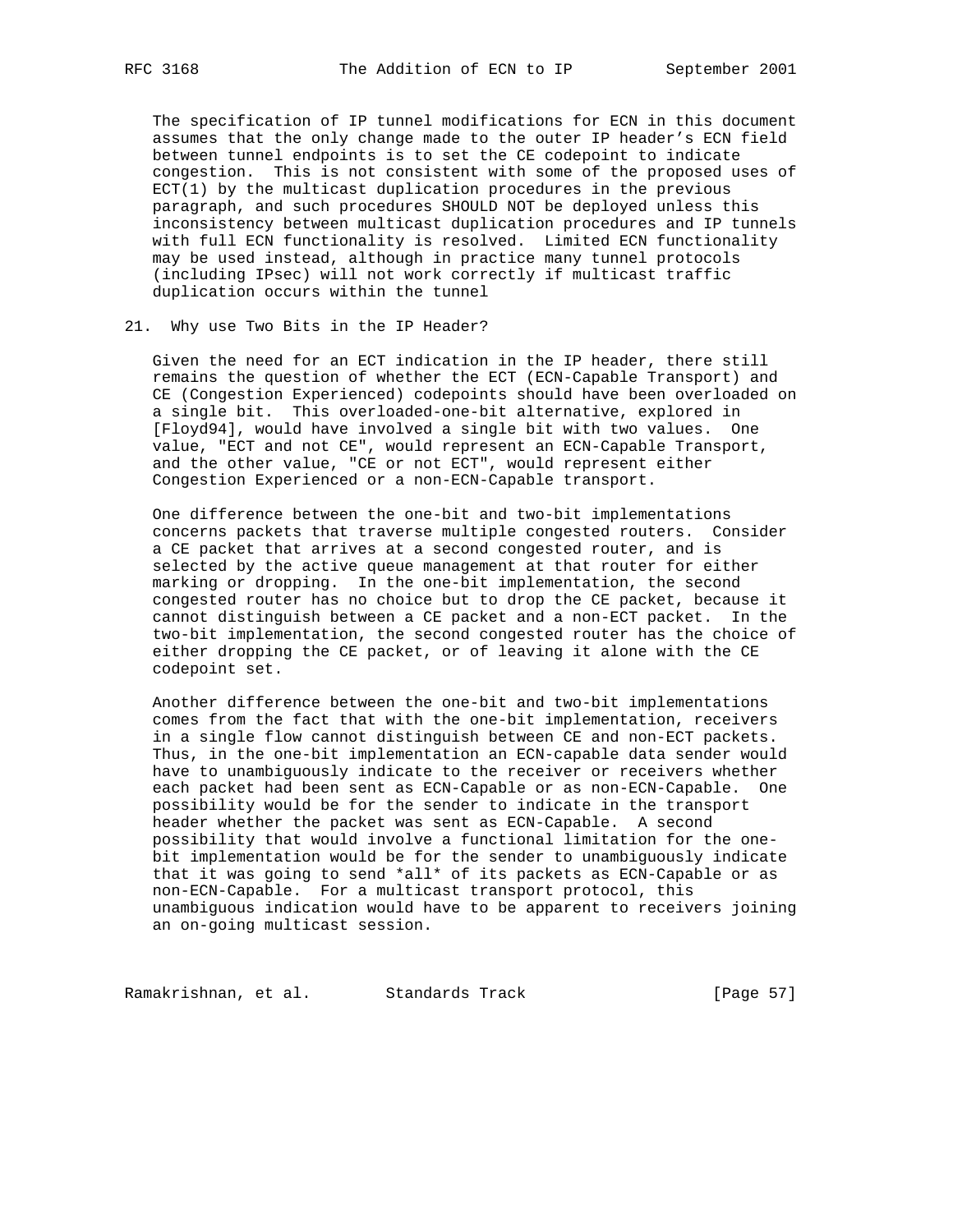Another concern that was described earlier (and recommended in this document) is that transports (particularly TCP) should not mark pure ACK packets or retransmitted packets as being ECN-Capable. A pure ACK packet from a non-ECN-capable transport could be dropped, without necessarily having an impact on the transport from a congestion control perspective (because subsequent ACKs are cumulative). An ECN-capable transport reacting to the CE codepoint in a pure ACK packet by reducing the window would be at a disadvantage in comparison to a non-ECN-capable transport. For this reason (and for reasons described earlier in relation to retransmitted packets), it is desirable to have the ECT codepoint set on a per-packet basis.

 Another advantage of the two-bit approach is that it is somewhat more robust. The most critical issue, discussed in Section 8, is that the default indication should be that of a non-ECN-Capable transport. In a two-bit implementation, this requirement for the default value simply means that the not-ECT codepoint should be the default. In the one-bit implementation, this means that the single overloaded bit should by default be in the "CE or not ECT" position. This is less clear and straightforward, and possibly more open to incorrect implementations either in the end nodes or in the routers.

 In summary, while the one-bit implementation could be a possible implementation, it has the following significant limitations relative to the two-bit implementation. First, the one-bit implementation has more limited functionality for the treatment of CE packets at a second congested router. Second, the one-bit implementation requires either that extra information be carried in the transport header of packets from ECN-Capable flows (to convey the functionality of the second bit elsewhere, namely in the transport header), or that senders in ECN-Capable flows accept the limitation that receivers must be able to determine a priori which packets are ECN-Capable and which are not ECN-Capable. Third, the one-bit implementation is possibly more open to errors from faulty implementations that choose the wrong default value for the ECN bit. We believe that the use of the extra bit in the IP header for the ECT-bit is extremely valuable to overcome these limitations.

22. Historical Definitions for the IPv4 TOS Octet

 RFC 791 [RFC791] defined the ToS (Type of Service) octet in the IP header. In RFC 791, bits 6 and 7 of the ToS octet are listed as "Reserved for Future Use", and are shown set to zero. The first two fields of the ToS octet were defined as the Precedence and Type of Service (TOS) fields.

Ramakrishnan, et al. Standards Track [Page 58]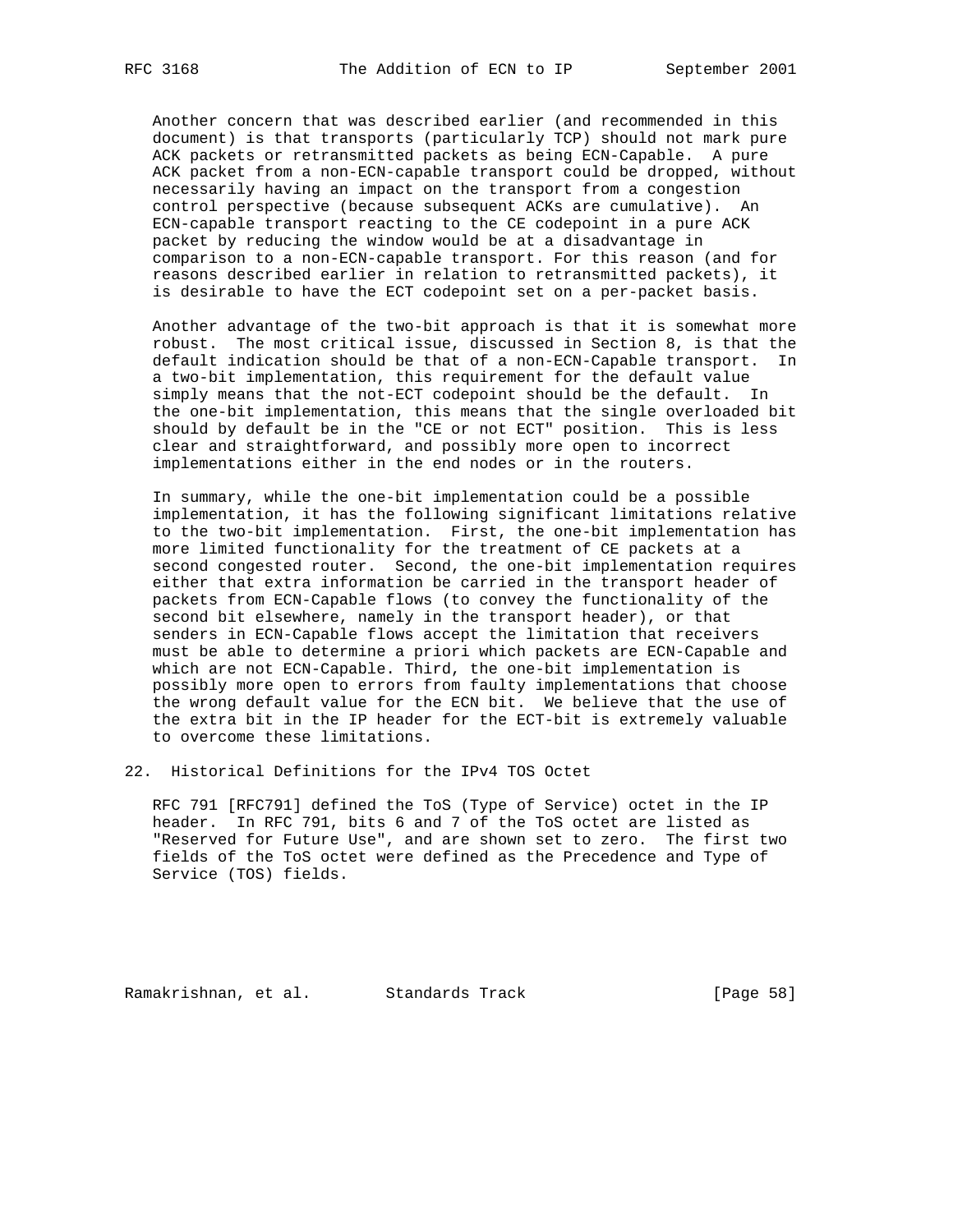|  |  | 0 1 2 3 4 5 6 7                    |  |  |  |
|--|--|------------------------------------|--|--|--|
|  |  | PRECEDENCE   TOS   0   0   RFC 791 |  |  |  |

 RFC 1122 included bits 6 and 7 in the TOS field, though it did not discuss any specific use for those two bits:

|                  |  | 0 1 2 3 4 5 6 |  |          |  |
|------------------|--|---------------|--|----------|--|
| PRECEDENCE   TOS |  |               |  | RFC 1122 |  |

The IPv4 TOS octet was redefined in RFC 1349 [RFC1349] as follows:

|                  |  | 0 1 2 3 4 5 6 7 |  |                |
|------------------|--|-----------------|--|----------------|
|                  |  |                 |  |                |
| PRECEDENCE   TOS |  |                 |  | MBZ   RFC 1349 |
|                  |  |                 |  |                |

 Bit 6 in the TOS field was defined in RFC 1349 for "Minimize Monetary Cost". In addition to the Precedence and Type of Service (TOS) fields, the last field, MBZ (for "must be zero") was defined as currently unused. RFC 1349 stated that "The originator of a datagram sets [the MBZ] field to zero (unless participating in an Internet protocol experiment which makes use of that bit)."

 RFC 1455 [RFC 1455] defined an experimental standard that used all four bits in the TOS field to request a guaranteed level of link security.

 RFC 1349 and RFC 1455 have been obsoleted by "Definition of the Differentiated Services Field (DS Field) in the IPv4 and IPv6 Headers" [RFC2474] in which bits 6 and 7 of the DS field are listed as Currently Unused (CU). RFC 2780 [RFC2780] specified ECN as an experimental use of the two-bit CU field. RFC 2780 updated the definition of the DS Field to only encompass the first six bits of this octet rather than all eight bits; these first six bits are defined as the Differentiated Services CodePoint (DSCP):

|                                     | 0 1 2 3 4 5 6 |       |  |  |                      |
|-------------------------------------|---------------|-------|--|--|----------------------|
|                                     |               |       |  |  |                      |
| The contract of the contract of the |               | D.SCP |  |  | $\sim$ CU RFCs 2474, |
|                                     |               |       |  |  |                      |

 Because of this unstable history, the definition of the ECN field in this document cannot be guaranteed to be backwards compatible with all past uses of these two bits.

Ramakrishnan, et al. Standards Track [Page 59]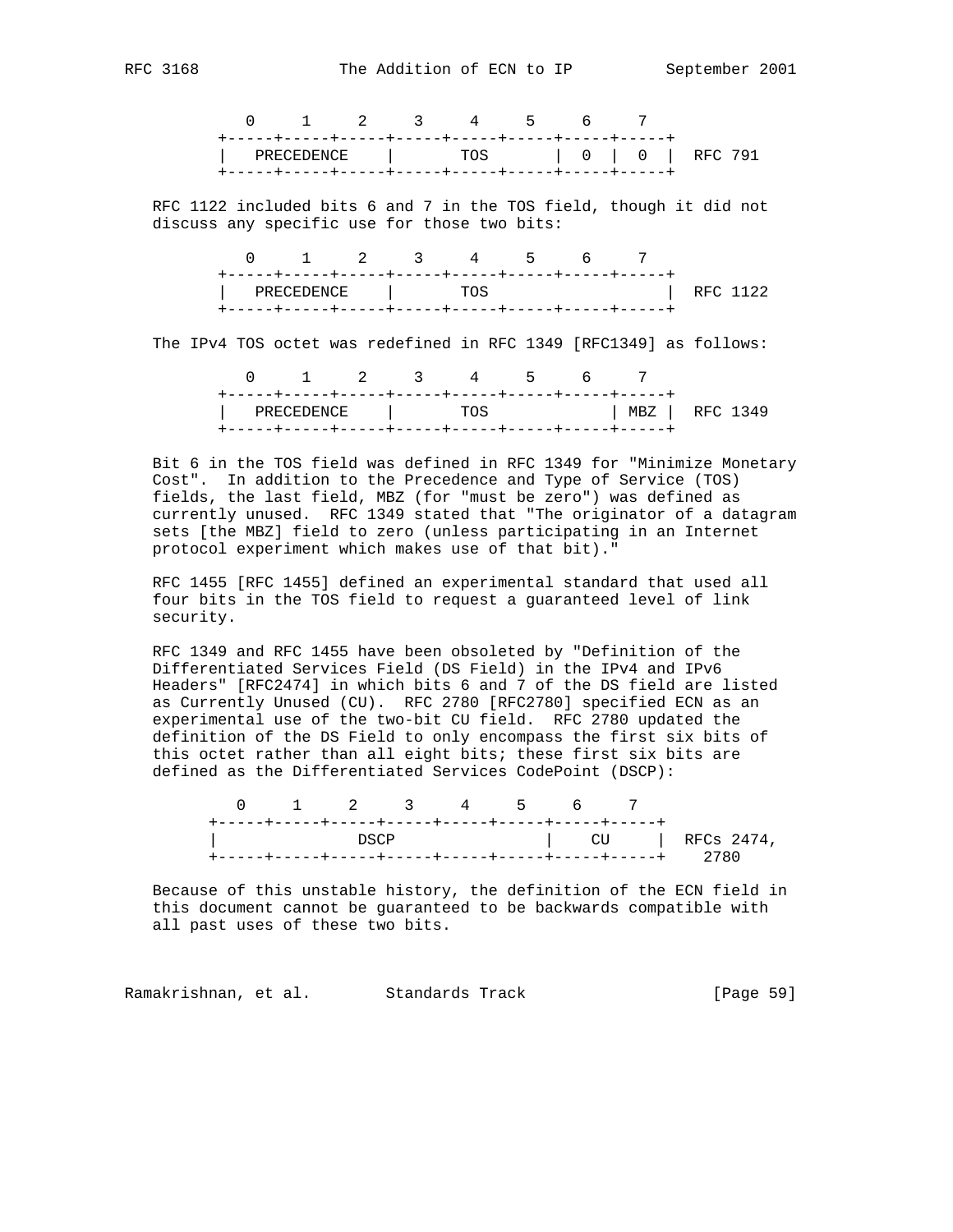Prior to RFC 2474, routers were not permitted to modify bits in either the DSCP or ECN field of packets forwarded through them, and hence routers that comply only with RFCs prior to 2474 should have no effect on ECN. For end nodes, bit 7 (the second ECN bit) must be transmitted as zero for any implementation compliant only with RFCs prior to 2474. Such nodes may transmit bit 6 (the first ECN bit) as one for the "Minimize Monetary Cost" provision of RFC 1349 or the experiment authorized by RFC 1455; neither this aspect of RFC 1349 nor the experiment in RFC 1455 were widely implemented or used. The damage that could be done by a broken, non-conformant router would include "erasing" the CE codepoint for an ECN-capable packet that arrived at the router with the CE codepoint set, or setting the CE codepoint even in the absence of congestion. This has been discussed in the section on "Non-compliance in the Network".

 The damage that could be done in an ECN-capable environment by a non-ECN-capable end-node transmitting packets with the ECT codepoint set has been discussed in the section on "Non-compliance by the End Nodes".

23. IANA Considerations

 This section contains the namespaces that have either been created in this specification, or the values assigned in existing namespaces managed by IANA.

23.1. IPv4 TOS Byte and IPv6 Traffic Class Octet

 The codepoints for the ECN Field of the IP header are specified by the Standards Action of this RFC, as is required by RFC 2780.

 When this document is published as an RFC, IANA should create a new registry, "IPv4 TOS Byte and IPv6 Traffic Class Octet", with the namespace as follows:

IPv4 TOS Byte and IPv6 Traffic Class Octet

Description: The registrations are identical for IPv4 and IPv6.

 Bits 0-5: see Differentiated Services Field Codepoints Registry (http://www.iana.org/assignments/dscp-registry)

Ramakrishnan, et al. Standards Track [Page 60]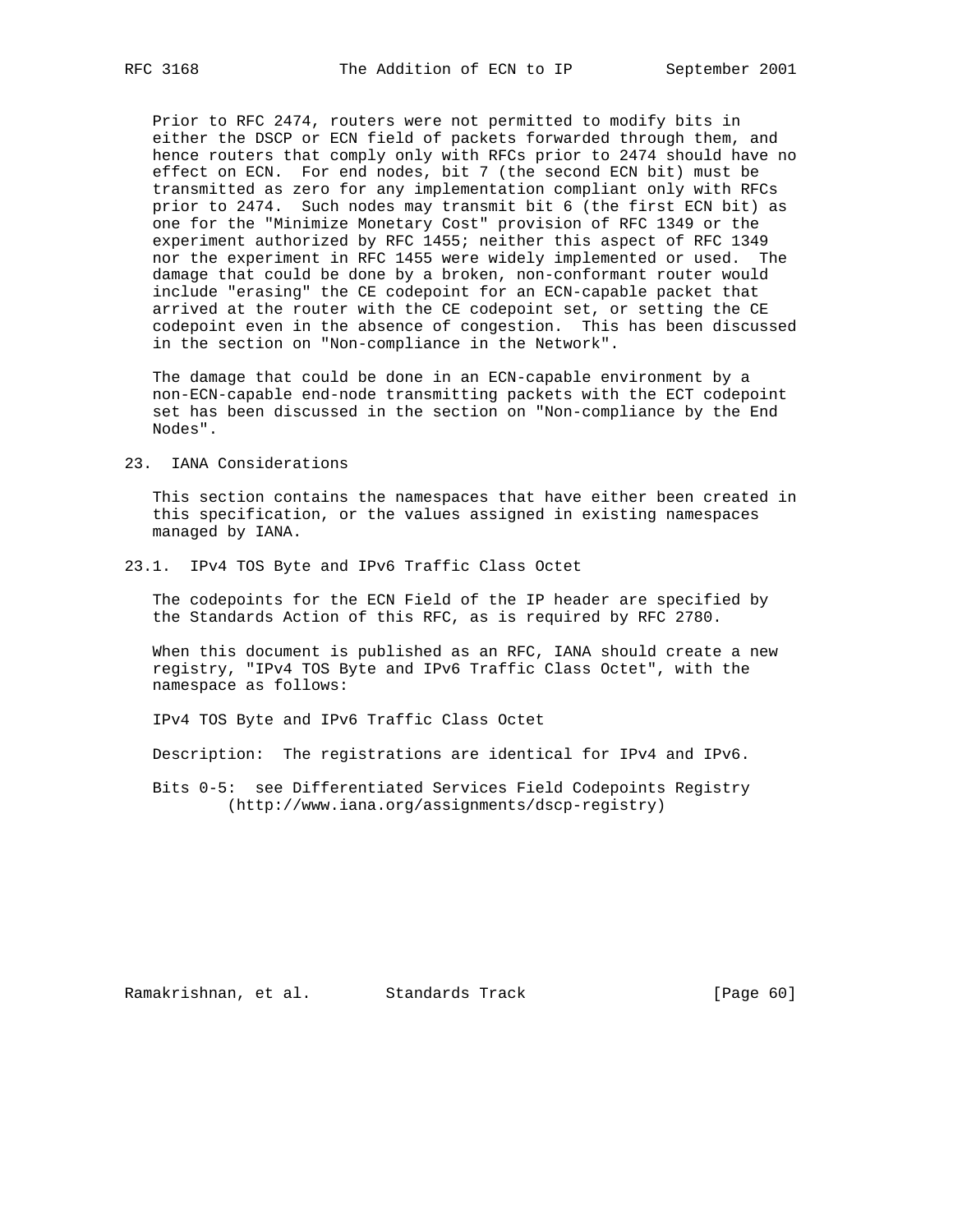Bits 6-7, ECN Field:

|    | Binary Keyword                      | References |
|----|-------------------------------------|------------|
|    |                                     |            |
| 00 | Not-ECT (Not ECN-Capable Transport) | [RFC 3168] |
| 01 | $ECT(1)$ (ECN-Capable Transport(1)) | FRFC 31681 |
| 10 | $ECT(0)$ (ECN-Capable Transport(0)) | [RFC 3168] |
| 11 | CE (Congestion Experienced)         | FRFC 31681 |

#### 23.2. TCP Header Flags

 The codepoints for the CWR and ECE flags in the TCP header are specified by the Standards Action of this RFC, as is required by RFC 2780.

 When this document is published as an RFC, IANA should create a new registry, "TCP Header Flags", with the namespace as follows:

TCP Header Flags

 The Transmission Control Protocol (TCP) included a 6-bit Reserved field defined in RFC 793, reserved for future use, in bytes 13 and 14 of the TCP header, as illustrated below. The other six Control bits are defined separately by RFC 793.

|  |               |  |                                                                                   |  | 1 2 3 4 5 6 7 8 9 10 11 12 13 14 15                                       |  |  |                         |  |  |  |
|--|---------------|--|-----------------------------------------------------------------------------------|--|---------------------------------------------------------------------------|--|--|-------------------------|--|--|--|
|  | Header Length |  | +---+---+---+---+---+---+---+---+---+---+---+---+---+---+---+---+---+<br>Reserved |  |                                                                           |  |  |                         |  |  |  |
|  |               |  |                                                                                   |  | +----+---+---+---+---+---+---+---+---+---+---+---+---+---+---+---+---+--- |  |  | $G$ $K$ $H$ $T$ $N$ $N$ |  |  |  |

 RFC 3168 defines two of the six bits from the Reserved field to be used for ECN, as follows:

|                                                                           |  |  |  |  |          |  | 1 2 3 4 5 6 7 8 9 10 11 12 13 14 15                                   |  |  |                 |  |  |
|---------------------------------------------------------------------------|--|--|--|--|----------|--|-----------------------------------------------------------------------|--|--|-----------------|--|--|
| +---+---+---+---+---+---+---+---+---+---+---+---+---+---+---+---+---+---+ |  |  |  |  |          |  |                                                                       |  |  |                 |  |  |
| Header Length                                                             |  |  |  |  | Reserved |  |                                                                       |  |  | R E G K H T N N |  |  |
|                                                                           |  |  |  |  |          |  | +---+---+---+---+---+---+---+---+---+---+---+---+---+---+---+---+---+ |  |  |                 |  |  |

Ramakrishnan, et al. Standards Track [Page 61]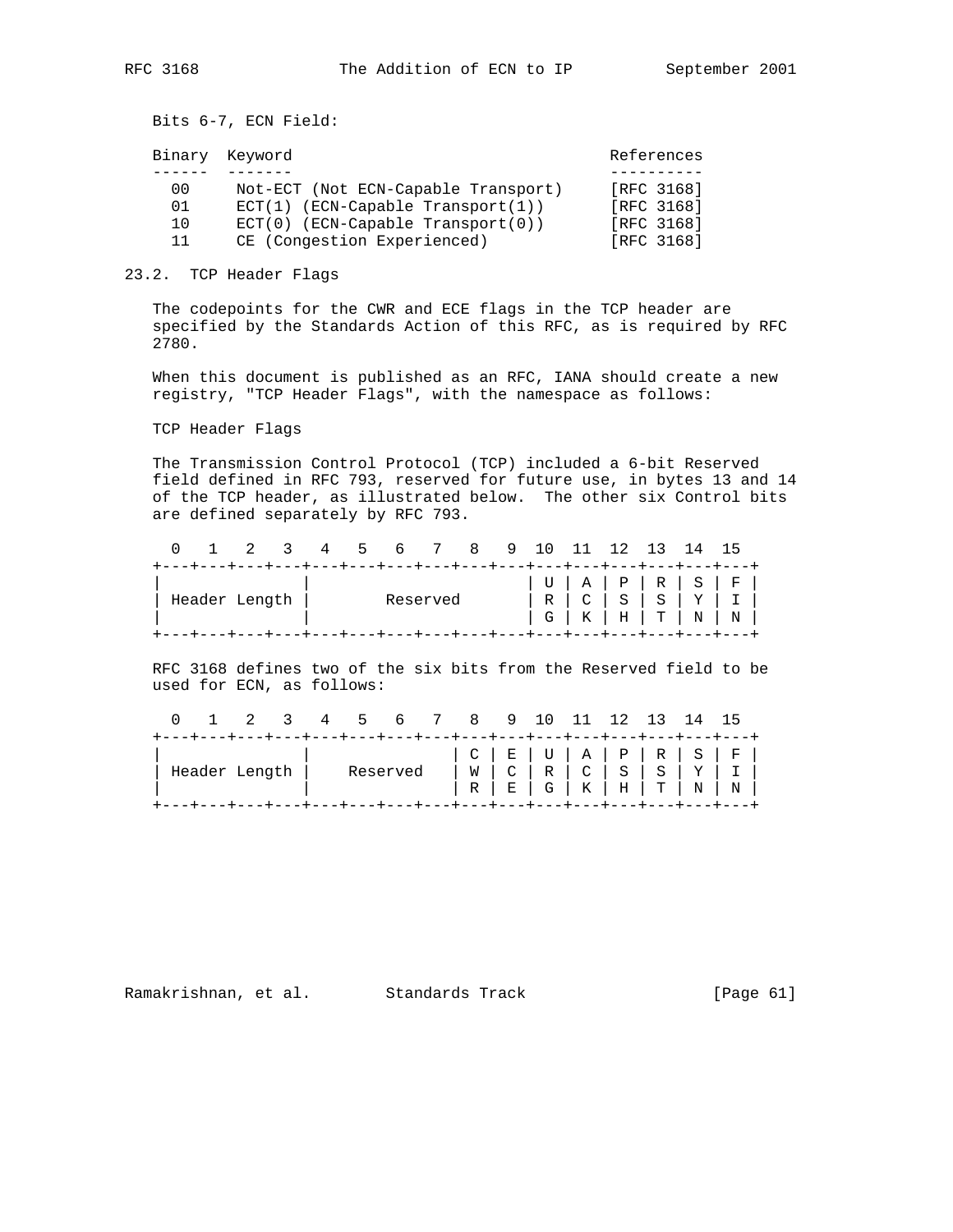TCP Header Flags

| Bit. | Name                            | Reference  |
|------|---------------------------------|------------|
|      |                                 |            |
| 8    | CWR (Congestion Window Reduced) | [RFC 3168] |
| a    | ECE (ECN-Echo)                  | [RFC 3168] |

23.3. IPSEC Security Association Attributes

 IANA allocated the IPSEC Security Association Attribute value 10 for the ECN Tunnel use described in Section 9.2.1.2 above at the request of David Black in November 1999. The IANA has changed the Reference for this allocation from David Black's request to this RFC.

24. Authors' Addresses

 K. K. Ramakrishnan TeraOptic Networks, Inc.

 Phone: +1 (408) 666-8650 EMail: kk@teraoptic.com

 Sally Floyd ACIRI

 Phone: +1 (510) 666-2989 EMail: floyd@aciri.org URL: http://www.aciri.org/floyd/

 David L. Black EMC Corporation 42 South St. Hopkinton, MA 01748

 Phone: +1 (508) 435-1000 x75140 EMail: black\_david@emc.com

Ramakrishnan, et al. Standards Track [Page 62]